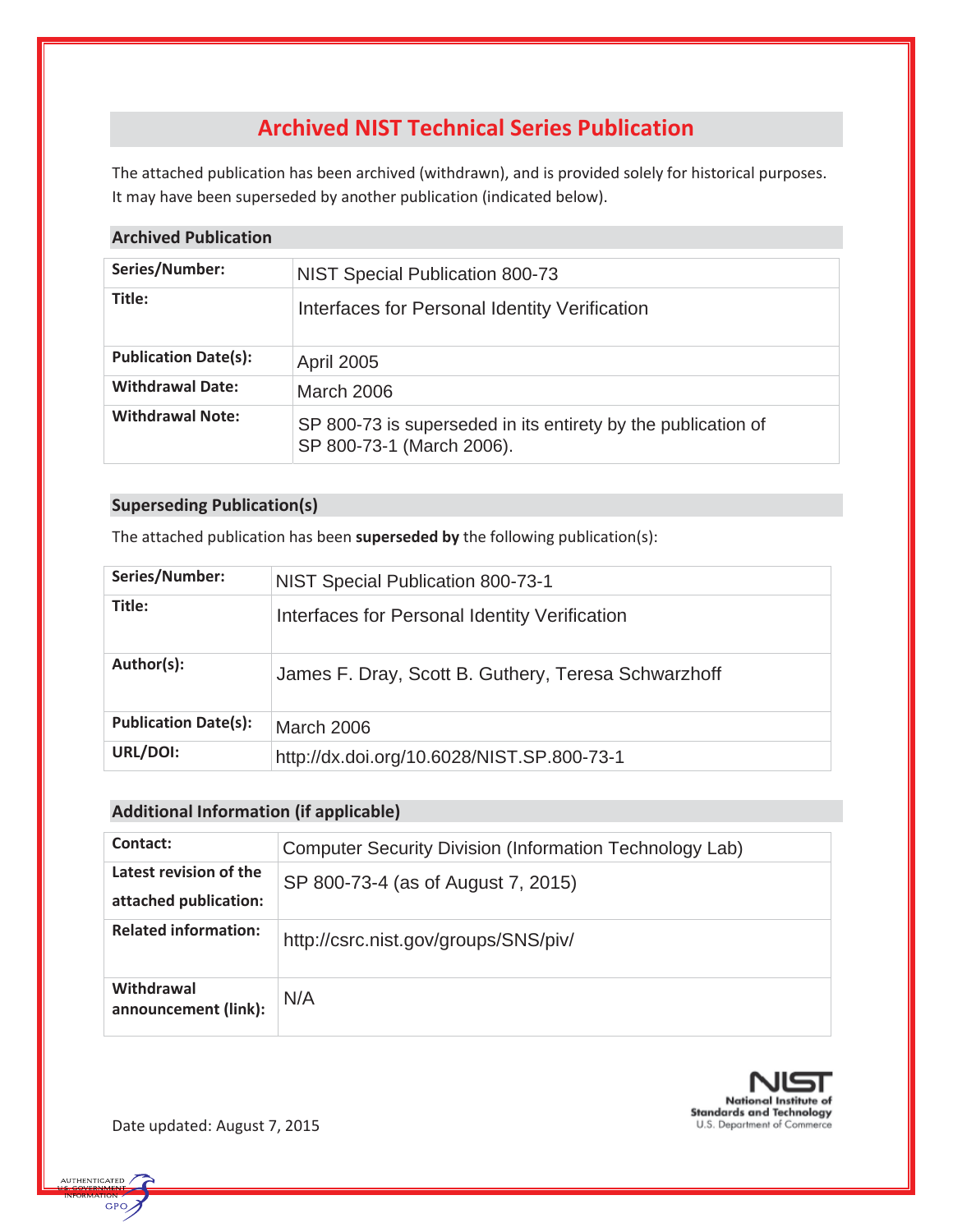NIST Special Publication 800-73 Interfaces for Personal Identity **Verification** 



**National Institute of Standards and Technology** 

Technology Administration U.S. Department of Commerce **James F. Dray Scott B. Guthery Teresa Schwarzhoff**

# INFORMATION SECURITY

Information Technology Laboratory National Institute of Standards and Technology Gaithersburg, MD, 20899-8930

#### *April 2005*



**U.S. Department of Commerce** *Carlos M. Gutierrez, Secretary*

**Technology Administration** *Phillip J. Bond, Under Secretary for Technology*

**National Institute of Standards and Technology** *Hratch. Hratch G. Semerjian, Acting Director*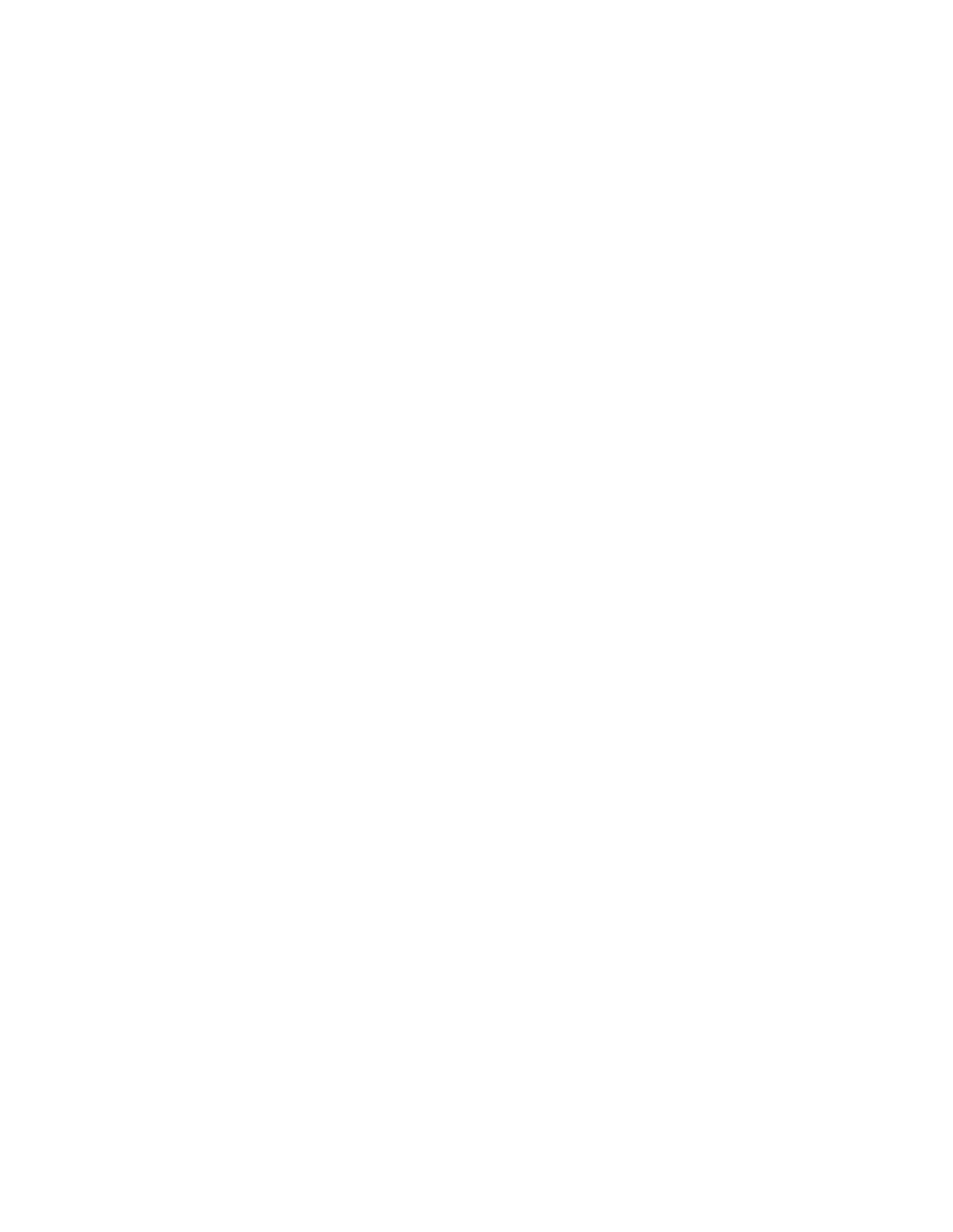# **Reports on Computer Systems Technology**

The Information Technology Laboratory (ITL) at the National Institute of Standards and Technology (NIST) promotes the U.S. economy and public welfare by providing technical leadership for the Nation's measurement and standards infrastructure. ITL develops tests, test methods, reference data, proof of concept implementations, and technical analyses to advance the development and productive use of information technology. ITL's responsibilities include the development of management, administrative, technical, and physical standards and guidelines for the cost-effective security and privacy of non-national security-related information in Federal information systems. This special publication 800-series reports on ITL's research, guidelines, and outreach efforts in information system security, and its collaborative activities with industry, government, and academic organizations.

#### **National Institute of Standards and Technology Special Publication 800-73, 71 pages (April 2005)**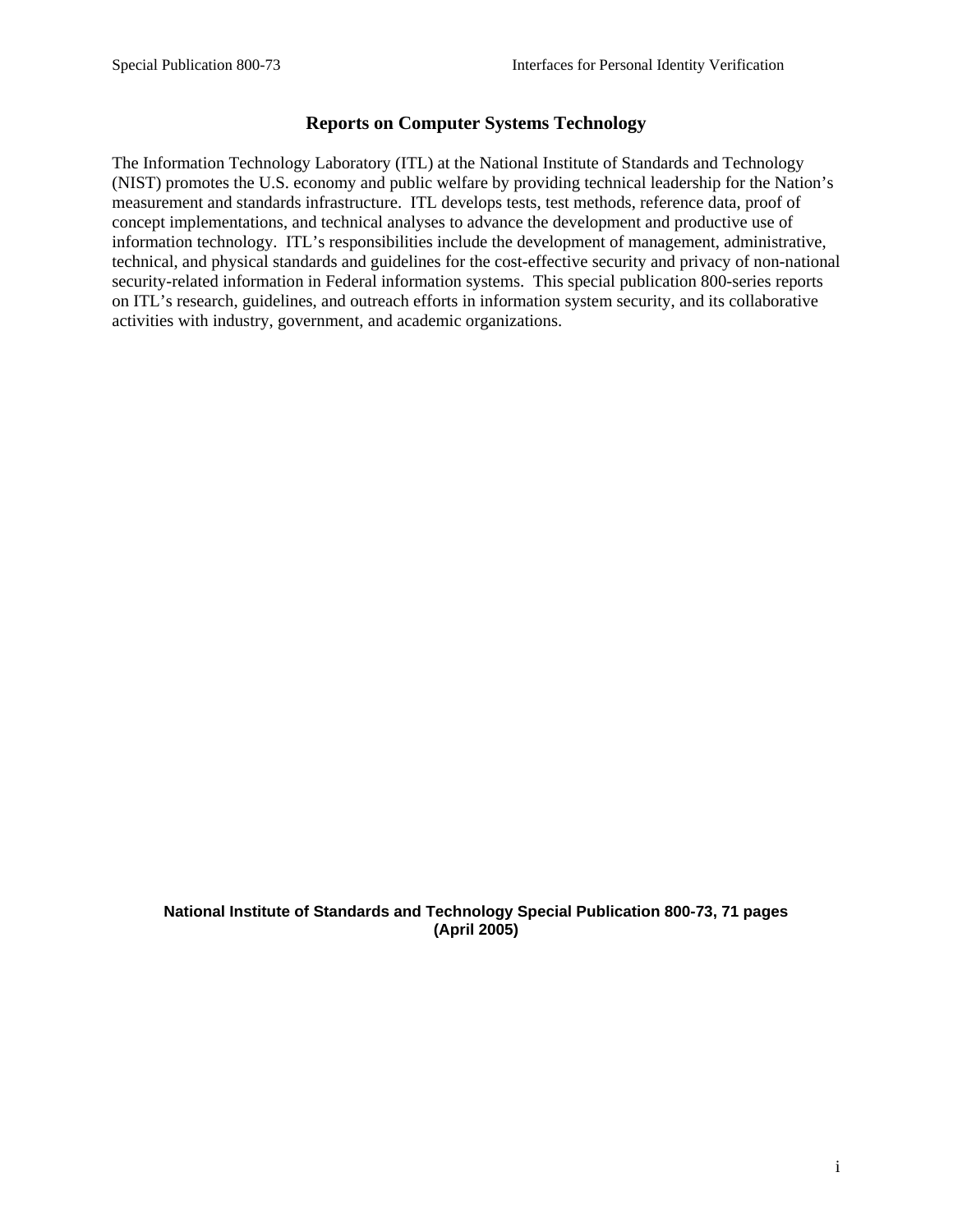# **Acknowledgements**

The authors (James Dray and Teresa Schwarzhoff of NIST, and Scott Guthery of Mobile Mind, Inc.) wish to thank their colleagues who reviewed drafts of this document and contributed to its development. Special thanks to the Government Smart Card Interagency Advisory Board (GSC-IAB) and InterNational Committee for Information Technology Standards (INCITS) for providing detailed technical inputs to the SP 800-73 development process. Special recognition is due to Booz Allen Hamilton, and particularly to Ketan Mehta, who made essential technical and editorial contributions. The authors also gratefully acknowledge and appreciate the many contributions from the public and private sectors whose thoughtful and constructive comments improved the quality and usefulness of this publication.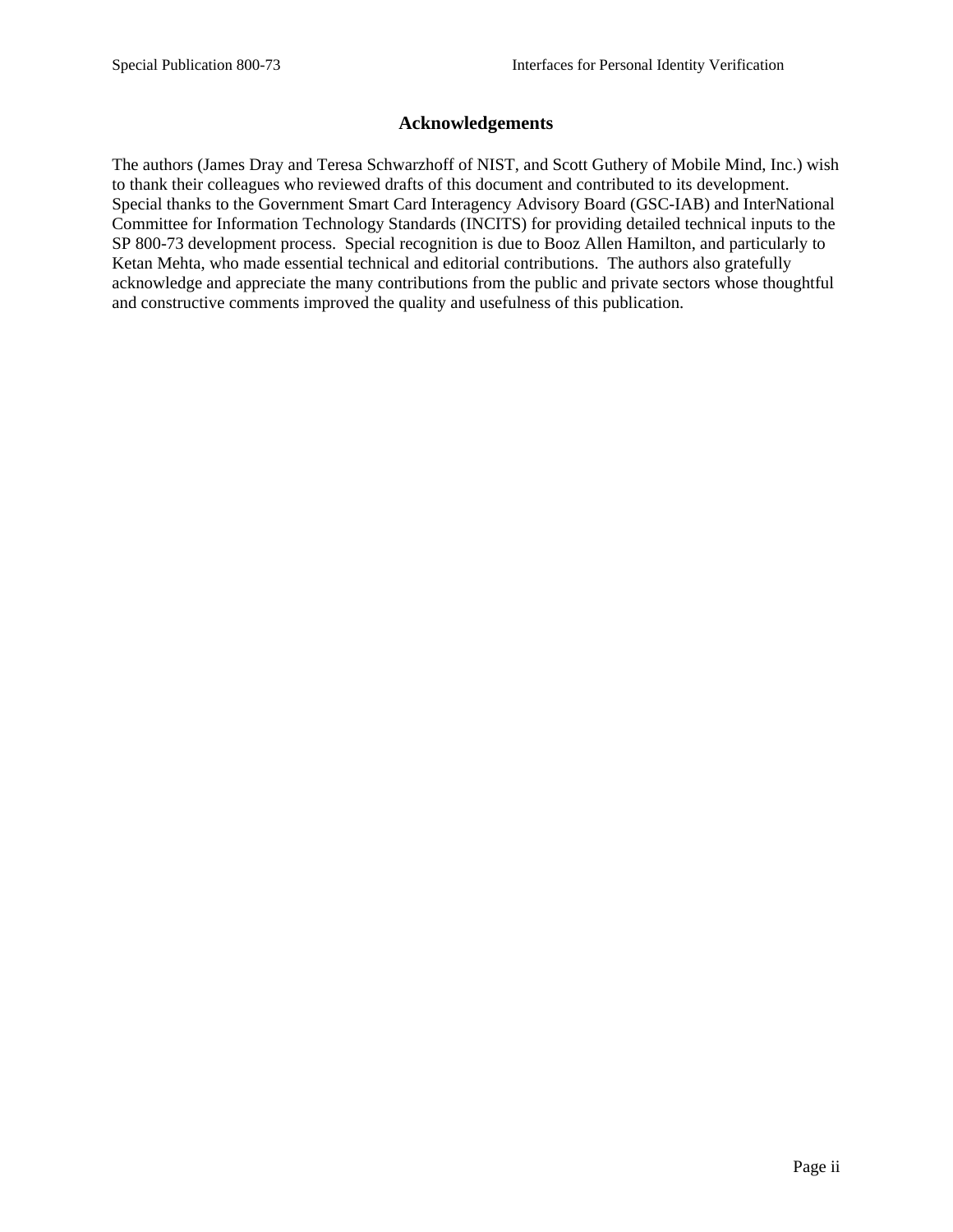# **Table of Contents**

| 1.            | PART 1: INTRODUCTION, PIV DATA MODEL AND MIGRATION CONSIDERATIONS 1 |     |
|---------------|---------------------------------------------------------------------|-----|
| 1.1           |                                                                     |     |
| 1.2           |                                                                     |     |
| 1.3           |                                                                     |     |
| 1.4           |                                                                     |     |
| 1.5           |                                                                     |     |
| 1.5.1         |                                                                     |     |
| 1.5.2         |                                                                     |     |
| 1.5.3         |                                                                     |     |
| 1.5.4         |                                                                     |     |
| 1.6           |                                                                     |     |
| 1.7           |                                                                     |     |
| 1.8           |                                                                     |     |
| 1.8.1         |                                                                     |     |
| 1.8.2         |                                                                     |     |
| 1.8.3         |                                                                     |     |
| 1.8.4         |                                                                     |     |
| 1.8.5         |                                                                     |     |
| 1.9           |                                                                     |     |
| 1.9.1         |                                                                     |     |
| 1.9.2         |                                                                     |     |
| 1.9.3         |                                                                     |     |
| 1.9.4         |                                                                     |     |
| 1.9.5         |                                                                     |     |
|               |                                                                     |     |
| 2.            |                                                                     |     |
| 2.1           |                                                                     |     |
| 2.1.1         |                                                                     |     |
| $2.2^{\circ}$ |                                                                     |     |
| 2.2.1         |                                                                     |     |
| 2.2.2         |                                                                     |     |
| 2.3           |                                                                     |     |
| 2.3.1         |                                                                     |     |
| 2.3.2         |                                                                     |     |
| 2.3.3         |                                                                     |     |
| 2.4           |                                                                     |     |
| 3.            |                                                                     |     |
|               |                                                                     | .17 |
| 3.1.1         |                                                                     |     |
| 3.2           |                                                                     |     |
| 3.3           |                                                                     |     |
| 3.3.1         |                                                                     |     |
| 3.4           |                                                                     |     |
| 3.4.1         |                                                                     |     |
|               |                                                                     |     |
| 3.4.2<br>3.5  |                                                                     |     |
|               |                                                                     |     |
| 3.5.1         |                                                                     |     |
| 3.5.2         |                                                                     |     |
| 3.5.3         |                                                                     |     |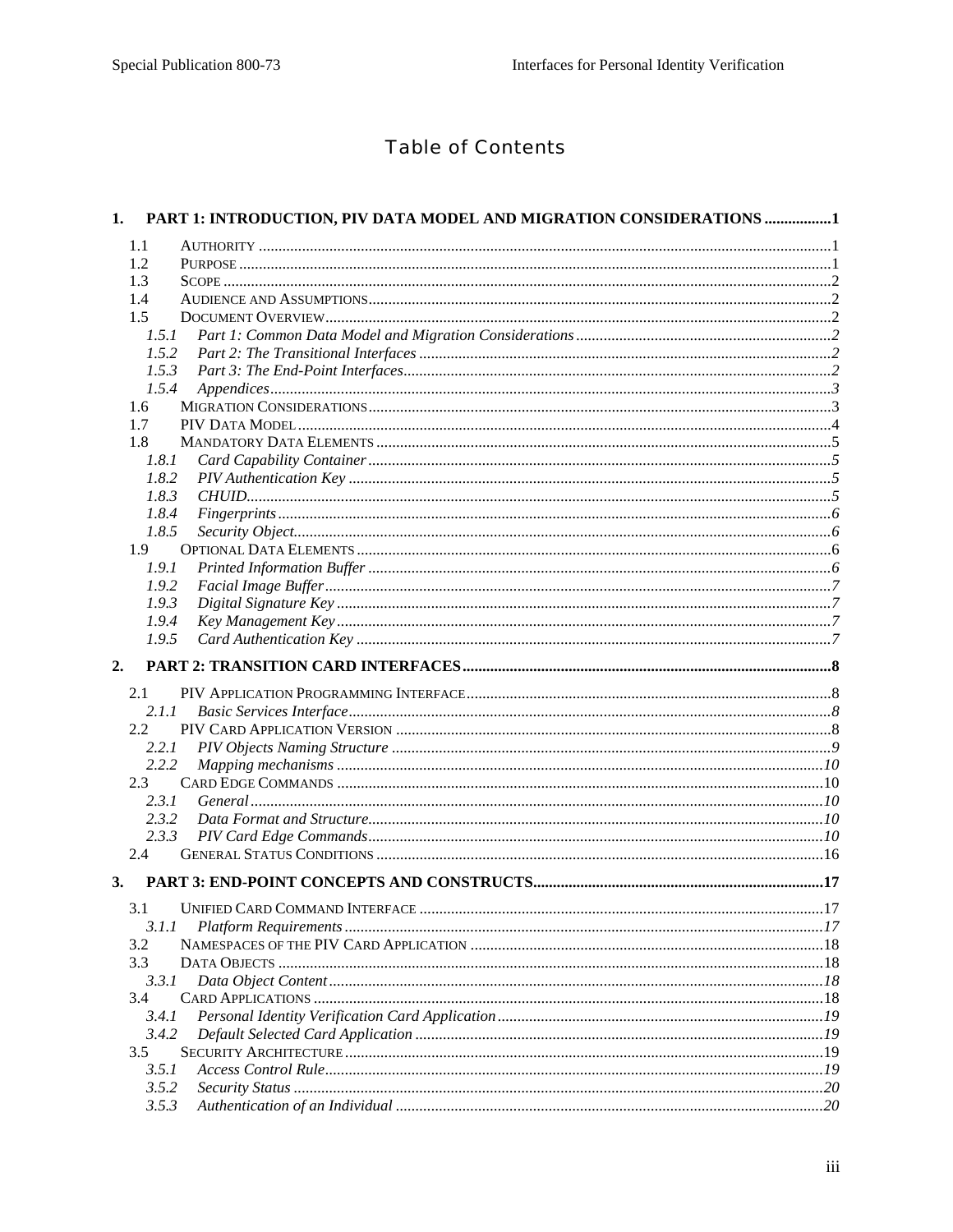|    | 3.6      |                                                                                         |  |
|----|----------|-----------------------------------------------------------------------------------------|--|
| 4. |          |                                                                                         |  |
|    | 4.1      |                                                                                         |  |
|    | 4.2      |                                                                                         |  |
|    |          |                                                                                         |  |
|    | 5.1      |                                                                                         |  |
|    | 5.2      |                                                                                         |  |
|    | 5.3      |                                                                                         |  |
|    | 5.4      |                                                                                         |  |
|    | 5.5      |                                                                                         |  |
|    | 5.6      |                                                                                         |  |
|    | 5.7      |                                                                                         |  |
| 6. |          |                                                                                         |  |
|    | 6.1      |                                                                                         |  |
|    | 6.1.1    | piV connect. 28                                                                         |  |
|    | 6.1.2    |                                                                                         |  |
|    | 6.2      |                                                                                         |  |
|    | 6.2.1    |                                                                                         |  |
|    | 6.2.2    |                                                                                         |  |
|    | 6.2.3    |                                                                                         |  |
|    | 6.2.4    |                                                                                         |  |
|    | 6.3      |                                                                                         |  |
|    | 6.3.1    |                                                                                         |  |
|    | 6.4      |                                                                                         |  |
|    | 6.4.1    |                                                                                         |  |
|    | 6.4.2    |                                                                                         |  |
| 7. |          | PART 3: END-POINT PIV CARD APPLICATION CARD COMMAND INTERFACE35                         |  |
|    | 7.1      |                                                                                         |  |
|    | 7. I . I |                                                                                         |  |
|    | 7.1.2    |                                                                                         |  |
|    | 7.2      |                                                                                         |  |
|    | 7.2.1    |                                                                                         |  |
|    | 7.2.2    |                                                                                         |  |
|    | 7.2.3    |                                                                                         |  |
|    | 7.2.4    |                                                                                         |  |
|    | 7.3      | PIV CARD APPLICATION CARD COMMANDS FOR CREDENTIAL INITIALIZATION AND ADMINISTRATION  42 |  |
|    | 7.3.1    |                                                                                         |  |
|    |          |                                                                                         |  |

# **List of Appendices**

| <b>B.2</b> |  |
|------------|--|
|            |  |
|            |  |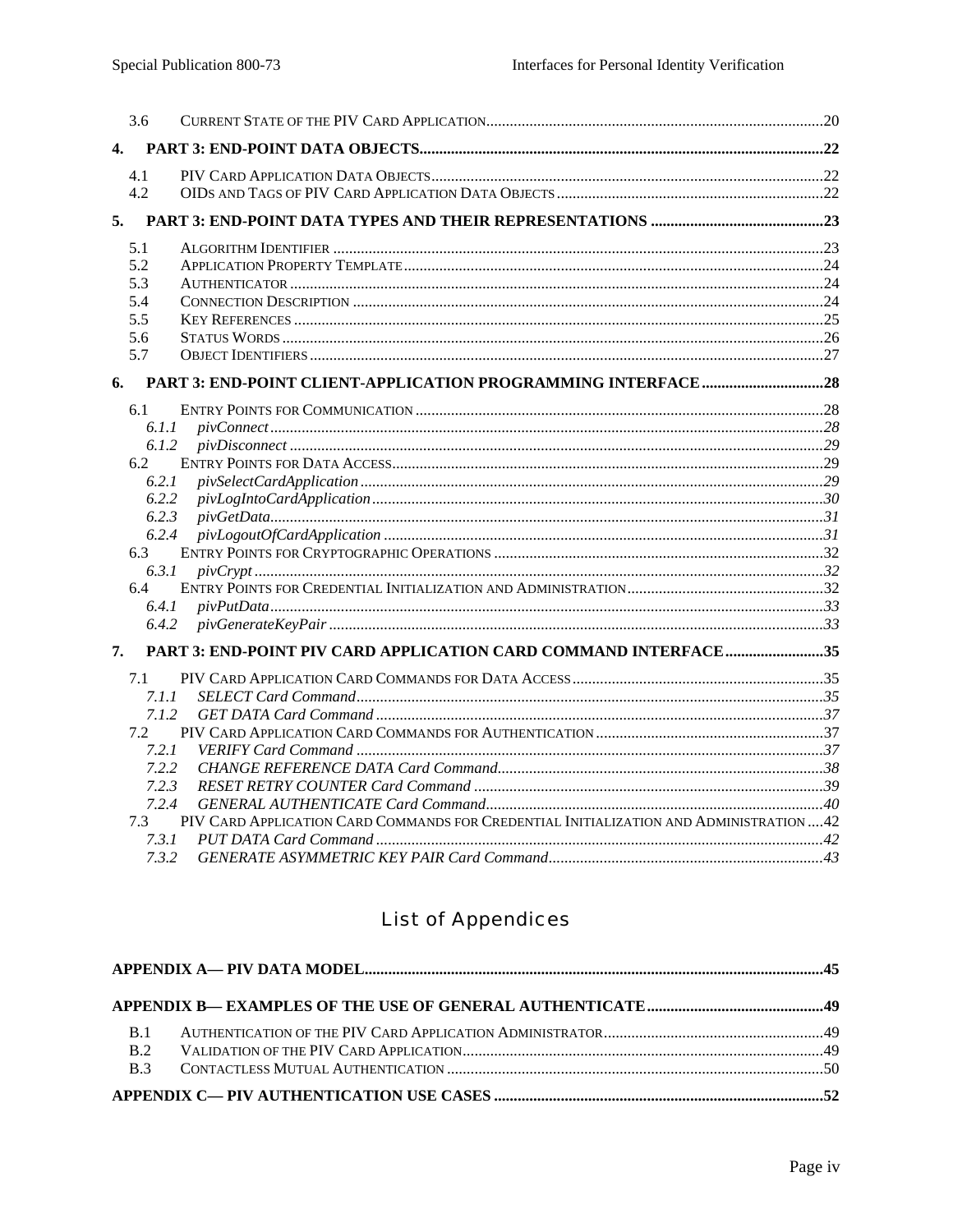| C.L.1            |  |
|------------------|--|
| C.1.2            |  |
| C.1.3            |  |
| C <sub>1.4</sub> |  |
| C2               |  |
|                  |  |
|                  |  |
| D.1              |  |
| D.2              |  |
| D <sub>3</sub>   |  |

# List of Figures

# List of Tables

| Table 8. Data Objects in the PIV Card Application Property Template (Tag '61')24     |  |
|--------------------------------------------------------------------------------------|--|
| Table 9. Data Objects in a Coexistent Tag Allocation Authority Template (Tag '79')24 |  |
|                                                                                      |  |
| Table 11. Data Objects in a Connection Description Template (Tag '7F21')25           |  |
| Table 12. PIV Card Application Authentication Algorithms and Key References 26       |  |
|                                                                                      |  |
| Table 14. Entry Points on PIV Client-Application Programming Interface 28            |  |
|                                                                                      |  |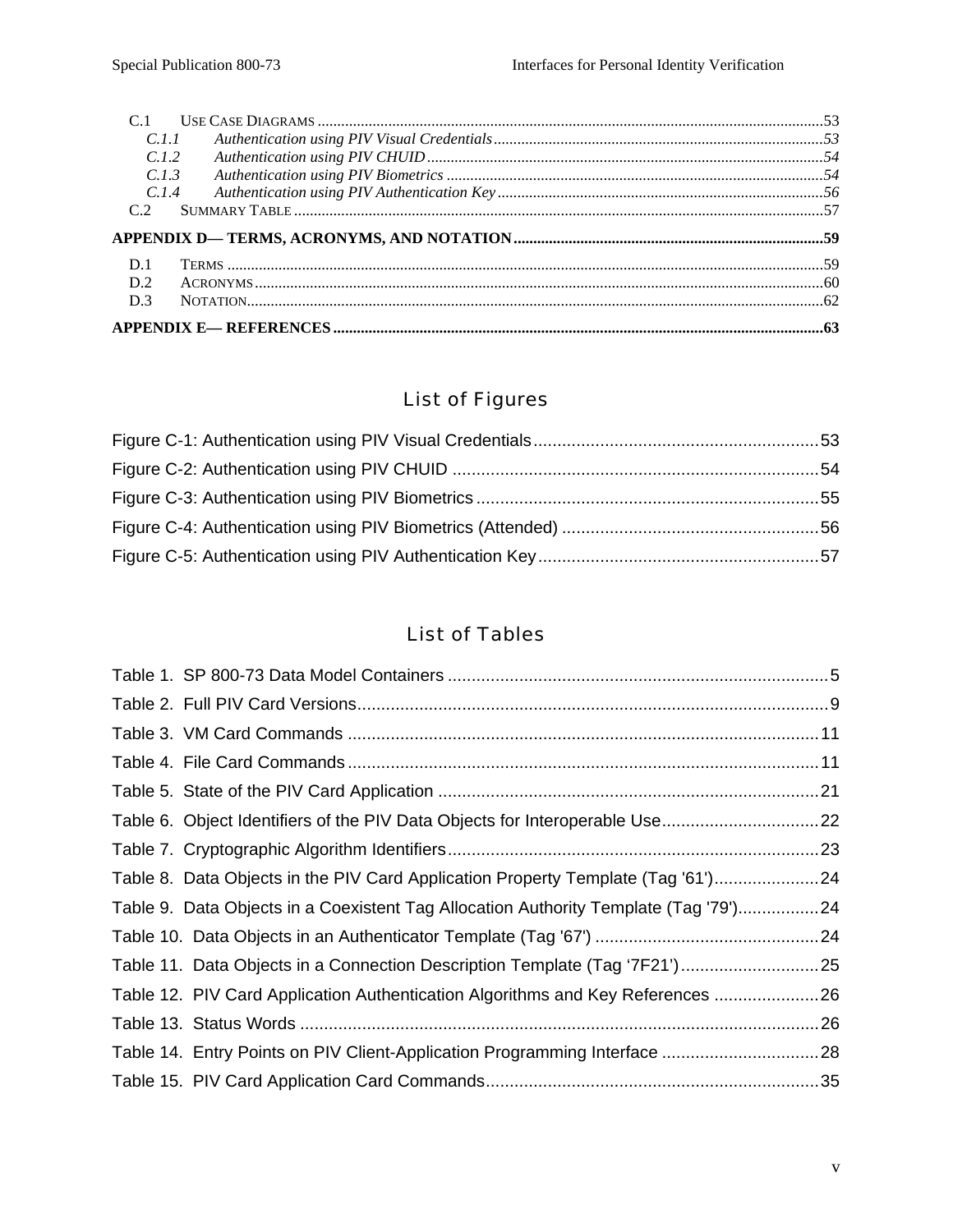| Table 16. Data Objects in the Data Field of the GET DATA Card Command37        |  |
|--------------------------------------------------------------------------------|--|
| Table 17. Data Objects in the Dynamic Authentication Template (Tag '7C') 41    |  |
| Table 18. Data Objects in the Data Field of the PUT DATA Card Command42        |  |
|                                                                                |  |
|                                                                                |  |
|                                                                                |  |
|                                                                                |  |
| Table 23. Validation of the PIV Card Application Using GENERAL AUTHENTICATE 50 |  |
|                                                                                |  |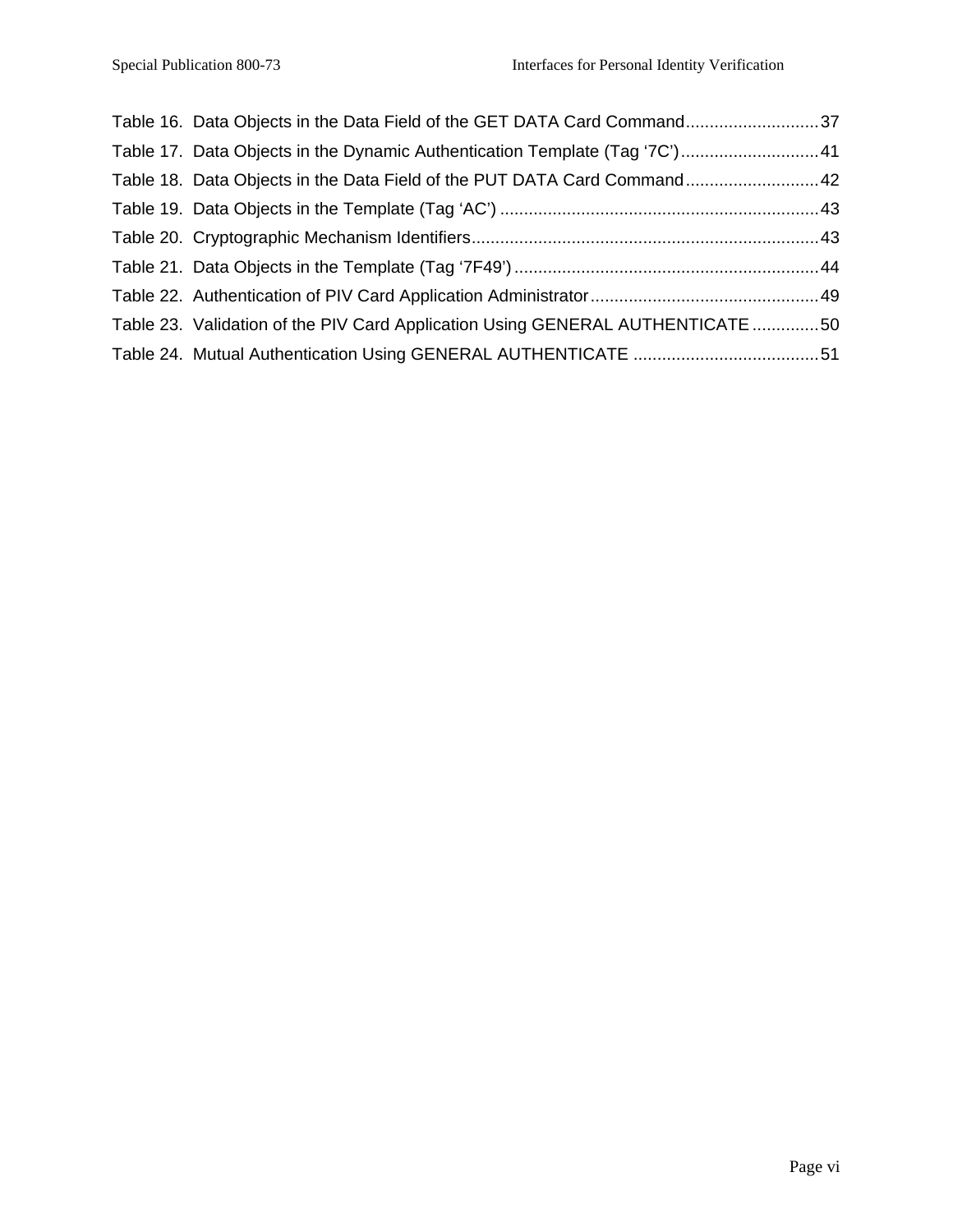# <span id="page-9-0"></span>**1. Part 1: Introduction, PIV Data Model and Migration Considerations**

The Homeland Security Presidential Directive HSPD-12 called for a common identification standard to be adopted governing the interoperable use of identity credentials to allow physical and logical access to Federal government locations and systems. The Personal Identity Verification (PIV) of Federal Employees and Contractors, Federal Information Processing Standard 201 (FIPS 201) [4] was developed to establish standards for identity credentials. This document, Special Publication 800-73 (SP 800-73), specifies interface requirements for retrieving and using the identity credentials from the PIV Card<sup>1</sup> and is a companion document to FIPS 201. This April 12, 2005 version corrects several minor technical errata found in the April 8, 2005 document. An errata sheet can be found at http://csrc.nist.gov/piv-project.

# **1.1 Authority**

This document has been developed by the National Institute of Standards and Technology (NIST) in furtherance of its statutory responsibilities under the Federal Information Security Management Act (FISMA) of 2002, Public Law 107-347.

NIST is responsible for developing standards and guidelines, including minimum requirements, for providing adequate information security for all agency operations and assets, but such standards and guidelines shall not apply to national security systems. This recommendation is consistent with the requirements of the Office of Management and Budget (OMB) Circular A-130, Section 8b(3), Securing Agency Information Systems, as analyzed in A-130, Appendix IV: Analysis of Key Sections. Supplemental information is provided A-130, Appendix III.

This recommendation has been prepared for use by federal agencies. It may be used by nongovernmental organizations on a voluntary basis and is not subject to copyright though attribution is desirable. Nothing in this document should be taken to contradict standards and guidelines made mandatory and binding on Federal agencies by the Secretary of Commerce under statutory authority. Nor should this recommendation be interpreted as altering or superseding the existing authorities of the Secretary of Commerce, Director of the Office of Management and Budget (OMB), or any other Federal official.

# **1.2 Purpose**

FIPS 201 defines procedures for the PIV lifecycle activities including identity proofing, registration, PIV Card issuance, and PIV Card usage. FIPS 201 also specifies that the identity credentials must be stored on a smart card. This document contains technical specifications to interface with the smart card to retrieve and use the identity credentials. These specifications reflect the design goals of interoperability and PIV Card functions. The goals are addressed by specifying a PIV data model, communication interface, and application programming interface. Moreover, this specification enumerates requirements where the standards include options and branches. This document goes further by constraining implementers' interpretation of the normative standards. Such restrictions are designed to ease implementation, facilitate interoperability, and ensure performance, in a manner tailored for PIV applications.

<span id="page-9-1"></span> $\frac{1}{1}$  $^1$  A physical artifact (e.g., identity card, "smart" card) issued to an individual that contains stored identity credentials (e.g., photograph, cryptographic keys, biometric data) so that the claimed identity of the cardholder can be verified against the stored credentials by another person (human readable and verifiable) or an automated process (computer readable and verifiable).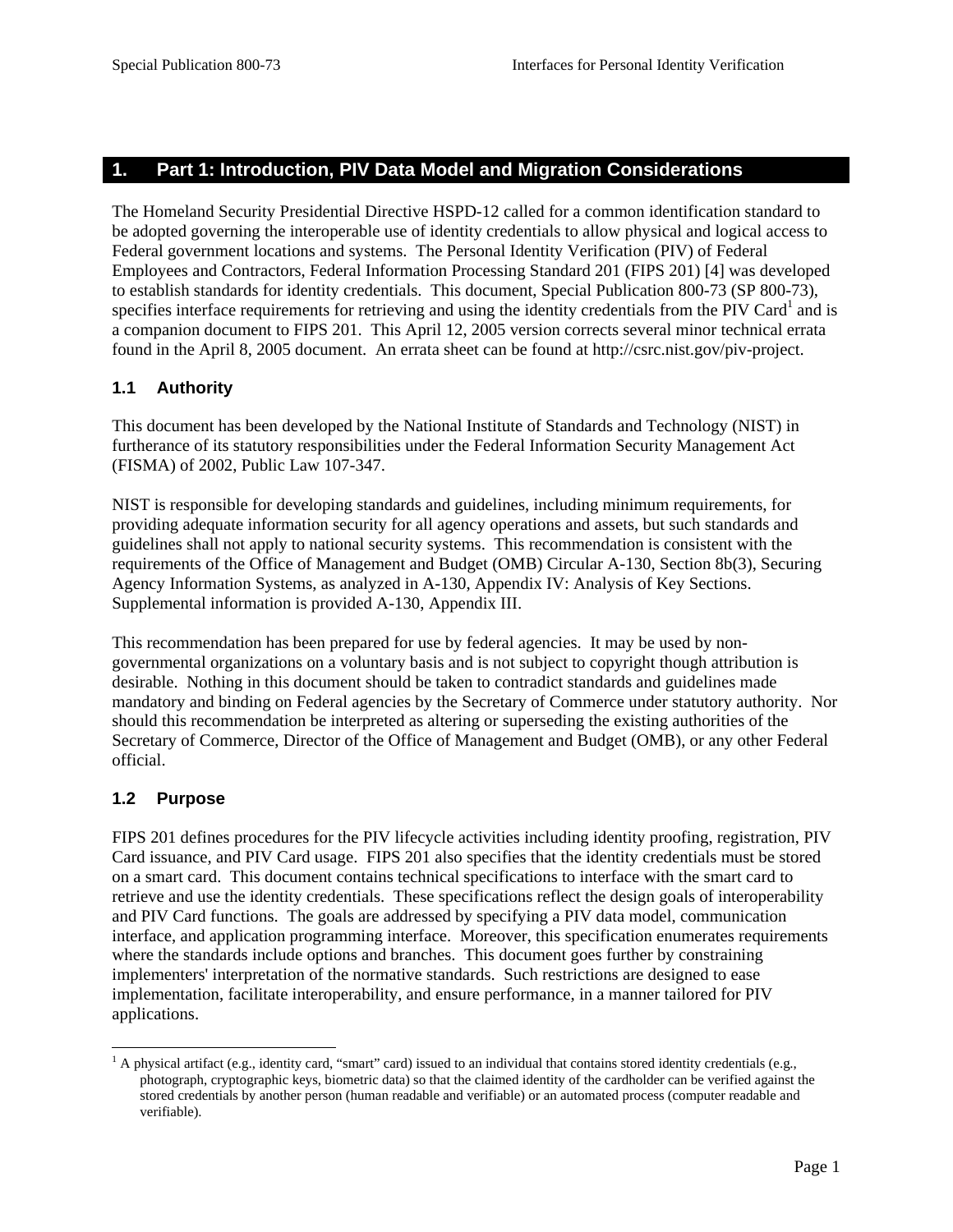## <span id="page-10-0"></span>**1.3 Scope**

This document specifies the PIV data model, Application Programming Interface (API), and card interface requirements necessary to comply with the mandated use cases, as defined in Section 6 of FIPS 201 and further elaborated in Section 1.7 below, for interoperability across deployments or agencies. Interoperability is defined as the use of PIV identity credentials such that client-application programs, compliant card applications and compliant integrated circuit cards (ICC) can be used interchangeably by all information processing systems across Federal agencies. The specification defines PIV data element identifiers, structure, and format. This specification also describes the client-application programming interface and the card command interface for use of the PIV Card. This document does not address the back-end processes that must be performed to attain full identity assertion.

# **1.4 Audience and Assumptions**

This document is targeted at Federal agencies and implementers of PIV systems. Readers are assumed to have a working knowledge of smart card standards and applications.

# **1.5 Document Overview**

The document describes two realizations of the client-application programming and card command interfaces for personal identity verification: the *transitional* interfaces and the *end-point* interfaces.

The transitional interfaces may be used by agencies with an existing identity card program as an optional intermediate step in evolving to the end-point interfaces. The end-point interfaces are used by agencies without an existing identity card program and by agencies that elect to evolve to the end-point interface in one step rather than two.

The document is divided into three parts as follows:

## **1.5.1 Part 1: Common Data Model and Migration Considerations**

Part 1 consists of Section 1, this first section of the document. In addition to describing the document itself it provides the specification for that which is common to both the transitional and end-point interfaces. Section 1 also includes guidance as to strategies for migrating from the transitional interfaces to the end-point interfaces.

Exactly the same data appears on both the transitional and end-point interfaces. Therefore the description of the data for personal identity verification, the PIV data model, is included in Section 1.

## **1.5.2 Part 2: The Transitional Interfaces**

Part 2 consists of Section 2 of this document. This section describes the subsets of Government Smart Card Interoperability Specification (GSC-IS) [7] that comprise the transitional interface specifications for use by agencies with legacy GSC-IS based card deployments.

## **1.5.3 Part 3: The End-Point Interfaces**

Part 3 consists of Sections 3, 4, 5, 6 and 7 of this document. These sections describe in detail the mandatory end-point PIV card and client application interfaces.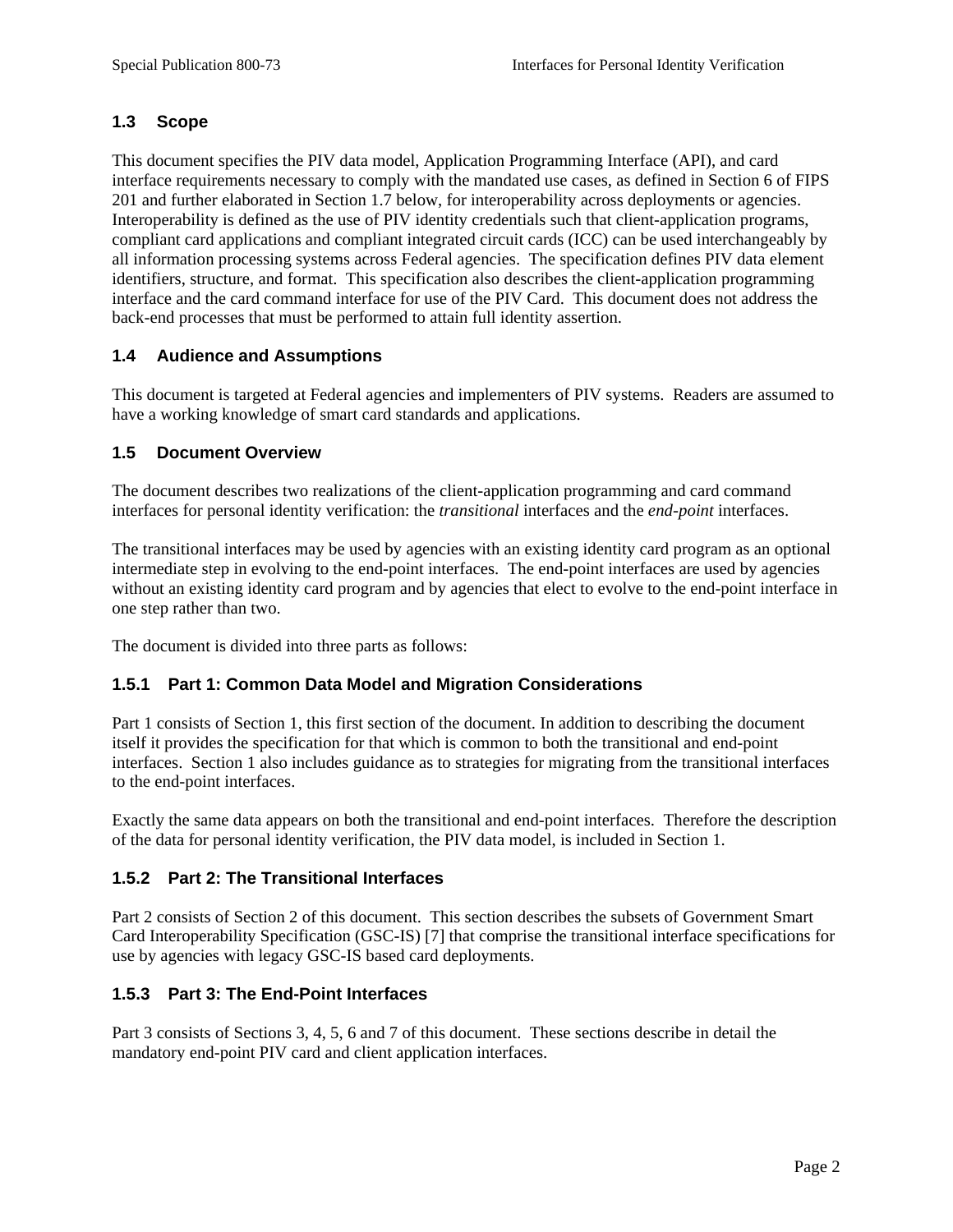- <span id="page-11-0"></span>+ Section 3, Concepts and Constructs, describes the model of computation of the PIV clientapplication programming interface and the PIV Card Application including information processing concepts and data representation constructs.
- + Section 4, Data Objects for Interoperable Use, describes the format and coding of the data structures used by the PIV client-application programming interface and the PIV Card Application.
- + Section 5, Data Types and their Representations, provides the details of the data found on the PIV client-application programming interface and PIV Card Application card command interface.
- + Section 6, The PIV Client-Application Programming Interface, describes the PIV clientapplication programming interface in programming language independent terms.
- + Section 7, The PIV Card Application Card Command Interface, describes the card command interface to the PIV Card Application.

# **1.5.4 Appendices**

The appendices contain material needing special formatting together with illustrative and exemplar material to aid in understanding information in the body of the document.

## **1.6 Migration Considerations**

This document provides two interface specifications: 1) a Transitional Card Specification as described in Part 2, and: 2) a FIPS 201 PIV–II Card Specification as described in Part 3. Part 2 is a PIV profile derived from the Government Smart Card Interoperability Specification, Version 2.1(NISTIR 6887). This Part 2 PIV profile is informative, and is presented as one possible path that agencies with existing GSC-IS based smart card deployments may choose to follow during the transition to Part 3 card deployment. All agencies must ultimately comply with Part 3 in accordance with the schedule provided by the Office of Management and Budget (OMB). Full Part 3 deployment is therefore the endpoint of each agency's transition plan.

Agencies may either elect to implement an approved transitional specification particularly when migrating from currently widely implemented identity card architectures to the Part 3 specifications described in subsequent sections of this publication, or to implement the Part 3 specifications directly. NIST supports agency efforts towards government-wide PIV-II interoperability described in the Part 3 specification. NIST also supports transition specifications for widely implemented deployments as they migrate towards the Part 3 specifications.

The Part 2 migration path is based on continuity of the PIV data model. Specific considerations associated with this migration path are highlighted below:

- + Part 2 presents a subset of the dual GSC-IS card edge interfaces. Part 3 presents a unified card edge interface that is technology independent and compliant with existing international standards.
- + Part 3 provides limited credential administration functionality. A unified and interoperable card management solution between issuing domains including the loading of new card applications is not provided.
- + Named data objects within the data model may be directly accessed. If a data object is managed by the default application, it can be retrieved directly without selecting the application. This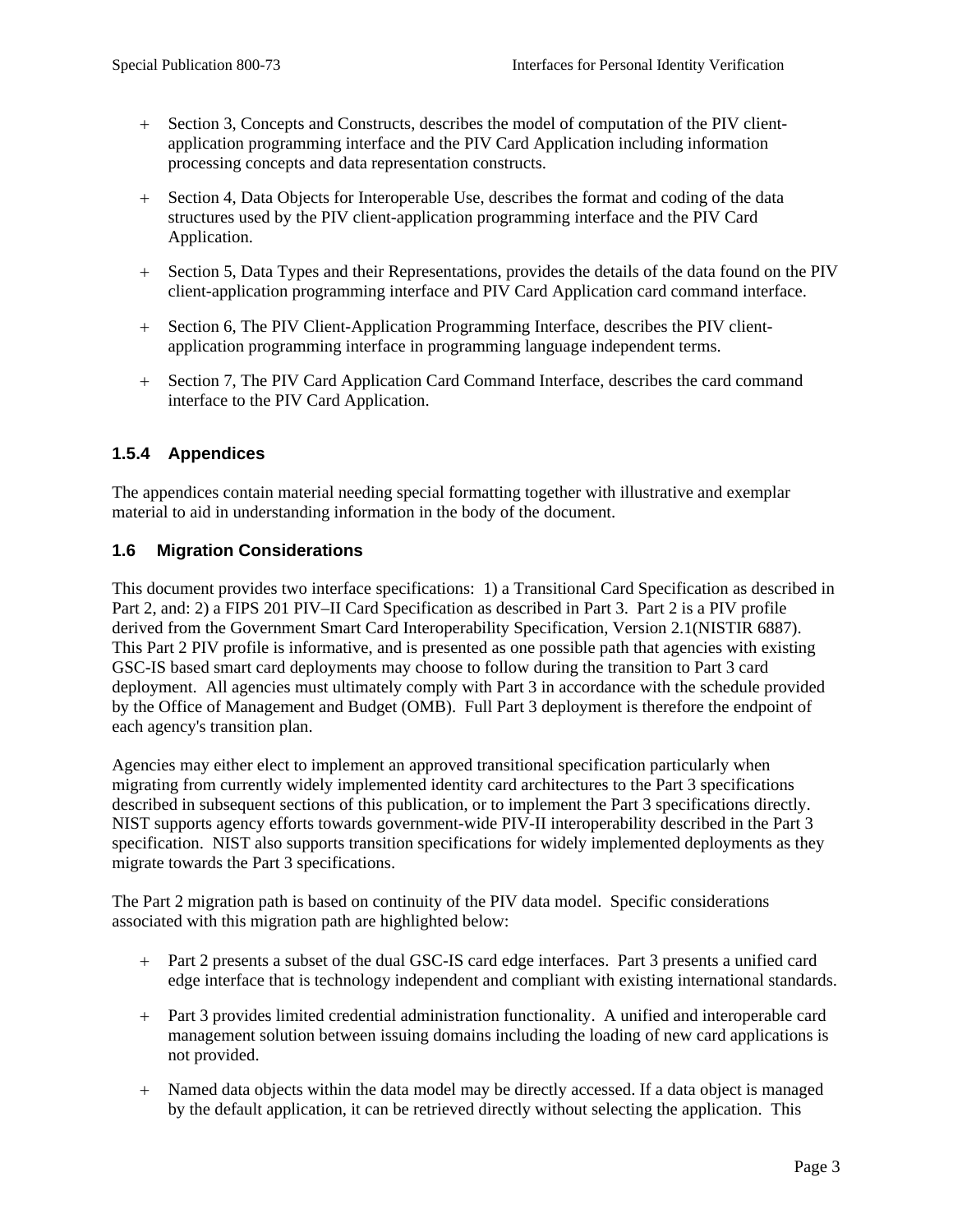<span id="page-12-0"></span>avoids a requirement to search through discovery to get named data objects. Otherwise, the (nondefault) application managing the data object is selected and the data object is retrieved from this application. The GET DATA command described in Section 6 retrieves a data object in one command.

- + The data model including the data model namespace is controlled by NIST and hence change management of well known and interoperable data objects will be managed by NIST in the process of managing the overall data model. As a first step in namespace management, the data object identifiers of GSC-IS and transitional systems in the range '0000' through '9FFF' will be explicitly managed by NIST and data object identifiers of GSC-IS and transitional systems in the range 'A000' through 'FFFF' are placed under control of the card issuer.
- + Each application managing one or more of the directly addressable data model data objects will have a version number enabling the relying application to figure out the level of the information contained within the object. The version of the Part 3 PIV Card Application is encoded in its full Application IDentifier (AID) which is returned when this application is selected. This is in addition to the Card Capability Container (CCC) style data model naming facility carried over from GSC-IS.
- + Agency-specific applications can be included on cards containing PIV applications. These applications may define and manage their own namespaces that are used when the application is used. Such applications will have application identifiers outside the application namespace managed by NIST; that is, application identifiers not rooted on the NIST Registered application provider IDentifier (RID).

## **1.7 PIV Data Model**

The PIV data model for SP 800-73 is constructed according to GSC-IS specifications. Table 1 defines a high level view of the data model. Each container is labeled either as Mandatory or Optional. Mandatory data elements are common to both Part 2 and Part 3. This data model is designed to enable and support dual interface cards.

Appendix A provides a detailed spreadsheet for the data model. ContainerIDs and Tags within the containers are defined by this data model and in accord with SP 800-73 naming conventions. It provides guidance on lengths for fields and sizes for buffers. These lengths and sizes are under issuer control, as are optional containers. Issuers should calculate their specific data size requirements for implementation specific needs.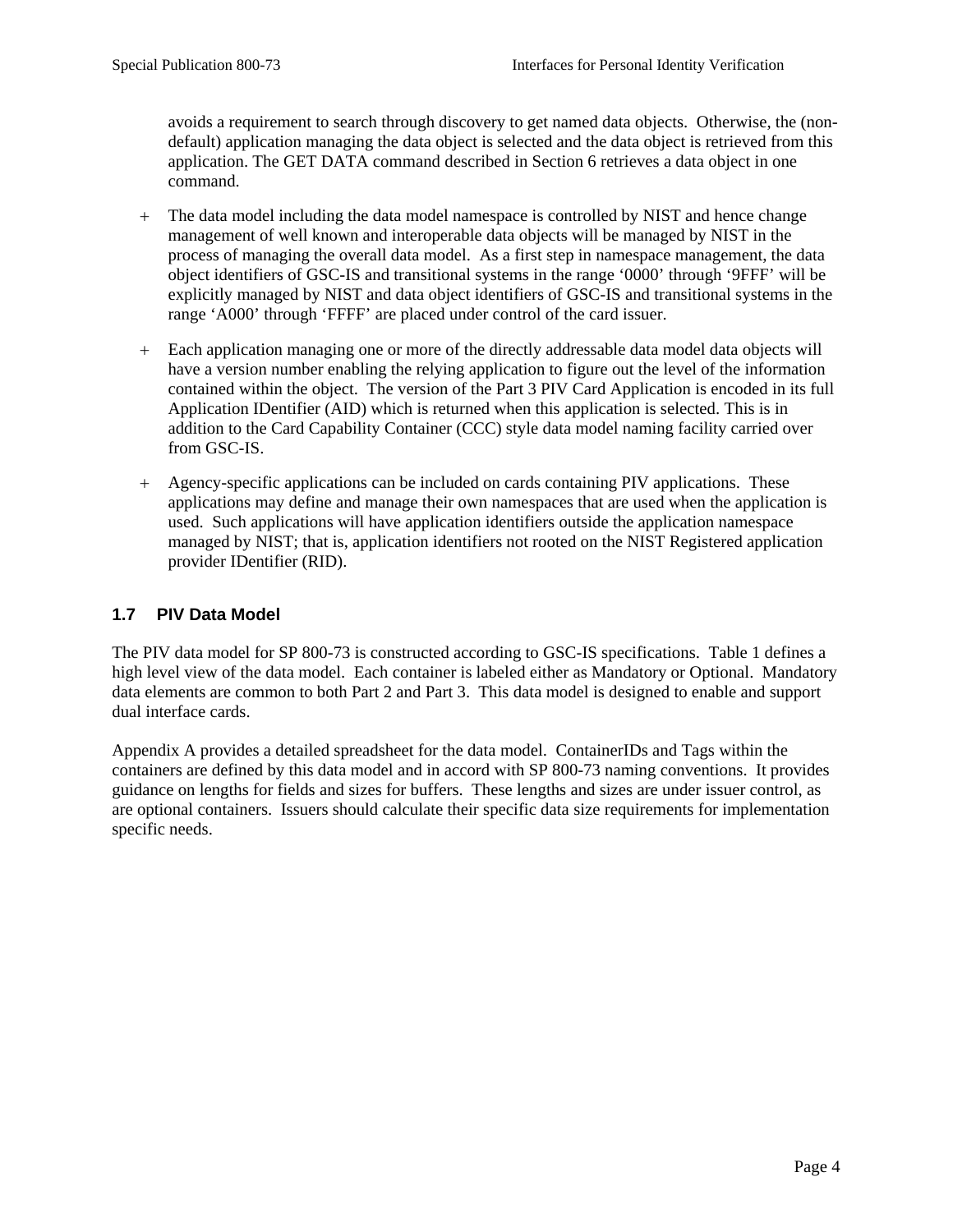<span id="page-13-0"></span>

| RID 'A0 00 00 00 01 16'              | <b>ContainerID</b> | <b>Access Rule</b> | Contact /<br><b>Contactless</b>  | M/O       |
|--------------------------------------|--------------------|--------------------|----------------------------------|-----------|
| <b>Card Capability Container</b>     | 0xDB00             | Read always        | Contact                          | Mandatory |
| <b>CHUID Buffer</b>                  | 0x3000             | Read always        | Contact &<br>Contactless         | Mandatory |
| <b>PIV Authentication Key Buffer</b> | 0x0101             | <b>PIN</b>         | Contact                          | Mandatory |
| <b>Fingerprint Buffer 1</b>          | 0x6010             | <b>PIN</b>         | Contact                          | Mandatory |
| <b>Fingerprint Buffer 2</b>          | 0x6011             | <b>PIN</b>         | Contact                          | Mandatory |
| <b>Printed Information Buffer</b>    | 0x3001             | <b>PIN</b>         | Contact                          | Optional  |
| Facial Image Buffer                  | 0x6030             | <b>PIN</b>         | Contact                          | Optional  |
| Digital Signature Key Buffer         | 0x0100             | PIN always         | Contact                          | Optional  |
| Key Management Key Buffer            | 0x0102             | <b>PIN</b>         | Contact                          | Optional  |
| Card Authentication Key Buffer       | 0x0500             | Always             | Contact<br>and/or<br>Contactless | Optional  |
| Security Object Buffer               | 0x9000             | Read always        | Contact                          | Mandatory |

#### **Table 1. SP 800-73 Data Model Containers**

## **1.8 Mandatory Data Elements**

The mandatory data containers support FIPS 201 minimum mandatory compliance.

#### **1.8.1 Card Capability Container**

The CCC is mandatory for compliance with the GSC-IS specification. It supports minimum capabilities for lookup on data model and application information.

The data model shall be identified by data model number "0x10". Deployed applications use "0x00" through "0x04". This enables the GSC-IS application domain to correctly identify a new data model name space and structure as defined in this document.

#### **1.8.2 PIV Authentication Key**

The PIV Authentication Key as defined in FIPS 201 is used to authenticate the card and cardholder using the Personal Identification Number (PIN).

## **1.8.3 CHUID**

The Cardholder Unique Identifier (CHUID) buffer is defined in accordance with the Technical Implementation Guidance: Smart Card Enabled Physical Access Control Systems (TIG SCEPACS). [5] For this specification, the CHUID is common between the contact and contactless chips. For dual chip implementations, the CHUID is copied in its entirety between the two chips.

In addition to the requirements specified in TIG SCEPACS, the CHUID on a PIV Card shall meet the following requirements: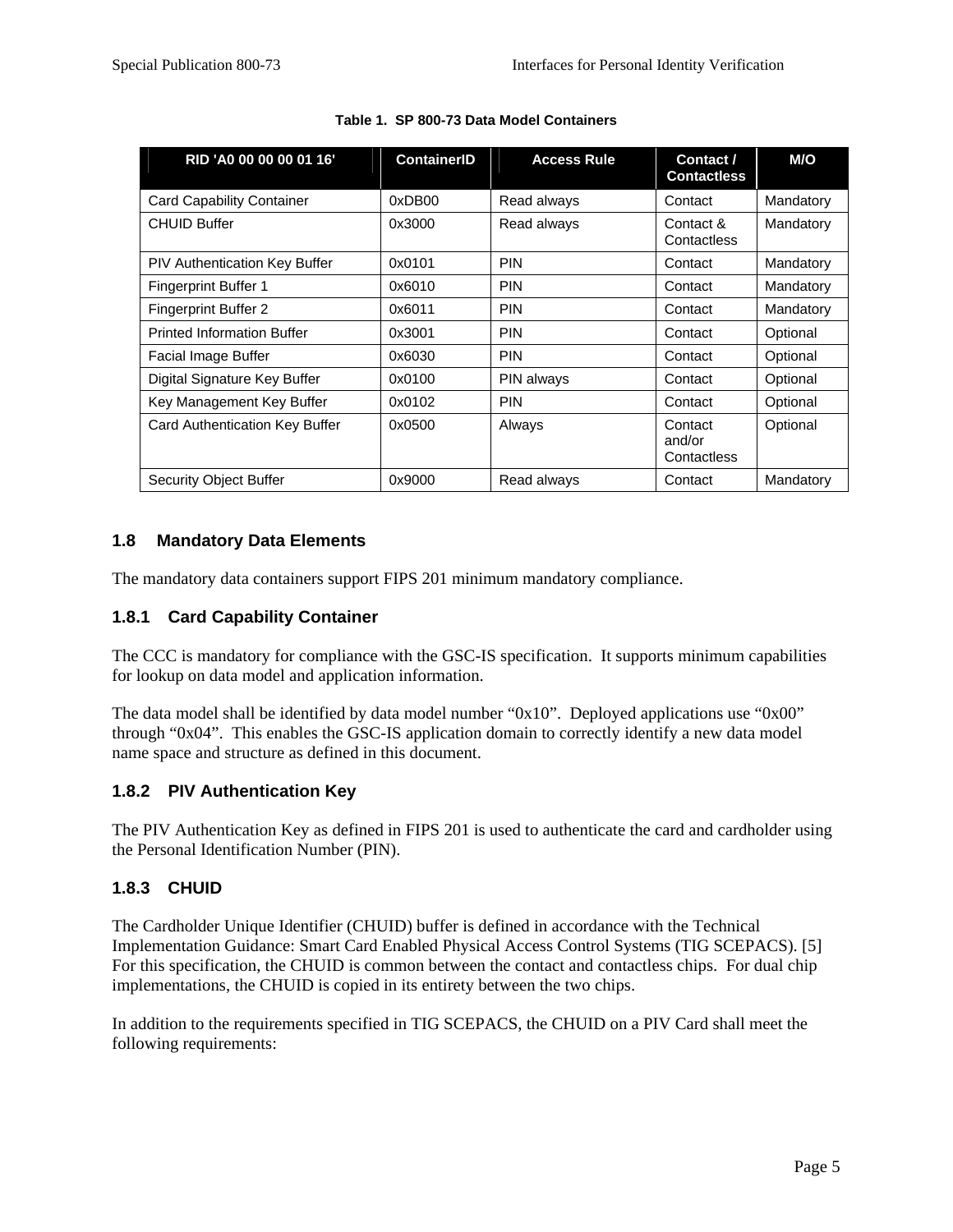- <span id="page-14-0"></span>+ The Federal Agency Smart Credential Number (FASC-N) shall be consistent with the TIG SCEPACS Option for "System Code || Credential Number" to establish a credential number space of 9,999,999,999 credentials.
- + The Global Unique Identifier (GUID) field must be present, and may include either an issuer assigned IPv6 address or be coded as all zeros. The GUID is included to enable future migration away from the FASC-N into a robust numbering scheme for all issued credentials.
- + The DUNS and Organizational Code fields are optional.
- + The Authentication Key Map is specified as an optional field which enables the application to discover the key reference. This is one method of implementing the symmetric challenge/response protocols using the Card Authentication Key.
- + The Expiration Date is mapped to the reserved for future use (RFU) tag 0x35, keeping that within the existing scope of the TIG SCEPACS specification. This field shall be 8 bytes in length and shall be encoded as YYYYMMDD.
- + The CHUID is signed in accordance with FIPS 201. The card issuer's digital signature key shall be used to sign the CHUID. The signature field of the CHUID contains the card issuer's certificate.

#### **1.8.4 Fingerprints**

The fingerprint buffers specify the primary and secondary fingerprints in accordance with the FIPS 201. The Common Biometric Exchange Formats Framework (CBEFF) headers shall contain the FASC-N and shall require the Integrity Option. The headers shall not require the Confidentiality Option.

#### **1.8.5 Security Object**

The security object is in accordance with Appendix C.2 of PKI for Machine Readable Travel Documents Offering ICC Read-Only Access Version 1.1. [8] Tag "0xBA" is used to map the ContainerIDs in the PIV data model to the 16 Data Groups specified in the Machine Readable Travel Document (MRTD). This enables the security object to be fully compliant for future activities with identity documents.

The card issuer's digital signature key used to sign the CHUID shall also be used to sign the security object. The signature field of the security object shall omit the issuer's certificate, since it is included in the CHUID.

## **1.9 Optional Data Elements**

The optional data elements of FIPS 201, when implemented, shall conform to the specifications provided in this document.

## **1.9.1 Printed Information Buffer**

All FIPS 201 mandatory information printed on the card is duplicated on the chip in this buffer. The Security Object enforces integrity of this information according to the issuer. This provides specific protection that the card information must match the printed information, mitigating alteration risks on the printed media.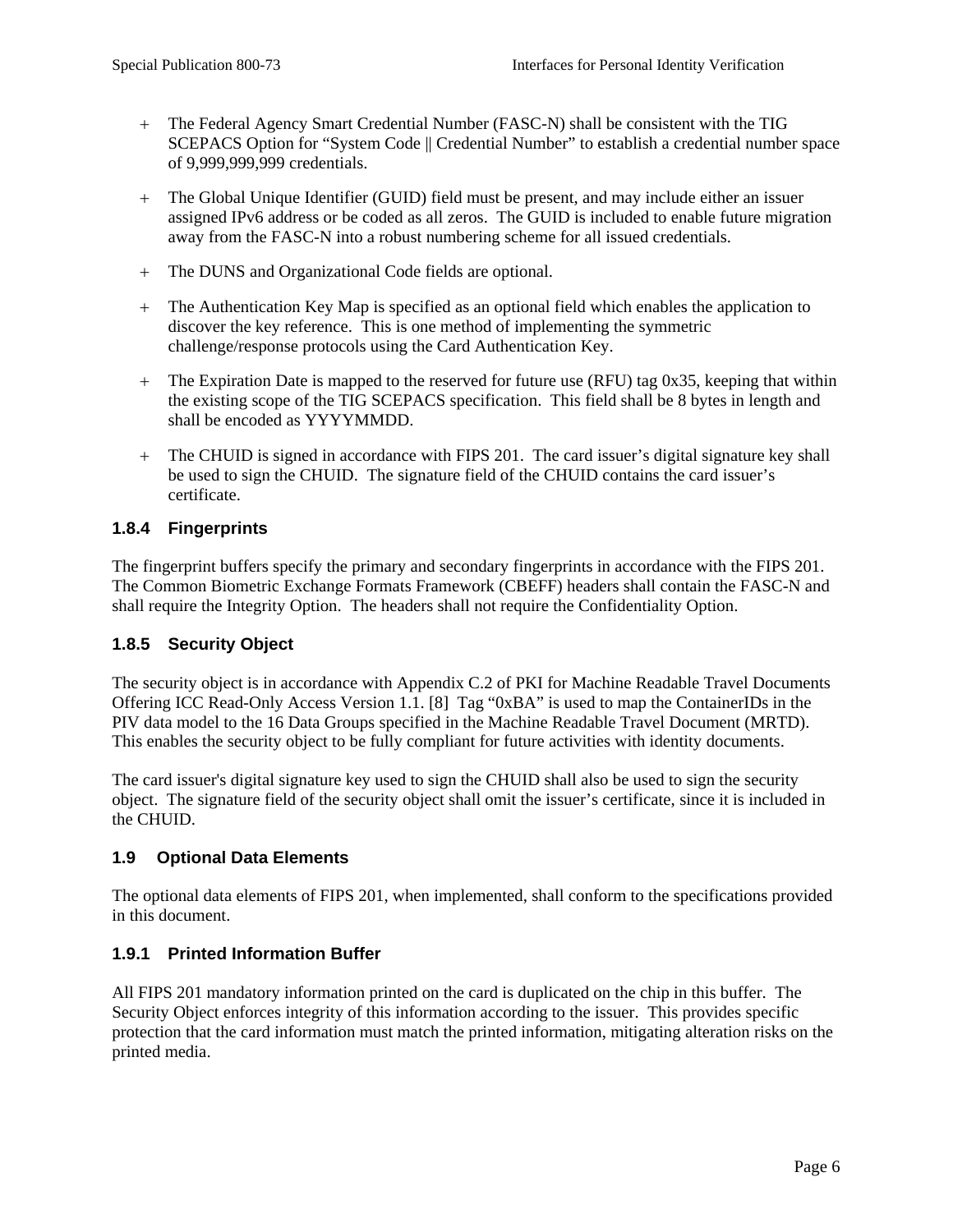# <span id="page-15-0"></span>**1.9.2 Facial Image Buffer**

The photo on the chip supports human verification only. It is not intended to support facial recognition systems for automated identity verification. The Security Object enforces integrity of this information according to the issuer. This provides specific protection that the card information must match the printed information, mitigating alteration risks on the printed media.

# **1.9.3 Digital Signature Key**

This key and certificate supports the use of digital signatures for the purpose of document signing. The Public Key Infrastructure (PKI) cryptographic function is protected with a "PIN Always" access rule. This requires cardholder participation every time the key is used for digital signature generation.

## **1.9.4 Key Management Key**

This key and certificate supports the use of encryption for the purpose of confidentiality. This key pair is escrowed by the issuer for key recovery purposes. The PKI cryptographic function is protected with a "PIN" access rule. This requires cardholder activation, but enables multiple compute operations without additional cardholder consent.

# **1.9.5 Card Authentication Key**

This key and certificate if the key is an asymmetric key supports PIV Card Authentication for device to device authentication purposes. Cardholder consent is not required to use this key. The access rule for PKI cryptographic functions is "Always". Where the Card Authentication Key is a symmetric key, the CHUID authentication key map shall be present and specify the cryptographic algorithm and key storage location.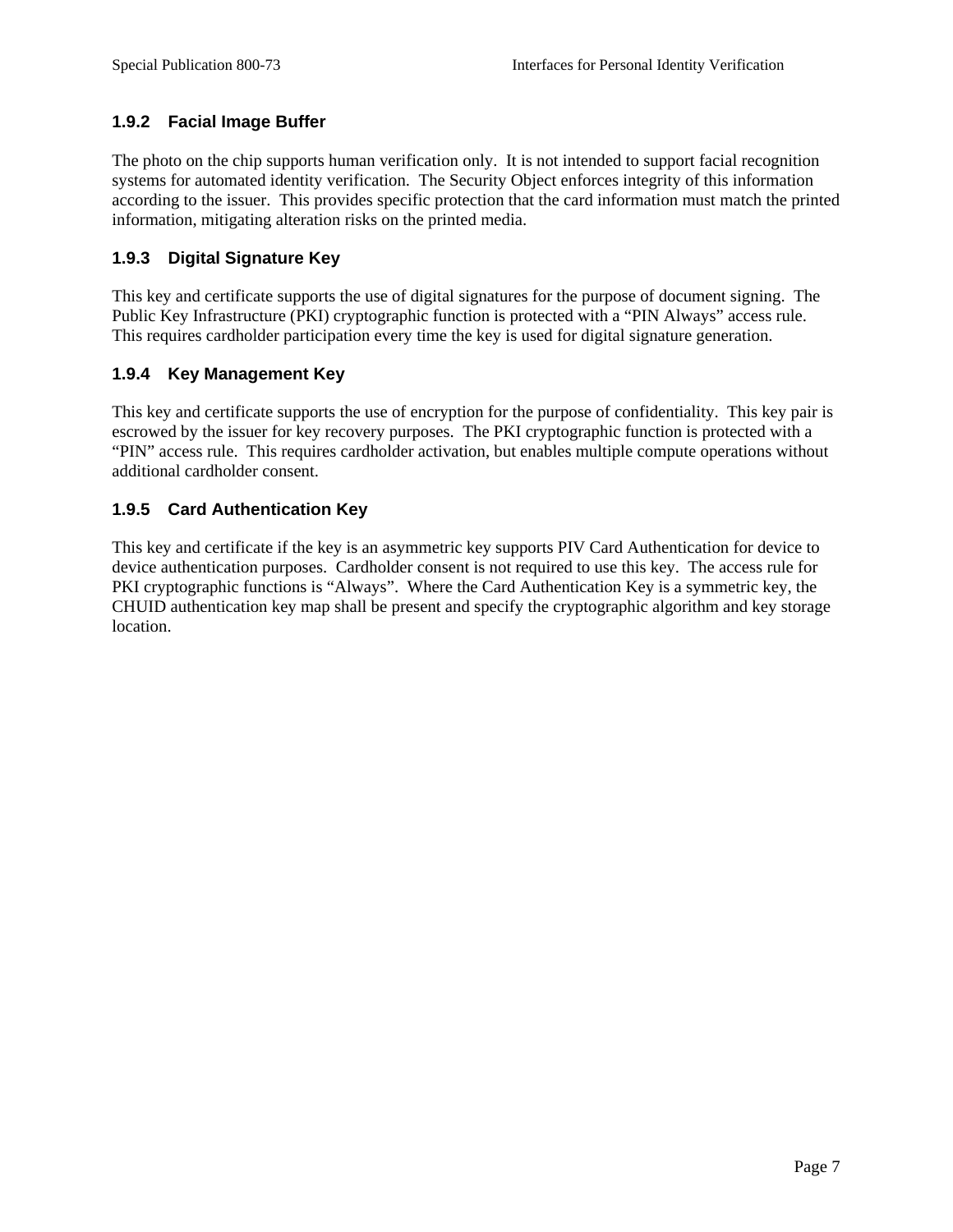#### <span id="page-16-0"></span>**2. Part 2: Transition Card Interfaces**

#### **2.1 PIV Application Programming Interface**

#### **2.1.1 Basic Services Interface**

This chapter defines the Basic Services Interface (BSI) services provided to a PIV application. The following specification is compliant with NIST Interagency Report (NISTIR) 6887 unless otherwise specified.

The functions listed hereafter are a subset of NISTIR 6887; these functions are required to implement the PIV application use cases defined in this document:

- + gscBsiUtilAcquireContext()
- + gscBsiUtilConnect()
- + gscBsiUtilDisconnect()
- + gscBsiUtilBeginTransaction()
- + gscBsiUtilEndTransaction()
- + gscBsiUtilGetVersion()
- + gscBsiUtilGetCardStatus()
- + gscBsiUtilGetExtendedErrorText()
- + gscBsiUtilGetReaderList()
- + gscBsiUtilReleaseContext()
- + gscBsiGcReadTagList()
- + gscBsiGcReadValue()
- + gscBsiPkiCompute()

#### **2.2 PIV Card Application Version**

The application hosting the CHUID is always mandatory on the PIV Card in BOTH contact and contactless modes. When selected, that application must return the PIV Application version on response to select.

The PIV Application Version indicates:

- 1. Reference to the supported card edge specifications
- 2. PIV Data Model Object Identifier
- 3. List of mandatory applications with their AIDs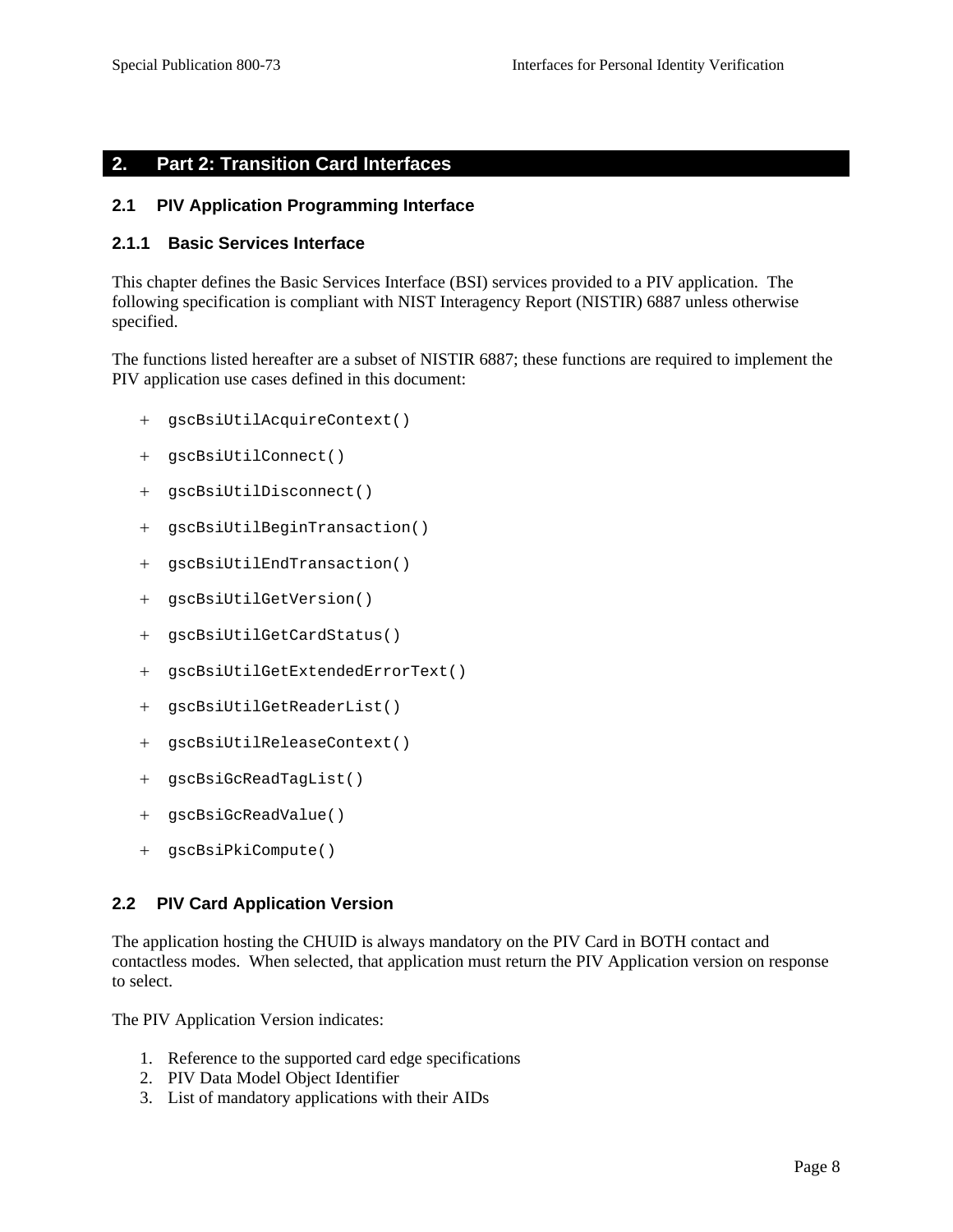- <span id="page-17-0"></span>4. Reference to the mandatory subset of the PIV data model for each application (Object Identifiers)
- 5. Cryptographic capabilities for each application

Specific values are specified in both contact and contactless modes.

The PIV Application Version is returned on response to SELECT to the PIV Application containing the CHUID on the card, for both contact and contactless modes.

The last byte of the application name returned indicates the Application version in the card and the card type of Virtual Machine (VM) or File System (FS).

The Application version byte returned by the card is structured as follow:

| $Bit8 = 0b$ | VM card edge |
|-------------|--------------|
| $Bit8 = 1b$ | FS card edge |

Bits 7-1 PIV application version in this given card This number indicates the release of the SP800-73 specification that the PIV Card is following.

**Table 2. Full PIV Card Versions**

| <b>PIV Application</b><br><b>Version</b> | <b>Description</b>     | <b>Data Model</b>                          |
|------------------------------------------|------------------------|--------------------------------------------|
| 0x00                                     | FULL PIV on VM<br>Card | <b>PIV Data Model</b><br>Object Identifier |
| 0x80                                     | FULL PIV on FS<br>Card | <b>PIV Data Model</b><br>Object Identifier |

## **2.2.1 PIV Objects Naming Structure**

- + At the card edge level, the Objects are referenced by GSC-IS Object Identifier (2 bytes), and are located within an AID. Where  $AID = I$ ssuer RID (5bytes) || PIX. In this context, the Proprietary Identifier eXtension (PIX) consists of 2 bytes: Application ID.
- + Each card application Uniform Resource Locator (URL) listed in the CCC consists of the following sequence of elements:
	- Issuer RID (any value assigned to the card issuer)
	- Card Application Type: PKI, GC: indicates the Application Protocol Data Unit (APDU) commands available on that object.
	- GSC-IS Object Identifier: Identifies the Container or Object to Select.
	- AID or PIX.

All the following CardApplicationURL fields (AccessProfile, pinID, AccessKeyInfo, keyCryptoAlgorithm) are not present in the context of the PIV Application on VM Cards, but are optional on File System Cards.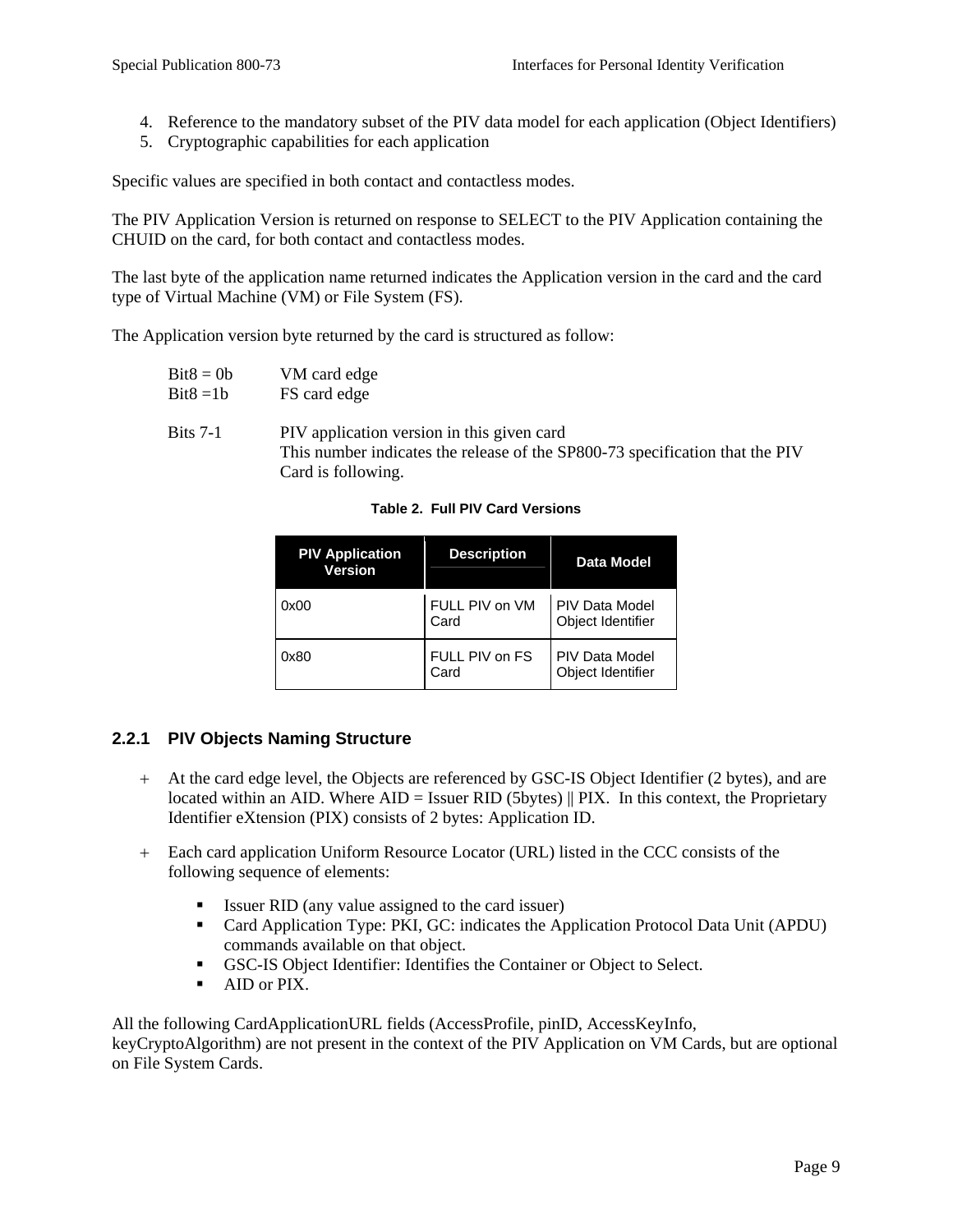- <span id="page-18-0"></span>+ At the BSI level, the objects are referenced by 7 bytes GSC-IS Object AID (Issuer RID || GSC-IS Object Identifier).
- + At a door reader or when PIV applications directly access the card edge, the objects are referenced by 2 bytes GSC-IS Object Identifiers.

#### **2.2.2 Mapping mechanisms**

The CCC CardApplicationURL is used to lookup the GSC-IS Object Identifier and construct the corresponding application identifier for selection.

## **2.3 Card Edge Commands**

#### **2.3.1 General**

The PIV application supports a dual VM and File System card edge to assure interoperability and maintain compatibility with existing GSC-IS based systems.

The PIV Application also requires a contactless interface. The contactless command interface is compliant with NISTIR 6887 Appendix G. However, in both cases (Virtual Machine and File System), the contactless interface relies on the data model Object IDs and Tags defined in this 800-73 specification rather than the Object IDs and Tags defined in Appendix G. Dual interface VM cards shall have the CHUID Object available for selection in the default selected applet allowing them to honor a Select Object/EF CHUID issued immediately after the card answer to reset.

The information presented at the interface has a format that is specific to the card edge type as described in NISTIR 6887.

#### **2.3.2 Data Format and Structure**

See NISTIR 6887 Sections 8.2, 8.3, 8.4.

## **2.3.3 PIV Card Edge Commands**

To satisfy the requirements of PIV, only a subset of the GSC-IS commands are required. The APDUs are divided into two categories: Commands for Common Interface and Commands for Authentication.

Note: PIV Cards must support either the VM Card edge or the FS card edge. A mix and match of APDUs between card edges is not allowed.

The ADPU commands and responses are defined in NISTIR 6887, Table 5-2 and 5-3.

To implement a PIV Card using VM card commands, the following card commands are needed.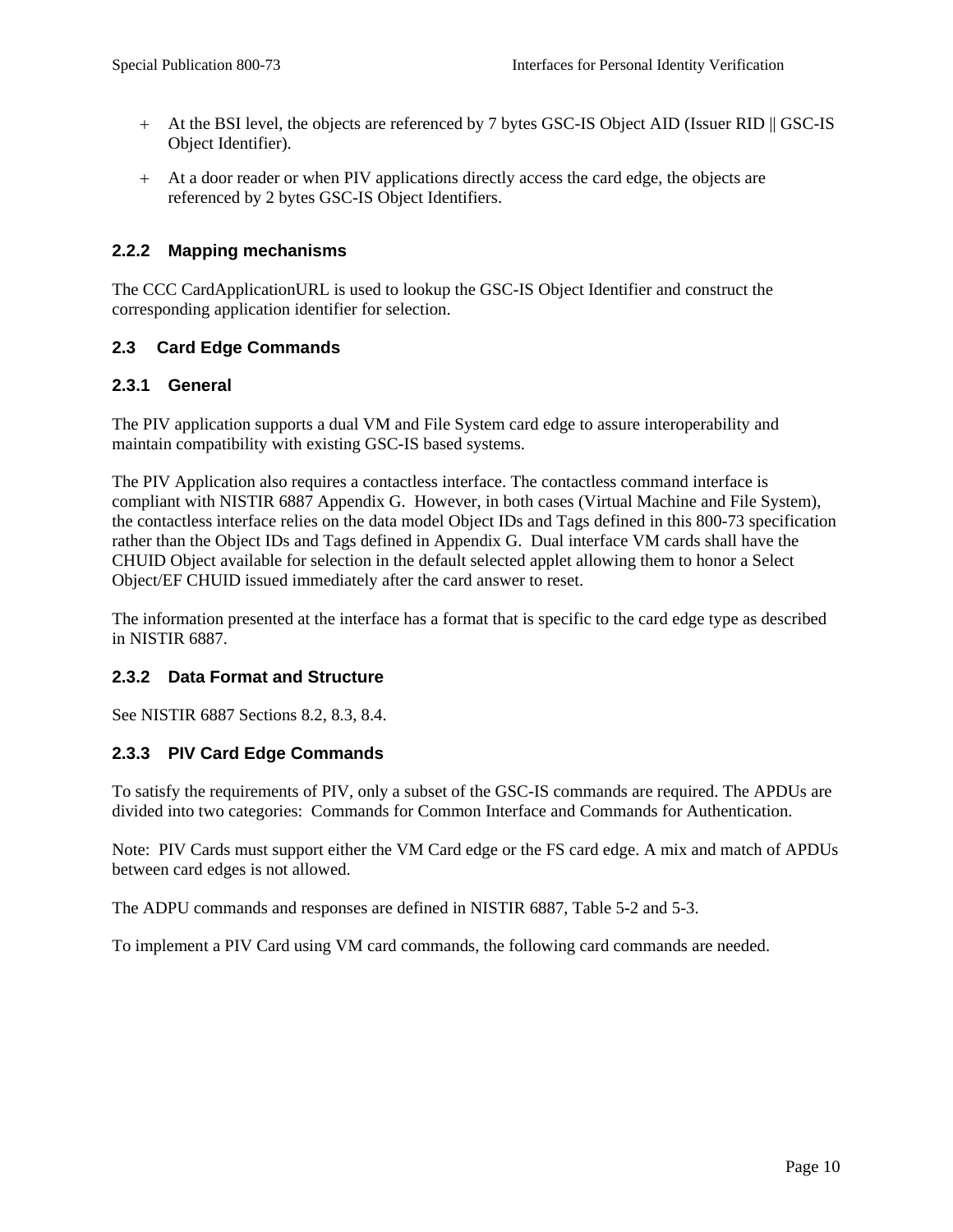#### **Table 3. VM Card Commands**

<span id="page-19-0"></span>

| Type                                        | Name                          |
|---------------------------------------------|-------------------------------|
| Commands for common interface               | SELECT APPLET / SELECT OBJECT |
|                                             | <b>GET RESPONSE</b>           |
| Card platform commands for common interface | <b>READ BUFFER</b>            |
| Commands for authentication                 | <b>VERIFY</b>                 |
|                                             | <b>PRIVATE SIGN / DECRYPT</b> |

Note that the usable command set depends on the currently selected object.

- + After a selection of a container object, all commands above but PRIVATE SIGN/DECRYPT are available.
- + After a selection of a PKI object, all commands above are available.

To implement a PIV Card using file system card commands, the following card commands are needed.

| <b>vpe</b>                                            | <b>Name</b>                                  |
|-------------------------------------------------------|----------------------------------------------|
| Commands for common                                   | <b>SELECT</b>                                |
| interface                                             | <b>GET RESPONSE</b>                          |
| <b>Card Platform Commands</b><br>for Common Interface | <b>READ BINARY</b>                           |
|                                                       | <b>VERIFY</b>                                |
| Commands for<br>Authentication                        | <b>MANAGE SECURITY</b><br><b>ENVIRONMENT</b> |
|                                                       | PERFORM SECURITY OPERATION                   |

#### **Table 4. File Card Commands**

## **2.3.3.1 VM Card Platform Commands for Common Interface**

# **2.3.3.1.1 SELECT APPLET/SELECT OBJECT APDU**

The SELECT command serves two purposes in a VM card 1) sets the currently selected application 2) sets the currently selected object.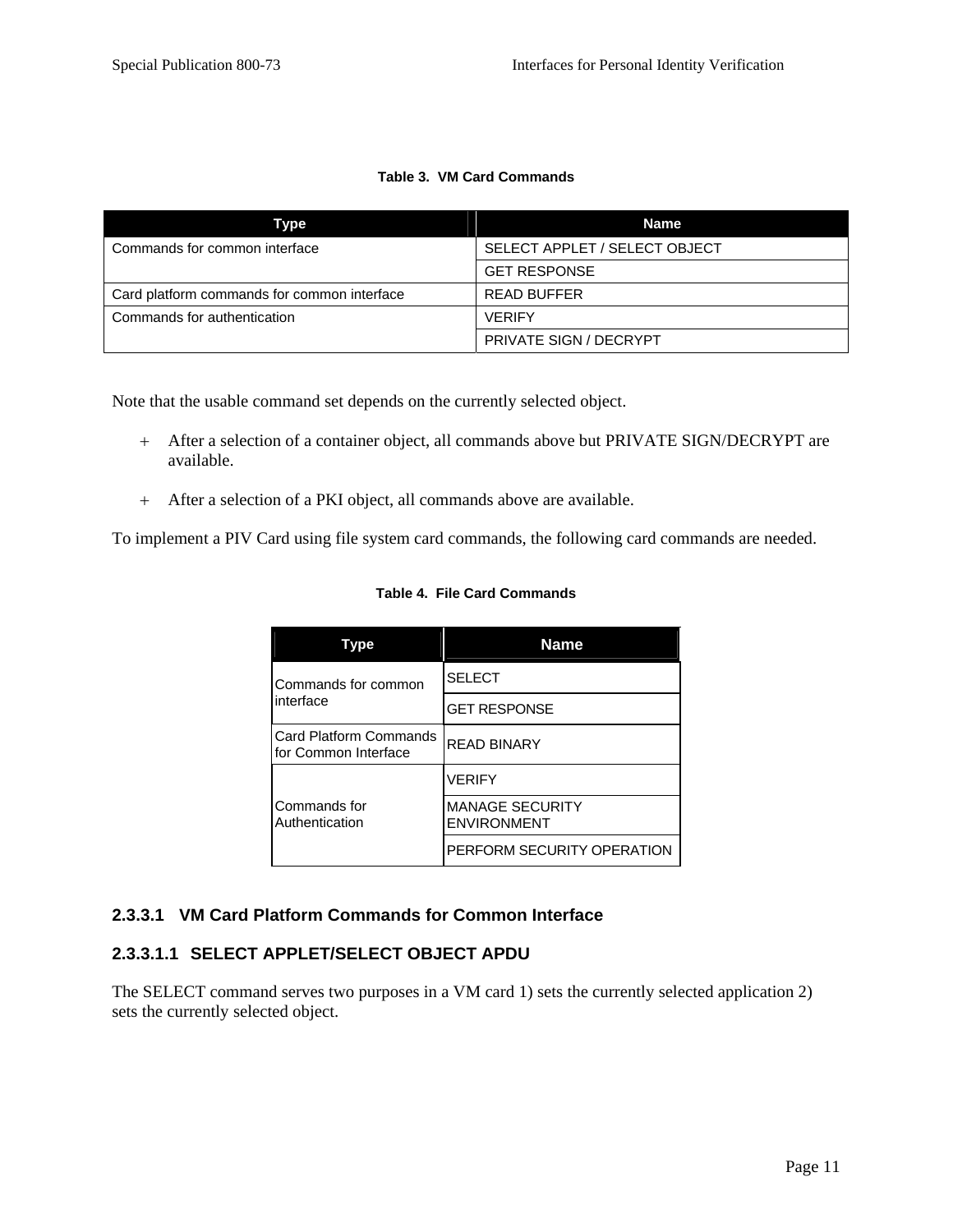#### **Command Message**

| <b>CLA</b>        | 0x00                               |
|-------------------|------------------------------------|
| <b>INS</b>        | 0xA4                               |
| <b>P1</b>         | <b>Reference Control Parameter</b> |
| P <sub>2</sub>    | 0x00                               |
| Lc.               | Length of the Data field           |
| <b>Data Field</b> | Applet AID or Card Object ID       |
| Le                | Empty                              |

#### **Reference control parameter P1**

Parameter P1 indicates the type of selection to perform. The accepted values are:

- <sup>•</sup> 04h for selecting an application by AID and as a consequence selection of the default object in this application.
- 02h for selecting an object by Object Identifier.
- This command supports selection of the object using AID or File ID.

#### **Data field sent in the command message**

In the case of application selection, the data field contains the AID.

In the case of object selection, the data field contains the Object Identifier

#### **Response Message**

#### **Data field returned in the response message**

If the APDU result indicates success,

For selecting a card object, the response message is null but Status Word (SW);

Addition to NISTIR 6887: For selecting an applet, the response message contains the minimum File Control Information defined in ISO-7816-4 (FCI), as follows:

| <b>Offset</b>   | Value            | <b>Description</b>         |
|-----------------|------------------|----------------------------|
| 00 <sub>h</sub> | 6Fh              | FCI template tag           |
| 01 <sub>h</sub> | $4 + AID$ Length | Length of FCI template     |
| 02h             | 84h              | Application name tag       |
| 03h             | AID Length       | Length of application name |
| 04h             | <b>AID</b>       | Instance AID Value         |
| $4+$ AID        | A5h              | Proprietary Data tag       |
| Length          |                  |                            |
| $5+$ AID        | 00 <sub>h</sub>  | Length= $00$               |
| Length          |                  |                            |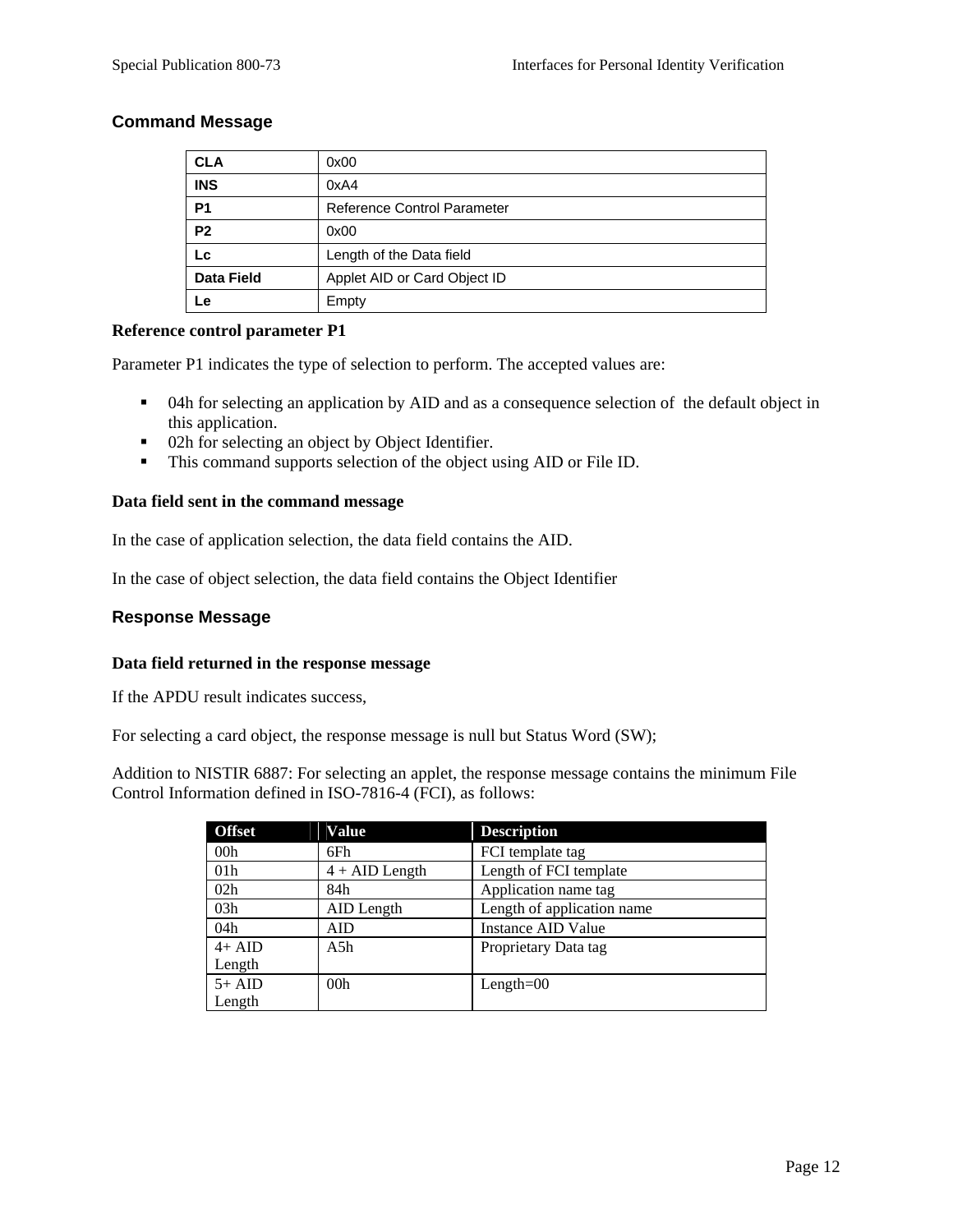#### **Processing state returned in the response message**

| SW <sub>1</sub> | SW <sub>2</sub> | Meaning                                                            |
|-----------------|-----------------|--------------------------------------------------------------------|
| 6A              | 82              | Application not found                                              |
| 90              | 00              | Successful Execution                                               |
| 69              | 99              | Select Fails (returned by card platform) - addition to NISTIR 6887 |

#### **2.3.3.1.2 GET RESPONSE APDU**

See NISTIR 6887, Section 5.3.3.6.

#### **2.3.3.1.3 READ BUFFER APDU**

See NISTIR 6887, Section 5.3.4.2.

#### **2.3.3.2 VM Card Platform Commands for Authentication**

#### **2.3.3.2.1 VERIFY APDU**

This APDU is used to compare the PIN with corresponding authentication data on the smart card. The host sends the authentication data in this APDU and directs the smart card to compare it with authentication data on the smart card. The authentication data is passed unencrypted.

#### **Command Message**

| <b>CLA</b>        | 0x00                            |
|-------------------|---------------------------------|
| <b>INS</b>        | 0x20                            |
| <b>P1</b>         | 0x00                            |
| <b>P2</b>         | 0x00                            |
| Lc                | Length of Data Field. Must be 8 |
| <b>Data Field</b> | Authentication data (i.e., PIN) |
| ⊾е                | Empty                           |

Note: If Lc=0x00 and the command data field is empty, the command can be used to retrieve the number of further retries allowed or to check whether verification is not needed.

#### **Key Reference Identifier P2**

In addition to NISTR 6887 the PIN used in PIV Cards using the File Card Edge shall comply with the PIN format defined in Section 3.5.3.

#### **Response Message**

#### **Data Field returned in the Response Message**

Empty.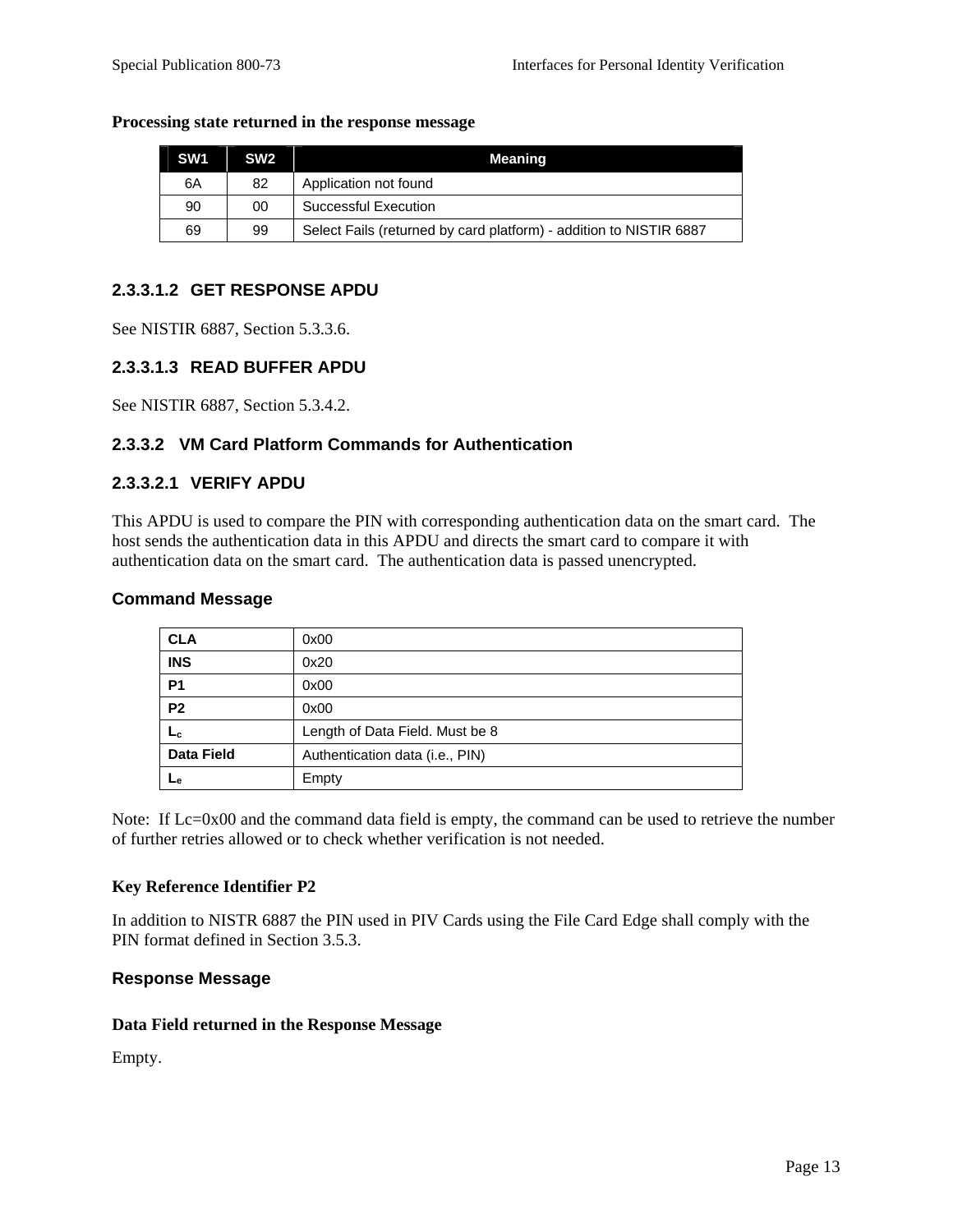| SW <sub>1</sub> | SW <sub>2</sub> | <b>Meaning</b>                                                         |
|-----------------|-----------------|------------------------------------------------------------------------|
| 63              | 00              | Verification failed                                                    |
| 63              | CX.             | Verification failed, X indicates the number of further allowed retries |
| 69              | 83              | Authentication method blocked                                          |
| 69              | 84              | Referenced data deactivated                                            |
| 6A              | 86              | Incorrect parameters P1-P2                                             |
| 6A              | 88              | Reference data not found                                               |
| 90              | 00              | Correct execution                                                      |

#### **Processing State returned in the Response Message**

## **2.3.3.2.2 PRIVATE SIGN/DECRYPT APDU**

This command is used to perform an Rivest, Shamir, Aldeman (RSA) signature or data decryption.

#### **Command Message**

| <b>CLA</b>        | 0x80                                        |
|-------------------|---------------------------------------------|
| <b>INS</b>        | 0x42                                        |
| P <sub>1</sub>    | <b>Reference Control Parameter P1</b>       |
| P <sub>2</sub>    | 0x00                                        |
| Lc                | Data Field length                           |
| <b>Data Field</b> | Data to sign or decrypt                     |
| Le                | Expected length of the signature/decryption |

#### **Reference control parameter P1 (Addition to NISTIR 6887)**

Control parameter P1 indicates whether more blocks containing the data follows. This is used to chain multiple APDUs in order to transport the input data for 2048-bit or greater RSA operations. Note that this command chaining method is not compliant with international integrated circuit standards ISO/IEC 7816, Information Technology – Identification Cards – Integrated Circuit(s) Card with Contacts, [1] nor therefore is it compatible with the Part 3 command chaining method which is compliant with international ICC standards.

| b <sub>8</sub> | b- | $b_6$     | bя        | $\mathbf{b}_4$ | $\mathbf{h}$ | b۶                | b, |                         |
|----------------|----|-----------|-----------|----------------|--------------|-------------------|----|-------------------------|
|                |    | $\lambda$ | $\lambda$ | $\lambda$      |              | $\checkmark$<br>∧ |    | No more block to follow |
|                |    |           |           |                |              | ⌒                 |    | More blocks to follow   |

#### **Data field sent in the command message**

The data field contains the data to be signed using the selected RSA key pair.

The data must be already padded before the message is sent.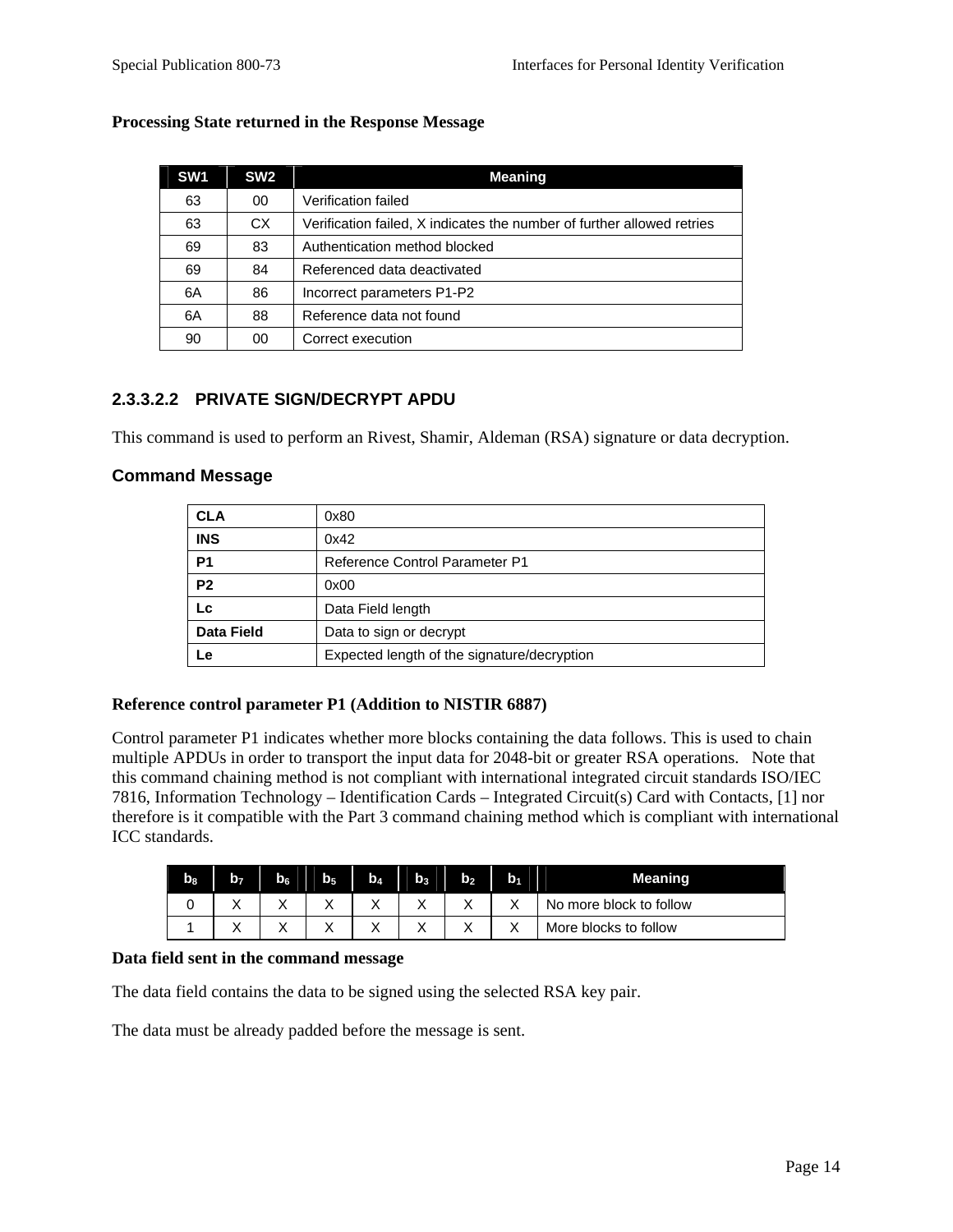#### **Response Message**

#### **Data field returned in the response message**

The data field in the response message contains the data signed or decrypted. The client application is responsible for any data padding.

#### **Processing state returned in the response message**

| SW <sub>1</sub> | SW <sub>2</sub> | <b>Meaning</b>                                                                                   |
|-----------------|-----------------|--------------------------------------------------------------------------------------------------|
| 67              | 00              | Command data length not equal to RSA key size                                                    |
| 69              | 83              | RSA Private Key not initialized                                                                  |
| 69              | 82              | Access condition not satisfied                                                                   |
| 69              | 85              | Conditions of use not satisfied (Current selected object is not valid)                           |
| 61              | XX              | for "normal processing, XX bytes of data is read and available for a<br>subsequent Get Response" |

## **2.3.3.3 File Card Platform Commands**

#### **2.3.3.3.1 SELECT APDU**

See NISTIR 6887 sections 5.1.1.3, 5.1.1.3.1, 5.1.1.4 and 5.1.1.5. Only two SELECT commands are required for the transitional PIV application. "Select EF" is required to be supported (P1 =  $0x00$  or P1 0x02) and "Select File by name" is required to be used to access the CCC for all cards. This departs from GSC-IS which uses a different mechanism to find out about the card edge available on the card.

Note: in GSC-IS, even if a File Card supports the APDU command Select DF by name, the CCC shall not use the GSA AID (A00000000116DB00) as the name of the CCC allowing to find out it is a file card. This is different in this specification.

## **2.3.3.3.2 GET RESPONSE APDU**

See NISTIR 6887, Section 5.1.1

## **2.3.3.3.3 READ BINARY APDU**

See NISTIR 6887, Section 5.1.1

## **2.3.3.3.4 MANAGE SECURITY ENVIRONMENT**

See NISTIR 6887 Section 5.1.3.1

## **2.3.3.3.5 PERFORM SECURITY OPERATION APDU**

See NISTIR 6887, Section 5.1.1

#### **2.3.3.3.6 VERIFY APDU**

See NISTIR 6887, Section 5.1.1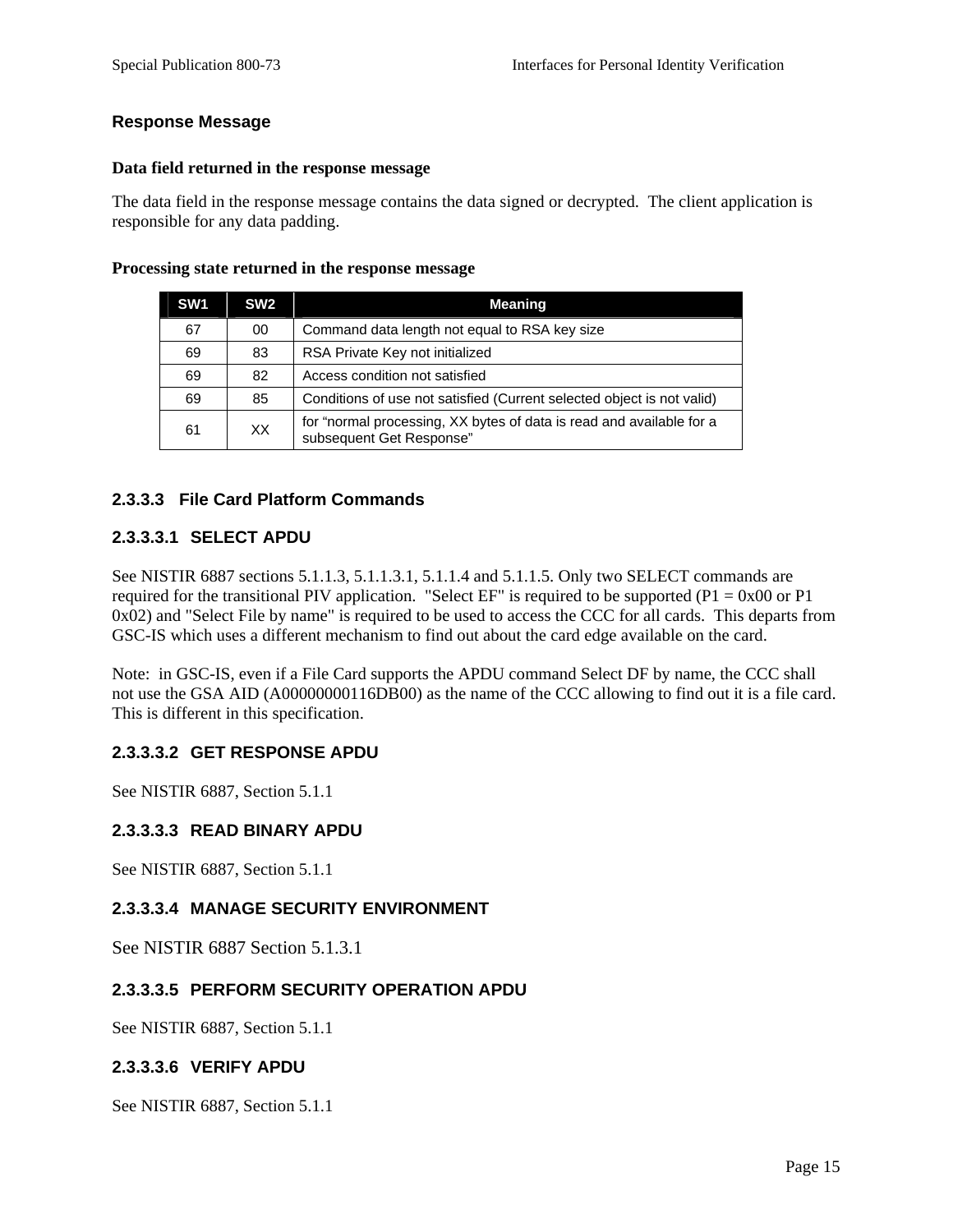<span id="page-24-0"></span>In addition to NISTR 6887 the PIN used in PIV Cards using the File Card Edge shall comply with the PIN format defined in Section 3.5.3.

# **2.4 General Status Conditions**

See NISTIR 6887 for General Status Conditions.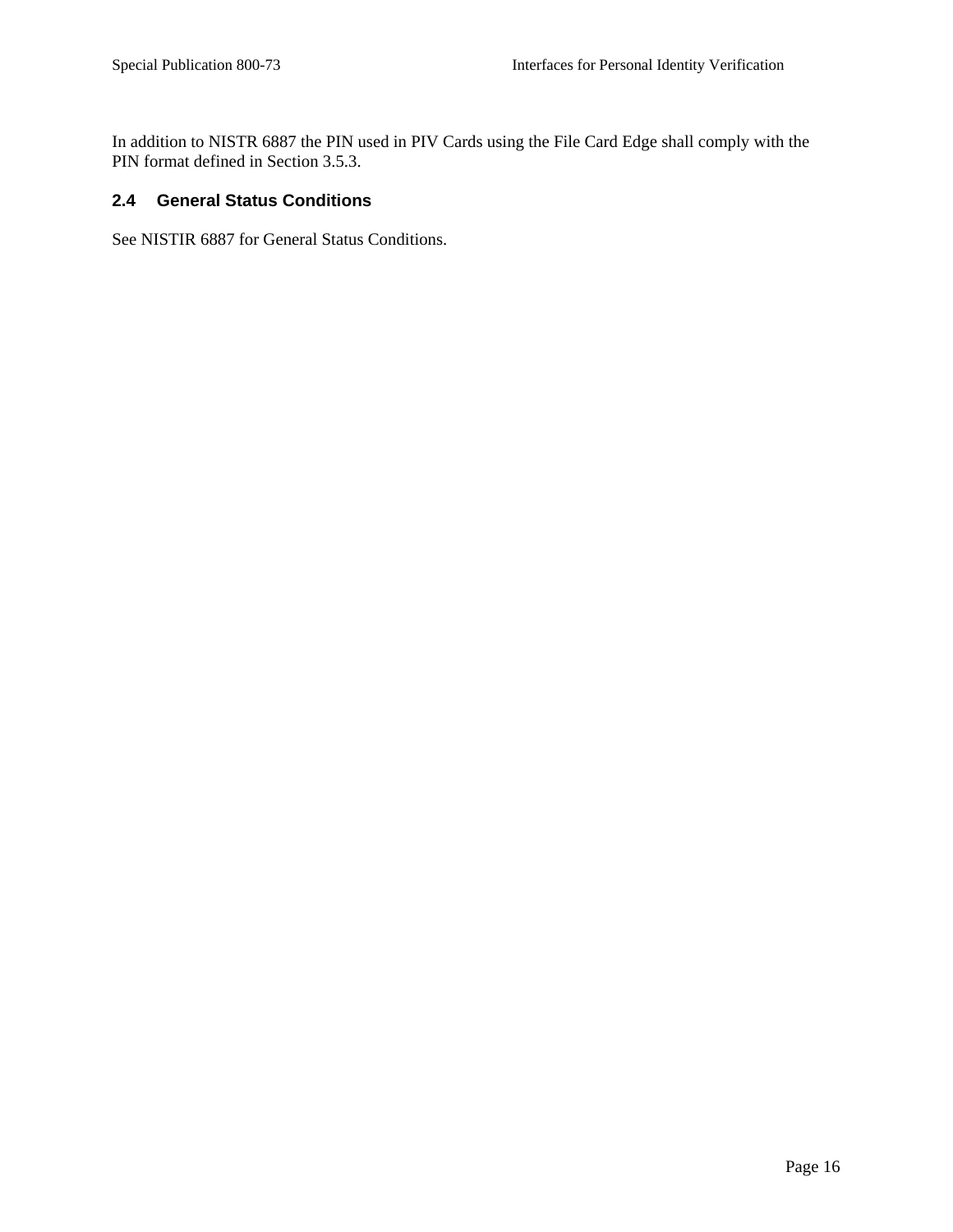## <span id="page-25-0"></span>**3. Part 3: End-Point Concepts and Constructs**

Special Publication 800-73 Part 3 defines two interfaces to an ICC that contains the Personal Identity Verification card application: a high-level PIV client-API and a low-level PIV Card Application card command interface (card edge).

The information processing concepts and data constructs on both interfaces are identical and may be referred to generically as the information processing concepts and data constructs on the *PIV interfaces* without specific reference to the client-application programming interface or the card command interface.

The client-application programming interface provides task-specific programmatic access to these concepts and constructs and the card command interface provides communication access to concepts and constructs. The client-application programming interface is used by client applications using the PIV Card Application. The card command interface is used by software implementing the client-application programming interface (middleware).

The client-application programming interface is thought of as being at a higher level than the card command interface because access to a single entry point on the client-application programming interface may cause multiple card commands to traverse the card command interface. In other words, it may require more than one card command on the card command interface to accomplish the task represented by a single call on an entry point client-application programming interface

The client-application programming interface is a program execution, call/return style interface whereas the card command interface is a communication protocol, command/response style interface. Because of this difference the representation of the PIV concepts and constructs as bits and bytes on the clientapplication program interface may be different from the representation of these same concepts and constructs on the card command interface.

## **3.1 Unified Card Command Interface**

The card command interface of the PIV Card Application is a unification of the two card command interfaces found in GSC-IS and in Section 2 described above.

This unification is accomplished by adopting the object-oriented model of computation of the GSC-IS virtual machine card edge and realizing its technical details using the data structures and operations found in the international ICC standards underpinning the GSC-IS file system card edge [1]. This brings the PIV Card Application into conformance with those standards with minimal impact on existing GSC-IS deployments.

As a result of this unification, the behavior of the PIV Card Application and the client-applications accessing it is independent of the ICC platform on which the PIV Card Application is installed.

## **3.1.1 Platform Requirements**

The following are the requirements that the PIV Card Application places on the ICC platform on which it is implemented or installed:

- global security status that includes the security status of a global cardholder PIN
- **application selection using a truncated AID**
- ability to reset the security status of an individual application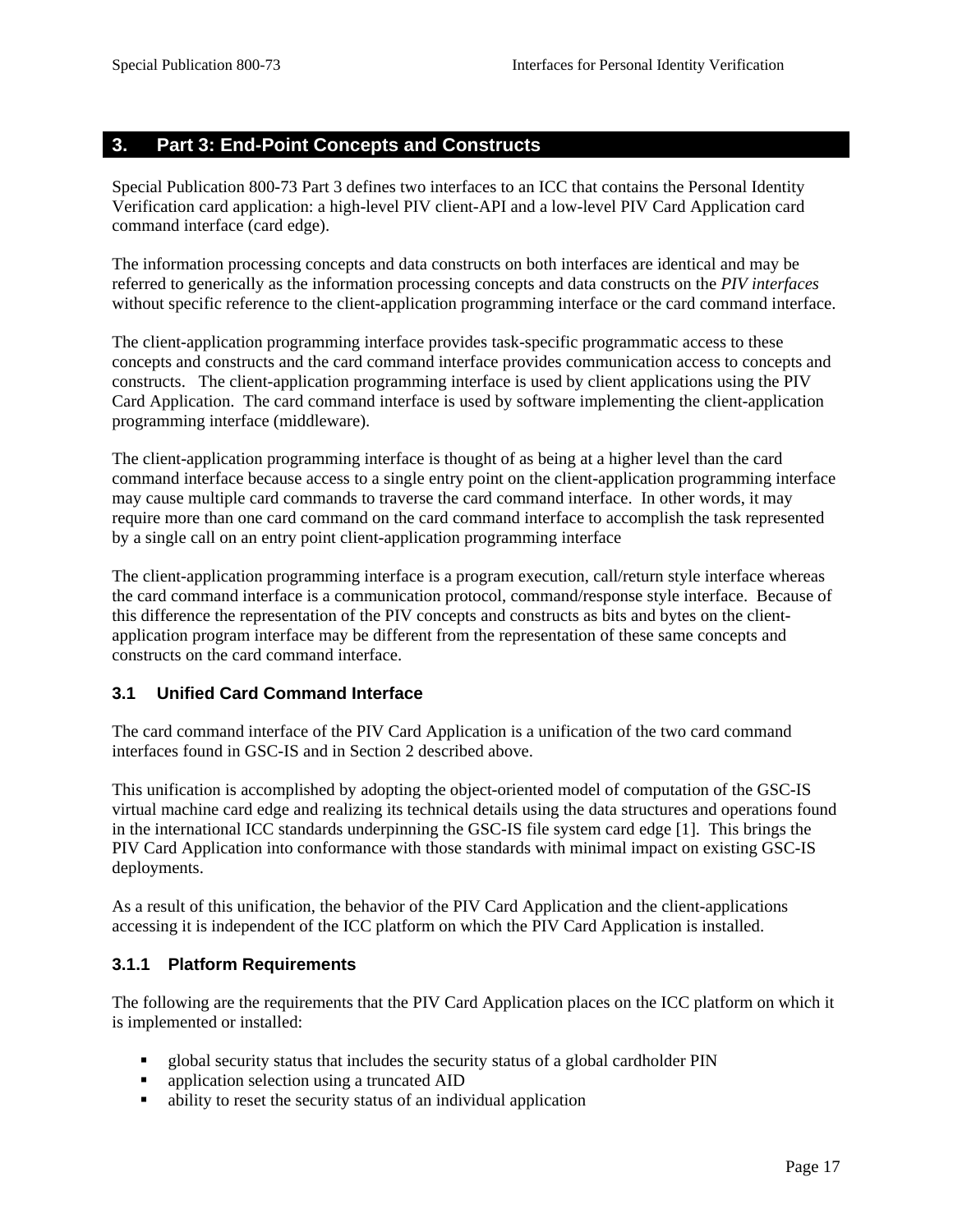- <span id="page-26-0"></span> $\blacksquare$  indication to applications as to which physical communication interface – contact versus contactless – is in use
- support for the default selection of an application upon warm or cold reset.

#### **3.2 Namespaces of the PIV Card Application**

Names used on the PIV interfaces are drawn from three namespaces managed by NIST:

- **PIXes of the NIST RID**
- ASN.1 object identifiers (OIDs) in the personal verification subset of the OIDs managed by NIST
- Basic Encoding Rules Tag Length Value (BER-TLV) tags of the NIST PIV coexistent tag allocation scheme

All unspecified names in these managed namespaces are reserved for future use.

All interindustry tags defined in [1] and used in the NIST coexistent tag allocation scheme without redefinition have the same meaning in the NIST PIV coexistent tag allocation scheme as they have in [1].

All unspecified values in the following identifier and value namespaces are reserved for future use:

- **algorithm identifiers**
- **key reference values**
- **•** cryptographic mechanism identifiers

#### **3.3 Data Objects**

A *data object* is an item of information seen on the card command interface for which are specified a name, a description of logical content, a format and a coding. Each data object has a globally unique name called its *object identifier* as defined in ISO/IEC 8824-2:2002, Information technology – Abstract Syntax Notation One (ASN.1): Information object specification. [2]

A data object whose data content is encoded as a BER-TLV data structure as in ISO/IEC 8825-1:2002, Information technology – ASN.1 encoding rules, [3] is called *BER-TLV data object.*

## **3.3.1 Data Object Content**

The *content* of a data object is the sequence of bytes that are said to be *contained in* or to be the *value of* the data object. The number of bytes in this byte sequence is referred to as the *length* of the data content and also as the *size* of the data object. The first byte in the sequence is regarded as being at *byte position* or *offset* zero in the content of the data object.

The data content of a BER-TLV data object may consist of other BER-TLV data objects. In this case the tag of the data object indicates that data object is a *constructed data object*. A BER-TLV data object that is not a constructed data object is called a *primitive data object*.

## **3.4 Card Applications**

Each command that appears on the card command interface shall be implemented by a *card application* that is resident in the ICC. The card command enables one to perform operations on and with the data objects to which the card application has access.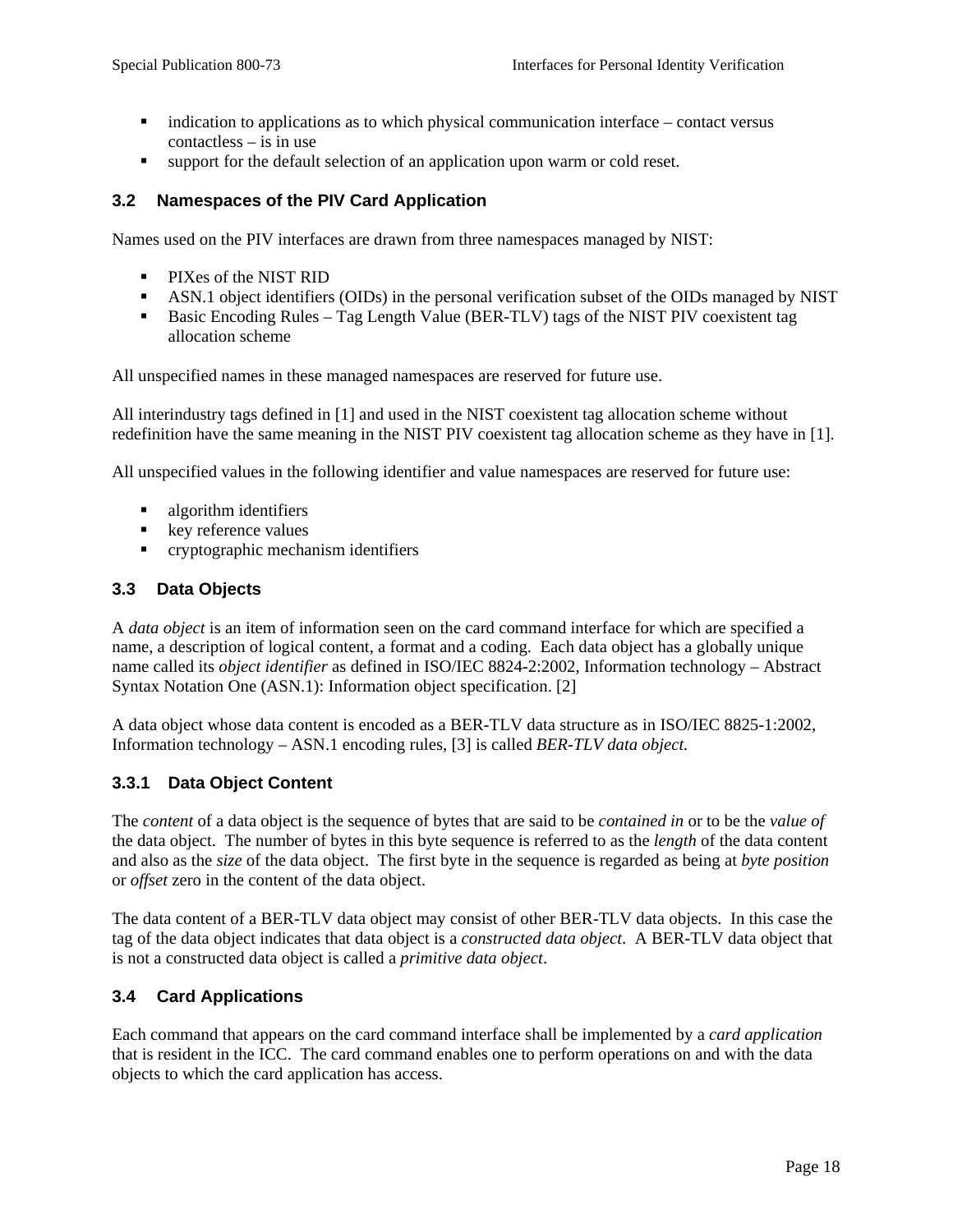<span id="page-27-0"></span>Each card application shall have a globally unique name called its AID [1, Part 4]. Access to the card commands and data objects of a card application shall be gained by selecting the card application using its application identifier. The PIX of the AID shall contain an encoding of the version of the card application.

The card application whose commands are currently being used is called the *currently selected application*.

## **3.4.1 Personal Identity Verification Card Application**

The AID of the Personal Identity Verification card application (PIV Card Application) shall be:

 $'40\,00\,00\,xx\,xx\quad 00\,00\,10\,00\quad 01\,00'$ 

The AID of the PIV Card Application consists of the NIST RID ('A0 00 00 xx xx') followed by the application portion of the NIST PIX indicating the PIV Card Application ('00 00 10 00') and then the version portion of the NIST PIX ('01 00') for the first version of the PIV Card Application. All other PIX sequences on the NIST RID including the trailing five bytes PIV Card Application AID are reserved for future use. NIST will post the RID on [http://csrc.nist.gov/piv\\_project](http://csrc.nist.gov/piv_project) and will publish it in a technical note.

The PIV Card Application surfaces the card commands described in Section 7 on the card command interface.

#### **3.4.2 Default Selected Card Application**

The card platform shall support a default selected card application. In other words, there shall be a currently selected application immediately after a cold or warm reset. This card application is the default selected card application.

Since the PIV Card Application can be selected by truncated AID, the selected card application may be the PIV Card Application or it may be another card application.

#### **3.5 Security Architecture**

The security architecture of an ICC is the means by which the security policies governing access to each data object stored on the card are represented within the card.

The software in the ICC applies these security policy representations to all card commands thereby ensuring that the prescribed data policies for the card applications are enforced.

The following subsections describe the security architecture of the PIV Card Application.

#### **3.5.1 Access Control Rule**

An *access control rule* shall consist of an *access mode* and a *security condition*. The access mode is an operation that can be performed on a data object. A security condition is a Boolean expression using variables called security statuses that are defined below.

According to an access control rule, the action described by the access mode can be performed on the data object if and only if the security condition evaluates to TRUE for the current values of the security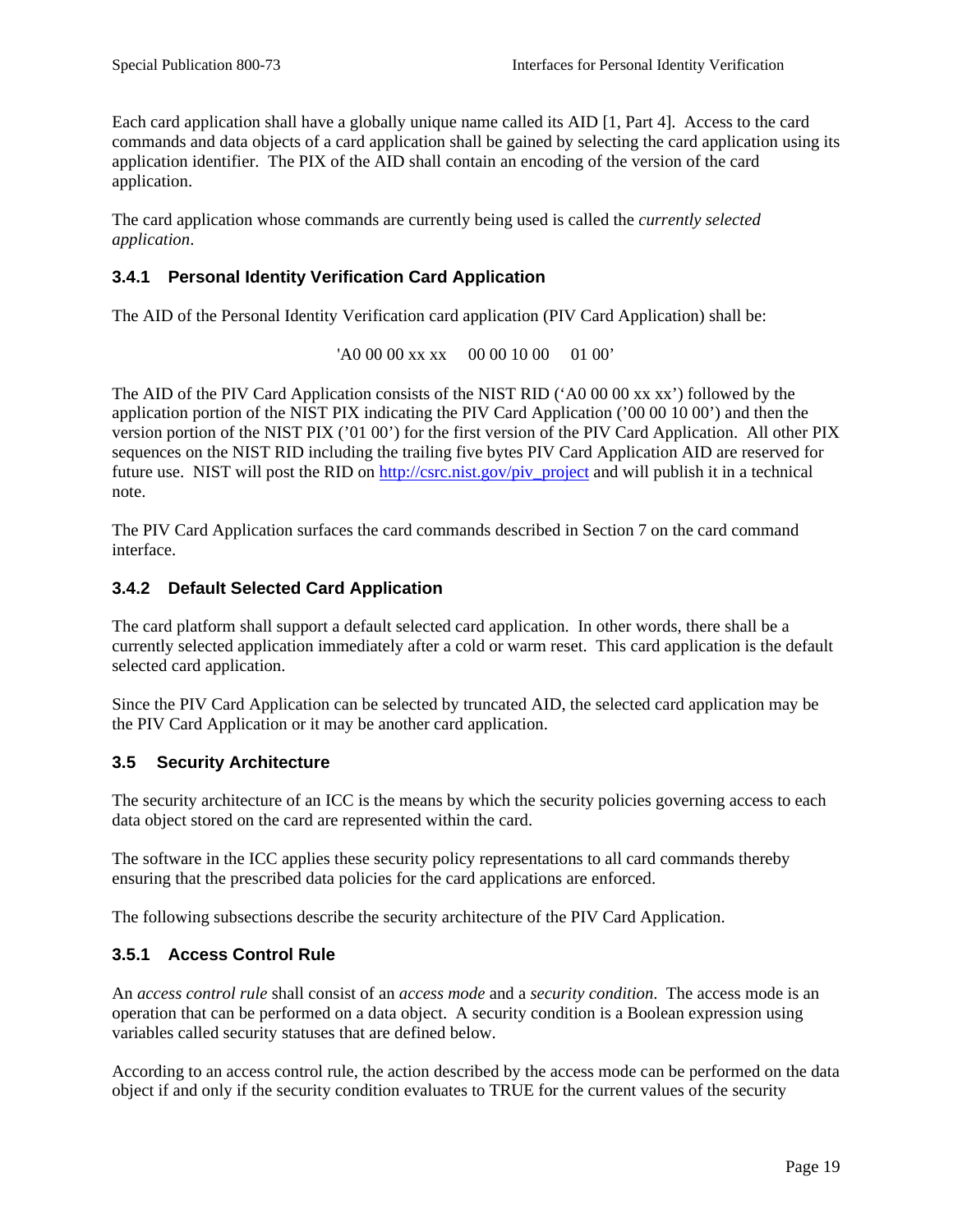<span id="page-28-0"></span>statuses. If there is no access control rule with an access mode describing a particular action, then that action shall never be performed on the data object.

#### **3.5.2 Security Status**

Associated with each authenticatable entity shall be a set of one or more Boolean variables each called a *security status indicator* of the authenticatable entity. The security status indicator of an authenticatable entity shall be TRUE if the credentials associated with the security status indicator of the authenticatable entity have been authenticated and FALSE otherwise.

The successful execution of an authentication protocol shall set the security status indicator associated with the credentials that were verified by the protocol to TRUE.

As an example, the credentials associated with three security status indicators of the card holder might be: PIN, fingerprint, and voice biometric. Demonstration of knowledge of the PIN is the authentication protocol for the first security status indicator. Comparison of the fingerprint template on the card with a fingerprint acquired from the card holder is the authentication protocol for the second security status indicator. Acquisition of a voice sample and comparison with a voice template is the authentication protocol for the third. A security condition using these three security status indicators might be ((PIN AND fingerprint) OR (voice biometric)).

A security status indicator shall be said to be a *global* security status indicator if it is not changed when the currently selected application changes from one application to another.

A security status indicator is said to be an *application* security status indicator if it is set to FALSE when the currently selected application changes from one application to another. Every security status indicator is either a global security status indicator or an application security status indicator.

The term *global security status* refers to the set of all global security status indicators. The term *application security status* refers to the set of all application security status indicators for a specific application.

#### **3.5.3 Authentication of an Individual**

Knowledge of a PIN is one means by which an individual can be authenticated to the PIV Card Application.

Personal identification numbers presented to the card command interface shall be 8 bytes long. If the actual PIN length is less than 8 bytes it shall be padded to 8 bytes with 'FF'. The 'FF' padding bytes shall to be appended to the actual PIN. The bytes comprising the PIN shall not include 'FF'. For example,

- Actual PIN: "123456" or '31 32 33 34 35 36'
- Padded PIN presented to the card command interface: '31 32 33 34 35 36 FF FF'

#### **3.6 Current State of the PIV Card Application**

The elements of the *current state* of the PIV Card Application when the PIV Card Application is the currently selected application are described in Table 5.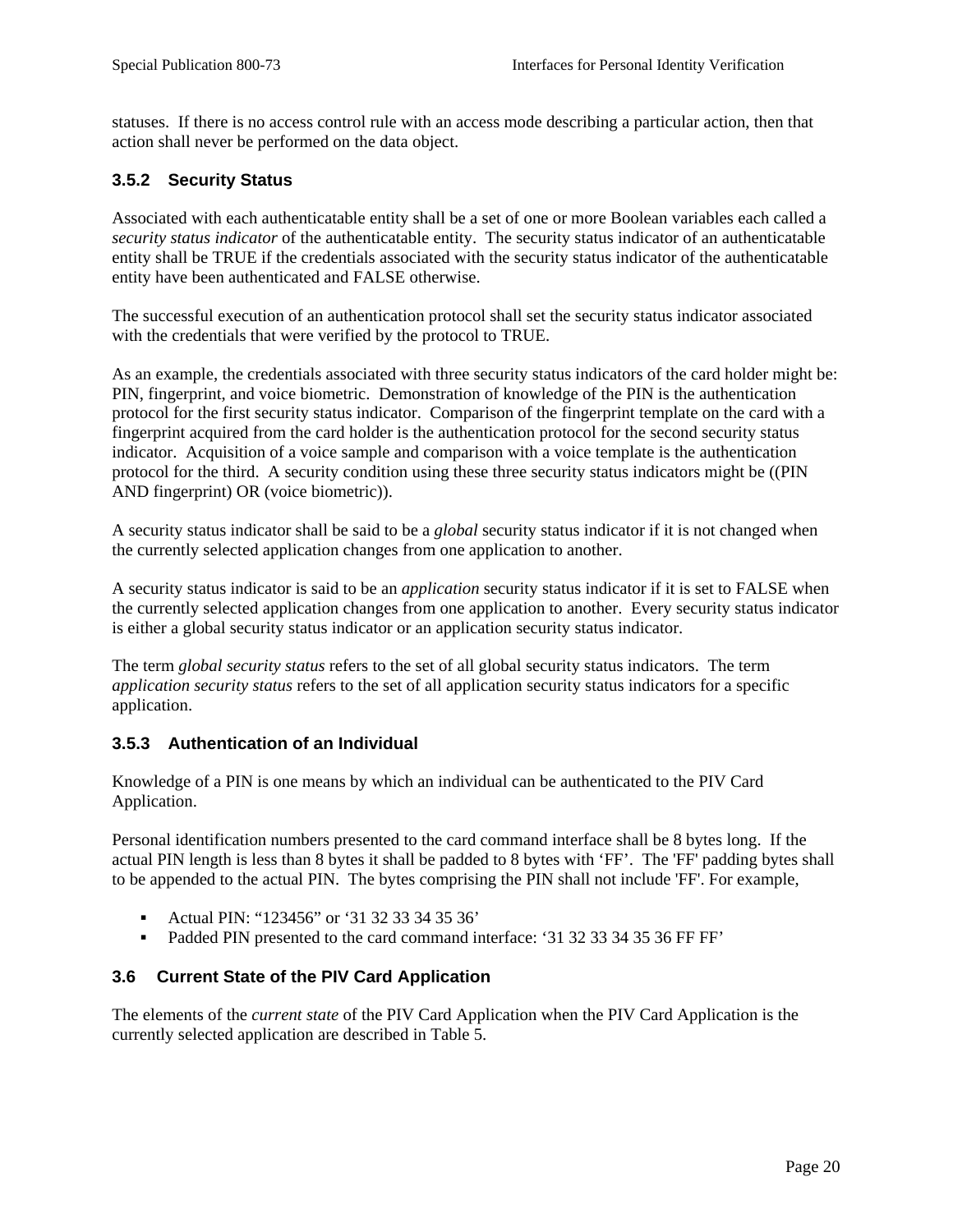<span id="page-29-0"></span>

| <b>State</b><br><b>Name</b>          | <b>Always</b><br><b>Defined</b> | <b>Comment</b>                                                                                                                                                                                  | <b>Location of</b><br><b>State</b> |
|--------------------------------------|---------------------------------|-------------------------------------------------------------------------------------------------------------------------------------------------------------------------------------------------|------------------------------------|
| Global<br>security status            | Yes                             | Contains security status indicators that<br>span all card applications on the platform.                                                                                                         | <b>PIV Platform</b>                |
| Currently<br>selected<br>application | Yes                             | The platform shall support the selection of<br>a card application using a possibly right-<br>truncated application identifier and there<br>shall always be a currently selected<br>application. | <b>PIV Platform</b>                |
| Application<br>security status       | Yes                             | Contains security status indicators local to<br>the PIV Card Application.                                                                                                                       | <b>PIV Card</b><br>Application     |

#### **Table 5. State of the PIV Card Application**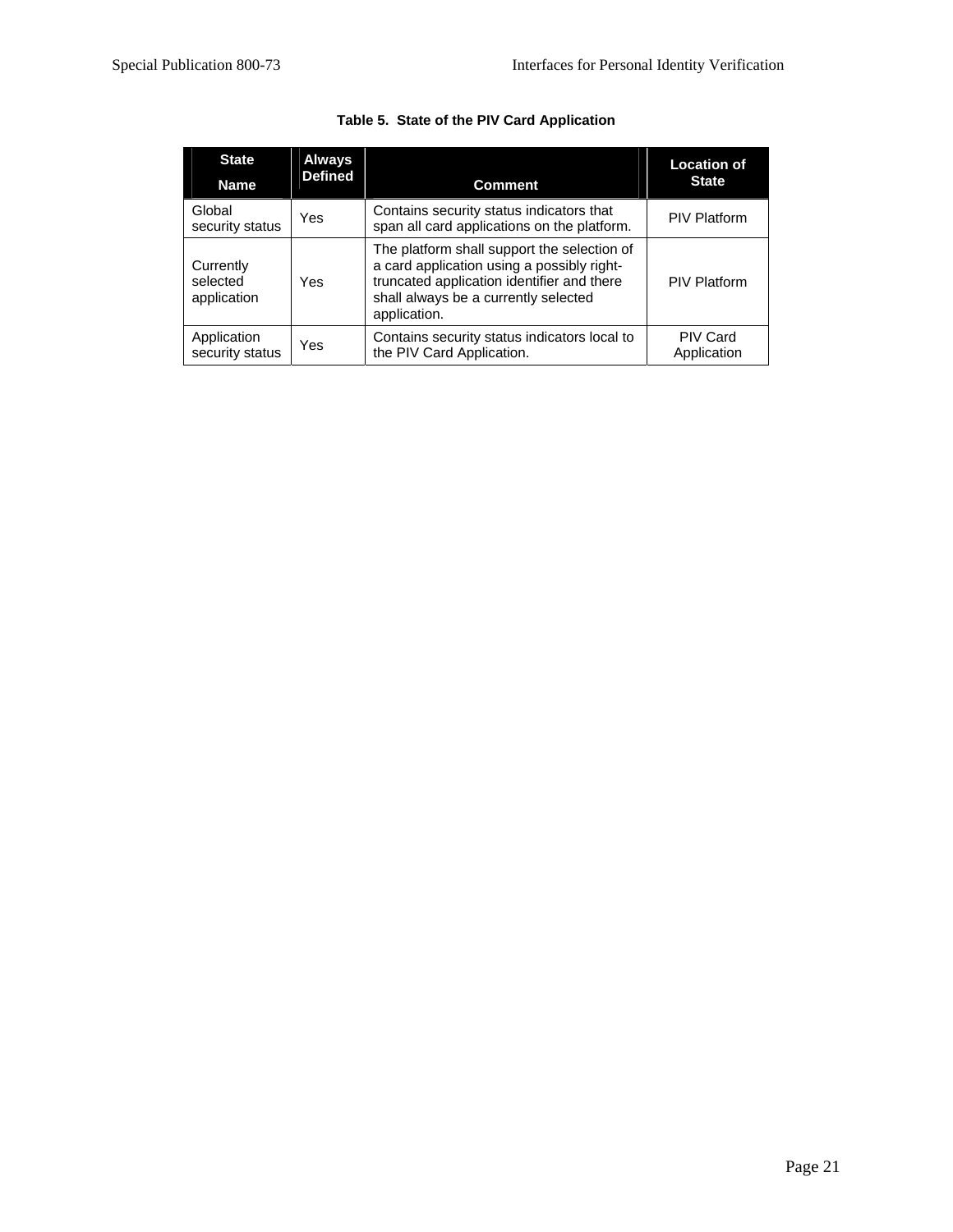# <span id="page-30-0"></span>**4. Part 3: End-Point Data Objects**

#### **4.1 PIV Card Application Data Objects**

A PIV Card Application shall contain six mandatory data objects and five optional data object for interoperable use. The six mandatory data objects for interoperable use are as follows:

- 1. Card Capability Container
- 2. Card Holder Unique Identifier
- 3. X.509 Certificate for PIV Authentication
- 4. Card Holder Fingerprint I
- 5. Card Holder Fingerprint II
- 6. Security Object

The five optional data objects for interoperable use are as follows:

- 1. Card Holder Facial Image
- 2. Printed Information
- 3. X.509 Certificate for PIV Digital Signature
- 4. X.509 Certificate for PIV Key Management
- 5. X.509 Certificate for Card Authentication

#### **4.2 OIDs and Tags of PIV Card Application Data Objects**

Table 6 lists the ASN.1 object identifiers and BER-TLV tags of the eleven PIV Card Application data objects for interoperable use. For the purpose of constructing PIV Card Application data object names in the CardApplicationURL in CCC of the PIV Card Application, the NIST RID ('A0 00 00 xx xx') shall be used and the card application type shall be set to '00'. Table 1 lists the access control rules of the eleven PIV Card Application data objects for interoperable use. See Table 12 for the key references and algorithms associated with these authenticatable entities.

| Data Object for Interoperable Use         | <b>ASN.1 OID</b>           | <b>BER-TLV</b><br>Tag | M/O      |
|-------------------------------------------|----------------------------|-----------------------|----------|
| <b>Card Capability Container</b>          | 2.16.840.1.101.3.7.1.219.0 | '5FC107'              | м        |
| Card Holder Unique Identifier             | 2.16.840.1.101.3.7.2.48.0  | '5FC102'              | м        |
| X.509 Certificate for PIV Authentication  | 2.16.840.1.101.3.7.2.1.1   | '5FC105'              | м        |
| Card Holder Fingerprint I                 | 2.16.840.1.101.3.7.2.96.16 | '5FC103'              | м        |
| Card Holder Fingerprint II                | 2.16.840.1.101.3.7.2.96.17 | '5FC104'              | м        |
| Printed Information                       | 2.16.840.1.101.3.7.2.48.1  | '5FC109'              | O        |
| Card Holder Facial Image                  | 2.16.840.1.101.3.7.2.96.48 | '5FC108'              | O        |
| X.509 Certificate for Digital Signature   | 2.16.840.1.101.3.7.2.1.0   | '5FC10A'              | Ω        |
| X.509 Certificate for Key Management      | 2.16.840.1.101.3.7.2.1.2   | '5FC10B'              | $\Omega$ |
| X.509 Certificate for Card Authentication | 2.16.840.1.101.3.7.2.5.0   | '5FC101'              | Ω        |
| <b>Security Object</b>                    | 2.16.840.1.101.3.7.2.144.0 | '5FC106'              | М        |

#### **Table 6. Object Identifiers of the PIV Data Objects for Interoperable Use**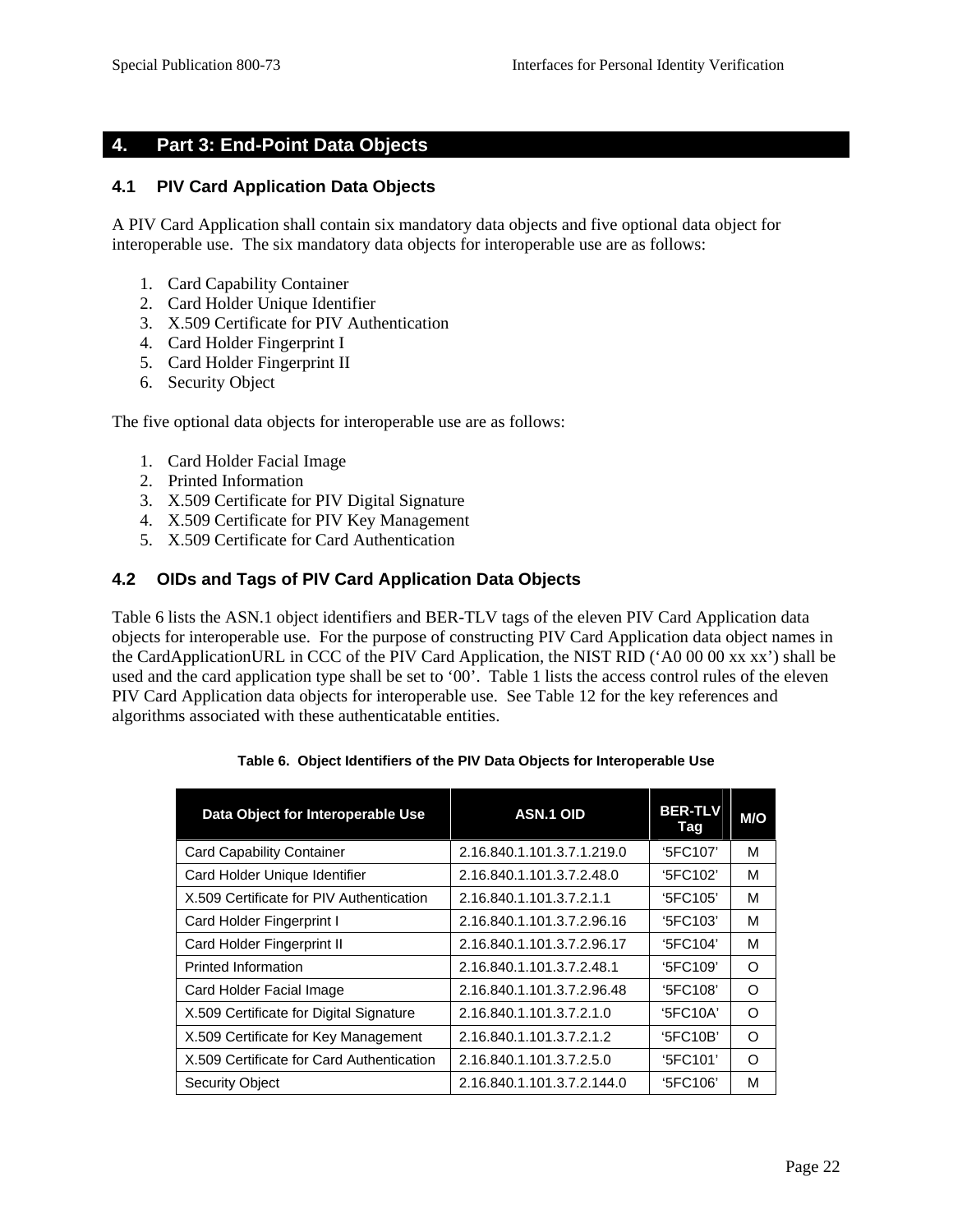# <span id="page-31-0"></span>**5. Part 3: End-Point Data Types and Their Representations**

This section provides a description of each data type found on the PIV client-application programming and PIV Card Application command interfaces. Unless otherwise indicated the representation shall be the same on both interfaces.

#### **5.1 Algorithm Identifier**

An algorithm identifier shall be a one-byte identifier of a cryptographic algorithm together with a mode of operation and reference data length. Table 7 lists the algorithm identifiers for the cryptographic algorithms that may be recognized on the PIV interfaces. All other algorithm identifier values are reserved for future use.

| <b>Algorithm</b><br><b>Identifier</b> | <b>Algorithm - Mode</b> | <b>Reference Data</b><br>Length     | M/O      |
|---------------------------------------|-------------------------|-------------------------------------|----------|
| '01'                                  | 2 Key Triple DES - ECB  | 128 bits                            | O        |
| '02'                                  | 2 Key Triple DES - CBC  | 128 bits                            | $\Omega$ |
| '03'                                  | 3 Key Triple DES - ECB  | 192 bits (including<br>parity bits) | М        |
| 04'                                   | 3 Key Triple DES - CBC  | 192 bits (including<br>parity bits) | M        |
| '05'                                  | <b>RSA</b>              | 3072 bits                           | O        |
| '06'                                  | <b>RSA</b>              | 1024 bits                           | М        |
| '07'                                  | <b>RSA</b>              | 2048 bits                           | O        |
| '08'                                  | $AES-128 - ECB$         | 24 bytes                            | O        |
| '09'                                  | $AES-128 - CBC$         | 24 bytes                            | O        |
| $^{\circ}$ OA'                        | $AES-192 - ECB$         | 36 bytes                            | O        |
| $^{\circ}$ OB'                        | $AES-192 - CBC$         | 36 bytes                            | O        |
| 'OC'                                  | $AES-256 - ECB$         | 48 bytes                            | O        |
| 'OD'                                  | $AES-256 - CBC$         | 48 bytes                            | O        |
| 0E'                                   | ECC: Curve P-224        | 224 bits                            | O        |
| $^{\circ}$ OF'                        | ECC: Curve K-233        | 233 bits                            | O        |
| '10'                                  | ECC: Curve B-233        | 233 bits                            | O        |
| '11'                                  | ECC: Curve P-256        | 256 bits                            | O        |
| '12'                                  | ECC: Curve K-283        | 283 bits                            | O        |
| '13'                                  | ECC: Curve B-283        | 283 bits                            | O        |

#### **Table 7. Cryptographic Algorithm Identifiers**

The default cryptographic algorithm for the PIV Card Application with algorithm identifier '00' is 3 Key Triple DES – ECB. A technical note synchronizing SP 800-73 and the forthcoming SP 800-78, Cryptographic Algorithms and Key Sizes for Personal Identity Verification, on message padding will be issued in the future.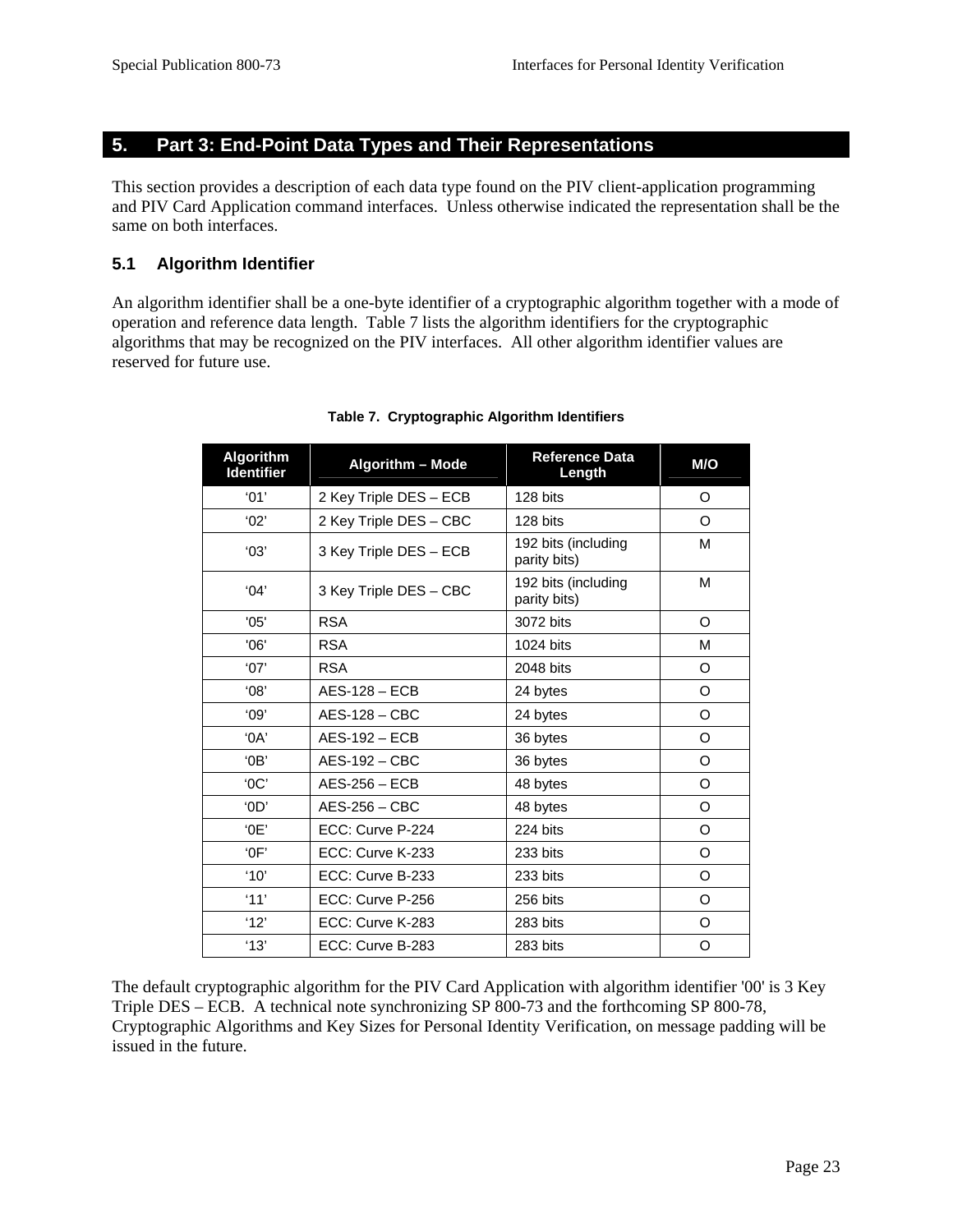# <span id="page-32-0"></span>**5.2 Application Property Template**

Upon selection, the PIV Card Application shall return the application property template described in Table 8.

| <b>Description</b>                    | Tag   | M/O | <b>Comment</b>                                                                          |
|---------------------------------------|-------|-----|-----------------------------------------------------------------------------------------|
| Application identifier of application | 4F'   | M   | The PIX of the AID includes the encoding of<br>the version of the PIV Card Application. |
| Coexistent tag allocation authority   | '79'  | M   | Coexistent tag allocation authority template.<br>lSee Table 9.                          |
| Application label                     | '50'  | O   | Text describing the application; e.g. for use on<br>a man-machine interface.            |
| Uniform resource locator              | 5F50' |     | Reference to the specification describing the<br>application.                           |

**Table 9. Data Objects in a Coexistent Tag Allocation Authority Template (Tag '79')** 

| <b>Description</b>     | Taq | M/O | <b>Comment</b>                                                                                                 |
|------------------------|-----|-----|----------------------------------------------------------------------------------------------------------------|
| Application identifier | 4F' | M   | NIST will post the PIV RID on<br>http:///csrc.nist.gov/piv-project and will publish it in a<br>technical note. |

## **5.3 Authenticator**

The authenticator BER-TLV used on the PIV client-application programming interface shall have the structure described in Table 10.

| <b>Description</b> | Tag  | M/O | <b>Comment</b>                              |
|--------------------|------|-----|---------------------------------------------|
| Reference data     | '81' | M   | E.g. the PIN value or challenge<br>response |

## **5.4 Connection Description**

The connection description BER-TLV used on the PIV client-application programming interface shall have the structure described in Table 11.

Key reference  $\begin{array}{|c|c|c|c|c|c|} \hline \end{array}$  '83' M See Table 12.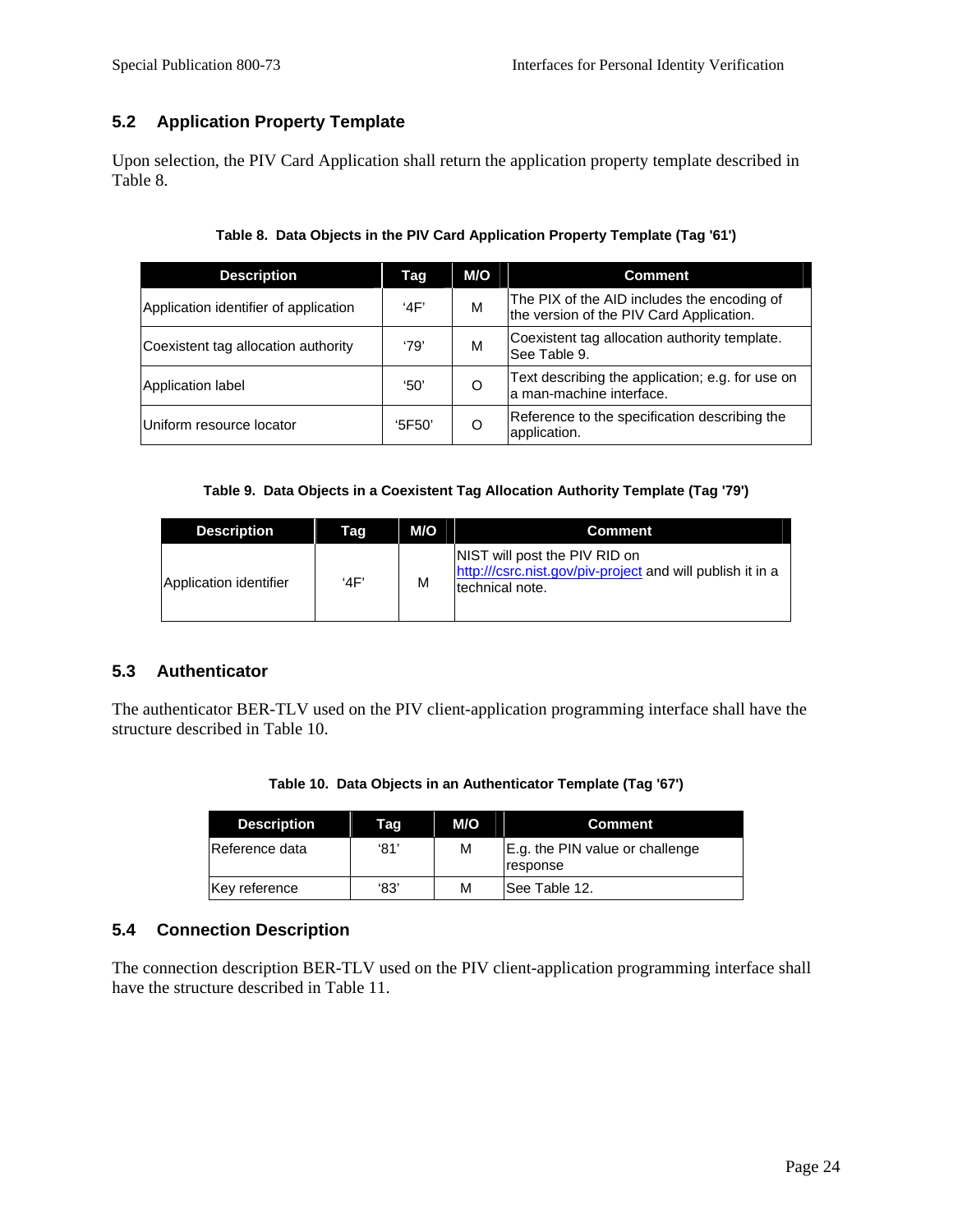<span id="page-33-0"></span>

| <b>Description</b>           | Tag           | M/O | <b>Comment</b>                                                                 |
|------------------------------|---------------|-----|--------------------------------------------------------------------------------|
| IInterface device – PC/SC    | $^{\circ}81'$ | C   | Card reader name                                                               |
| IInterface device – SCP      | $^{\circ}82'$ | C   | Card reader identifier on terminal equipment                                   |
| IInterface device – EMR      | '83'          | C   | Contactless connection using radio transmission                                |
| IInterface device - IR       | '84'          | C   | Contactless connection using infrared transmission                             |
| IInterface device – PKCS#11  | '85'          | C   | PKCS#11 interface                                                              |
| Interface device - CryptoAPI | '86'          | C   | CryptoAPI interface                                                            |
| INetwork node – Local        | '90'          | C   | No network between client-application host and<br>card reader host             |
| Network node - IP            | '91'          | C   | IIP address of card reader host                                                |
| Network node - DNS           | 92'           | C   | Internet domain name of card reader host                                       |
| Network node - ISDN          | 93'           | C   | ISDN dialing number string of terminal equipment<br>containing the card reader |

**Table 11. Data Objects in a Connection Description Template (Tag '7F21')** 

At most one selection from the '8x' series and one selection from the '9x' series shall appear in the connection description template.

For example, '7F 21 0C 82 04 41 63 6D 65 91 04 81 06 0D 17' describes a connection to a generic card reader at Internet address 129.6.13.23. As another example, '7F 21 0B 82 01 00 93 06 16 17 12 34 56 7F' describes a connection to the subscriber identity module in the mobile phone at +1 617 123 4567.

When used as an argument to the pivConnect entry point on the PIV client-application programming described in Section 5.1.1, an '8x' series data object with zero length together with a '9x' series data object request the return of all available card readers of the described type on the described node. Thus, '7F 21 04 81 00 90 00' would requests a list of all available PC/SC card readers on the host on which the client-application was running.

# **5.5 Key References**

A key reference is a 6-bit identifier of cryptographic material in the PIV Card Application used in a cryptographic protocol. When represented as a byte, the key reference occupies b8 and b5-b1 while b7 and b6 shall be set to 0. If b8 is 0 then the key reference names global reference data. If b8 is 1 then the key reference names application-specific reference data.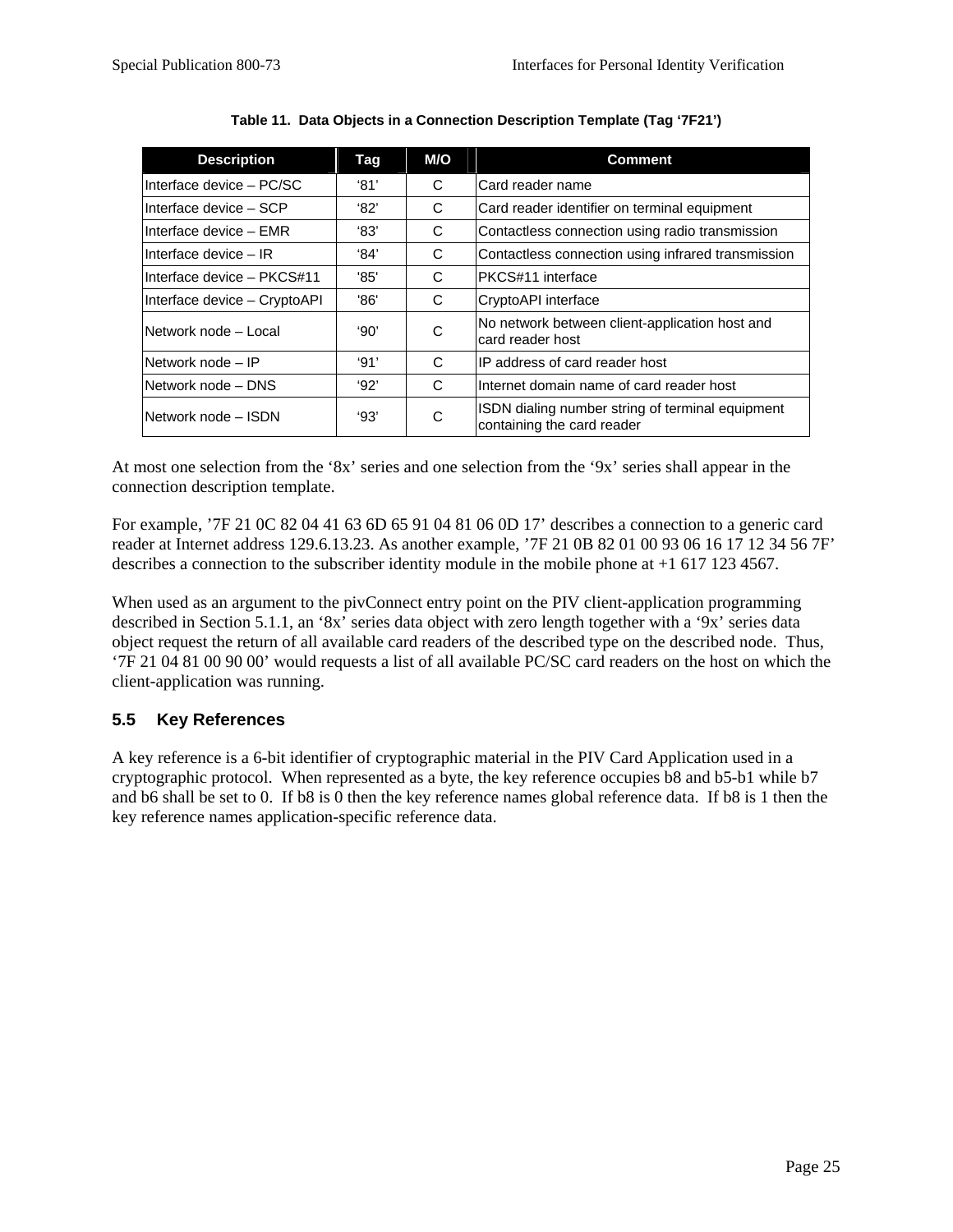<span id="page-34-0"></span>Table 12 defines the key reference values that shall be used on the PIV interfaces. All other PIV Card Application key reference values are reserved for future use.

| <b>Algorithm</b><br><b>Identifier</b> | Key<br>Reference<br>Value | <b>Key Reference</b><br><b>Name</b>                            | <b>Authenticatable</b><br><b>Entity</b>         | <b>Security</b><br><b>Status</b> | <b>Retry Reset</b><br>Value | Number of<br><b>Unblocks</b> |
|---------------------------------------|---------------------------|----------------------------------------------------------------|-------------------------------------------------|----------------------------------|-----------------------------|------------------------------|
| N/A                                   | '00'                      | Card Holder Global<br><b>PIN</b>                               | Card Holder                                     | Global                           | <b>Platform</b><br>Specific | Platform<br>Specific         |
| N/A                                   | '80'                      | Card Holder PIV<br>Card Application<br><b>PIN</b>              | Card Holder                                     | Application                      | Issuer<br><b>Specific</b>   | Issuer<br>Specific           |
| '06'                                  | 9A'                       | <b>PIV Authentication</b><br>Key                               | <b>PIV Card</b><br>Application<br>Provider      | Application                      | N/A                         | N/A                          |
| '06'                                  | 9B'                       | <b>PIV Card</b><br>Application<br><b>Administration Key</b>    | <b>PIV Card</b><br>Application<br>Administrator | Application                      | N/A                         | N/A                          |
| '06'                                  | 9C'                       | <b>PIV Card</b><br><b>Application Digital</b><br>Signature Key | <b>PIV Card</b><br>Application<br>Administrator | Application                      | N/A                         | N/A                          |
| 06'                                   | 9D'                       | <b>PIV Card</b><br><b>Application Key</b><br>Management Key    | <b>PIV Card</b><br>Application<br>Administrator | Application                      | N/A                         | N/A                          |

**Table 12. PIV Card Application Authentication Algorithms and Key References** 

The card holder global PIN may be referenced in PIV Card Application access control rules but its current status shall not be changed, its value shall not be changed nor shall its retry counter be reset while the PIV Card Application is the currently selected application.

## **5.6 Status Words**

A status word shall be a 2-byte value returned by an entry point on the client-application programming interface or a card command at the card edge. The first byte of a status word is referred to as SW1 and the second byte of a status word is referred to as SW2.

Recognized values of all SW1-SW2 pairs used as return values on both the client-application programming and card command interfaces and their interpretation are given in Table 13. The description of individual client-application programming interface entry points or card commands provide additional information for interpreting the status words they return.

| SW <sub>1</sub> | SW <sub>2</sub> | Meaning                                                                                     |
|-----------------|-----------------|---------------------------------------------------------------------------------------------|
| '61'            | 'xx'            | Successful execution where SW2 encodes the number of response<br>data bytes still available |
| 62'             | '82'            | End of data encountered                                                                     |
| 63'             | 'xx'            | Warning; see entry point or command for specifics                                           |
| '63'            | 'CX'            | Verification failed, X indicates the number of further allowed retries                      |

#### **Table 13. Status Words**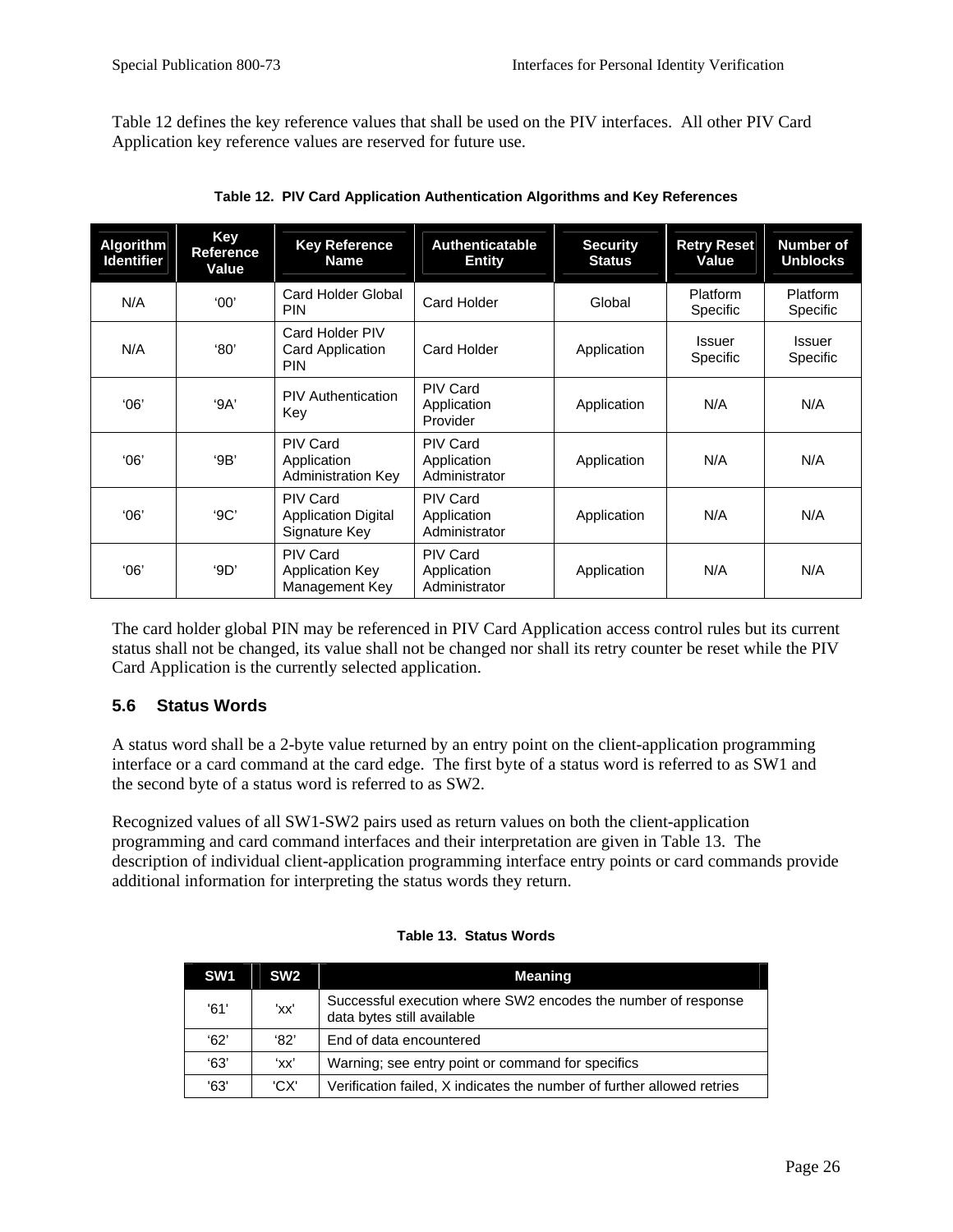<span id="page-35-0"></span>

| SW <sub>1</sub> | SW <sub>2</sub> | <b>Meaning</b>                                                |
|-----------------|-----------------|---------------------------------------------------------------|
| 68'             | 'xx'            | Communication error; see entry point or command for specifics |
| 69'             | $^{\circ}82'$   | Security condition not satisfied                              |
| 69'             | '83'            | Authentication method blocked                                 |
| 69'             | 85'             | Condition of use not satisfied                                |
| $A^3$           | '80'            | Incorrect parameter in command data field                     |
| $A^3$           | $^{\circ}81'$   | Function not supported                                        |
| '6A'            | '84'            | Not enough memory                                             |
| '6A'            | 86'             | Incorrect parameter in P1 or P2                               |
| $A^3$           | 88'             | Referenced data or reference data not found                   |
| '90'            | '00'            | Successful execution                                          |

## **5.7 Object Identifiers**

Each of the data objects in the PIV Card Application has been provided with an ASN.1 OID from the NIST personal verification arc and a three-byte BER-TLV tag. These object identifier assignments are given in Table 6.

A data object shall be identified on the PIV client-application programming interface using its OID. An object identifier on the PIV client-application programming interface shall be a dot delimited string of the integer components of the OID. For example, the representation of the OID of the CHUID on the PIV client-application programming interface is "2.16.840.1.101.3.7.2.48.0".

A data object shall be identified on the PIV Card Application card command interface using its BER-TLV tag. For example, the CHUID is identified on the card command interface to the PIV Card Application by the three-byte identifier '5FC102'.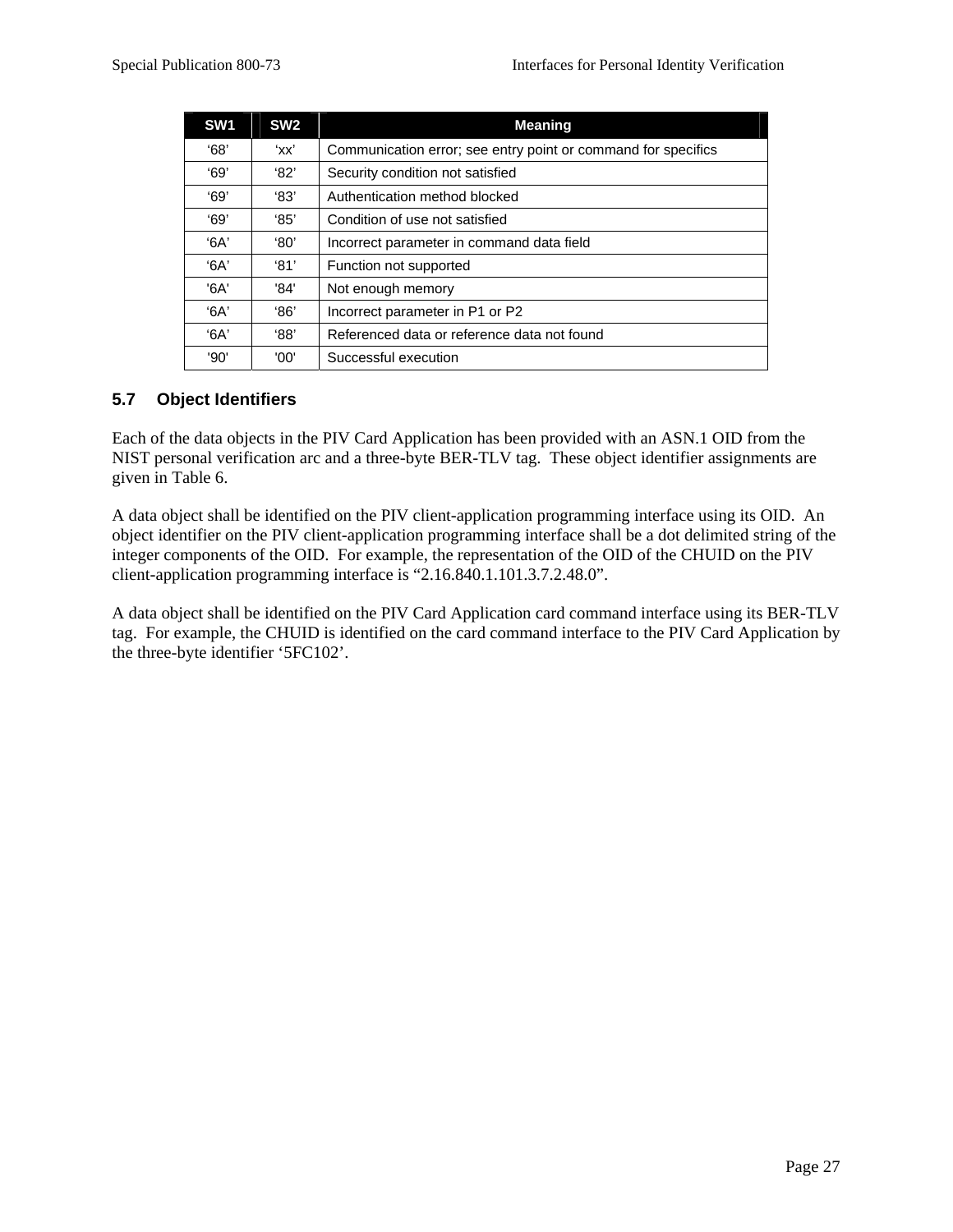## **6. Part 3: End-Point Client-Application Programming Interface**

Table 14 lists the entry points on the PIV client-application programming interface.

| <b>Type</b>                                     | <b>Name</b>                |
|-------------------------------------------------|----------------------------|
| <b>Entry Points for</b>                         | pivConnect                 |
| Communication                                   | pivDisconnect              |
|                                                 |                            |
|                                                 | pivSelectCardApplication   |
| Entry Points for                                | pivLogIntoCardApplication  |
| Data Access                                     | pivGetData                 |
|                                                 | pivLogoutOfCardApplication |
|                                                 |                            |
| Entry Points for<br>Cryptographic<br>Operations | pivCrypt                   |
|                                                 |                            |
| Entry Points for<br>Credential                  | pivPutData                 |
| Initialization and<br>Administration            | pivGenerateKeyPair         |

## **6.1 Entry Points for Communication**

## **6.1.1 pivConnect**

| <b>Purpose:</b>    | Connects the client-application programming interface and hence the client<br>application itself to the PIV Card Application on a specific ICC.                                                                                  |
|--------------------|----------------------------------------------------------------------------------------------------------------------------------------------------------------------------------------------------------------------------------|
| <b>Prototype:</b>  | status_word pivConnect(<br>sharedConnection,<br>Boolean<br>ΙN<br>sequence of bytes connectionDescription,<br>INOUT<br>cardHandle<br>handle<br>OUT.<br>$\,$ ;                                                                     |
| <b>Parameters:</b> | If TRUE other client-applications can establish<br>sharedConnection<br>concurrent connections to the ICC. If FALSE and the<br>connection is established then the calling client-<br>application has exclusive access to the ICC. |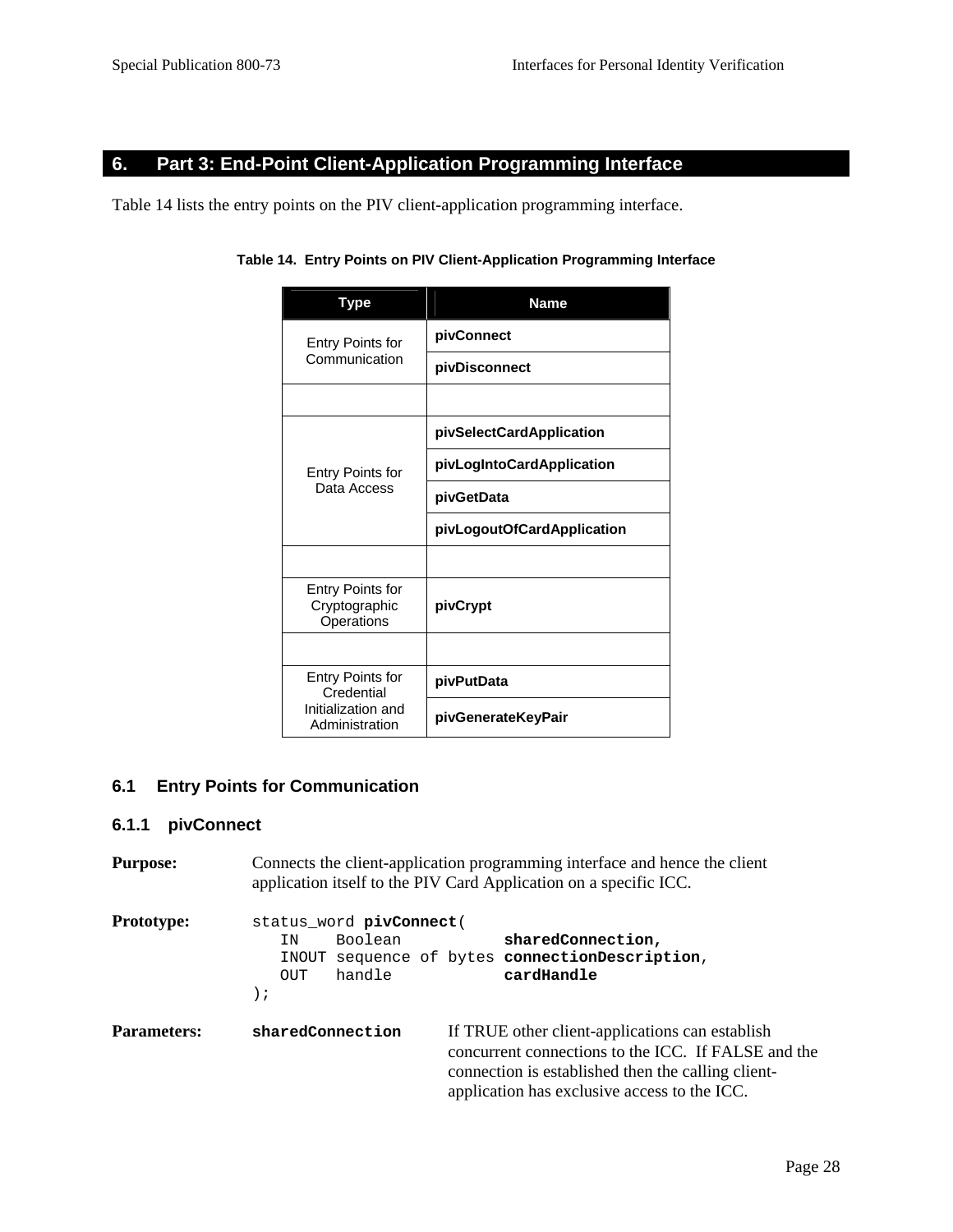|                      | connectionDescription                          | A connection description data object (tag '7F<br>21'). See Table 11.                                                                                                                                                                                                                                      |
|----------------------|------------------------------------------------|-----------------------------------------------------------------------------------------------------------------------------------------------------------------------------------------------------------------------------------------------------------------------------------------------------------|
|                      |                                                | If the length of the value field of the '8x' data object in<br>the connection description data object is zero then a list<br>of the card readers of the type indicated by the tag of the<br>'8x' series data object and available at the '9x' location<br>is returned in the connectionDescription.       |
|                      | cardHandle                                     | The returned opaque identifier of a communication<br>channel to a particular ICC and hence of the card itself.<br>cardHandle is used in all other entry points on the PIV<br>client-application programming interface to identify<br>which card the functionality of the entry point is to be<br>applied. |
| <b>Return Codes:</b> | PIV OK<br>PIV_CONNECTION_DESCRIPTION_MALFORMED |                                                                                                                                                                                                                                                                                                           |

 PIV\_CONNECTION\_FAILURE PIV\_CONNECTION\_LOCKED

## **6.1.2 pivDisconnect**

| <b>Purpose:</b>      | Disconnect the PIV application programming interface from the PIV Card<br>Application and the ICC containing the PIV Card Application.                 |                                                                                                                                                      |
|----------------------|--------------------------------------------------------------------------------------------------------------------------------------------------------|------------------------------------------------------------------------------------------------------------------------------------------------------|
| <b>Prototype:</b>    | status_word pivDisconnect(<br>IN handle<br>cardHandle<br>$\,$ ;                                                                                        |                                                                                                                                                      |
| <b>Parameters:</b>   | cardHandle                                                                                                                                             | Opaque identifier of the card to be acted upon as<br>returned by pivConnect. The value of cardHandle is<br>undefined upon return from pivDisconnect. |
| <b>Return Codes:</b> | PIV OK<br>PIV CARD APPLICATION NO LONGER AVAILABLE<br>PIV INVALID CARD HANDLE<br>PIV CARD READER ERROR<br>PIV CONNECTION ERROR<br>PIV OTHER CARD ERROR |                                                                                                                                                      |

## **6.2 Entry Points for Data Access**

## **6.2.1 pivSelectCardApplication**

**Purpose:** Set the currently selected card application.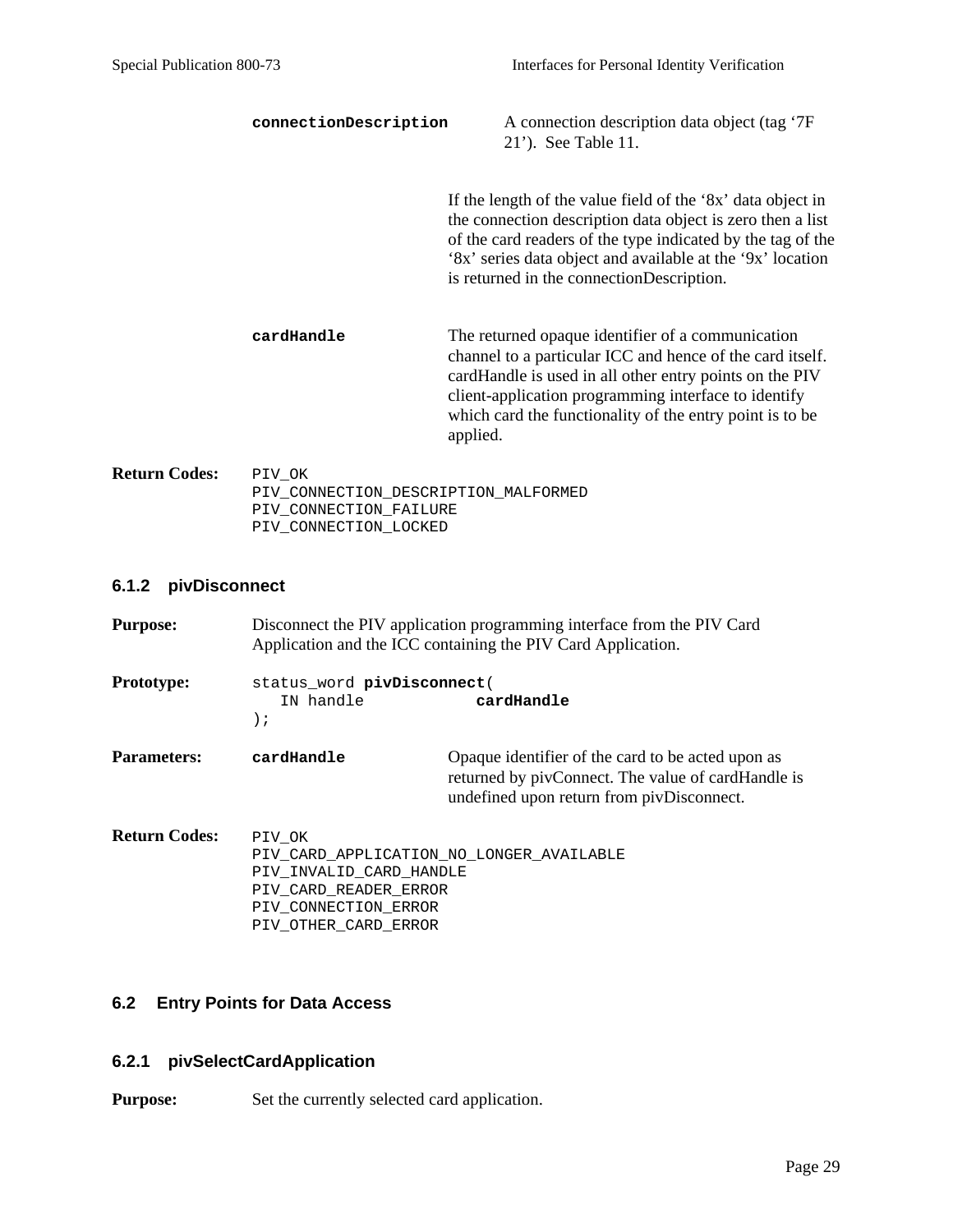| <b>Prototype:</b>    | status word pivSelectCardApplication(<br>IN handle<br>IN sequence of byte applicationAID,<br>$\rightarrow$ ;                                                                             | cardHandle,<br>OUT sequence of byte applicationProperties                                     |
|----------------------|------------------------------------------------------------------------------------------------------------------------------------------------------------------------------------------|-----------------------------------------------------------------------------------------------|
| <b>Parameters:</b>   | cardHandle                                                                                                                                                                               | Opaque identifier of the card to be acted upon as<br>returned by pivConnect.                  |
|                      | applicationAID                                                                                                                                                                           | The AID of the card application that is to<br>become the currently selected card application. |
|                      | applicationProperties                                                                                                                                                                    | The application properties of the selected card<br>application. See Table 8.                  |
| <b>Return Codes:</b> | PIV OK<br>PIV INVALID CARD HANDLE<br>PIV CARD APPLICATION NOT FOUND<br>PIV CARD APPLICATION NO LONGER AVAILABLE<br>PIV CARD READER ERROR<br>PIV CONNECTION ERROR<br>PIV OTHER CARD ERROR |                                                                                               |
|                      | 6.2.2 pivLogIntoCardApplication                                                                                                                                                          |                                                                                               |

**Purpose:** Establishes application security status within the PIV Card Application.

- **Prototype:** status\_word **pivLogIntoCardApplication**( IN handle **cardHandle**, IN sequence of byte **authenticators,**  );
- **Parameters: cardHandle C** Opaque identifier of the card to be acted upon as returned by pivConnect.

**authenticators** A sequence of zero or more BER-TLV encoded authenticators to be used to authenticate the clientapplication to the card application and hence in establishing the initial security status in the card application context.

**Return Codes:** PIV OK PIV\_INVALID\_CARD\_HANDLE PIV\_CARD\_APPLICATION\_NOT\_FOUND PIV\_AUTHENTICATOR\_MALFORMED PIV\_AUTHENTICATION\_FAILURE PIV CARD APPLICATION NO LONGER AVAILABLE PIV CARD READER ERROR PIV\_CONNECTION\_ERROR PIV\_OTHER\_CARD\_ERROR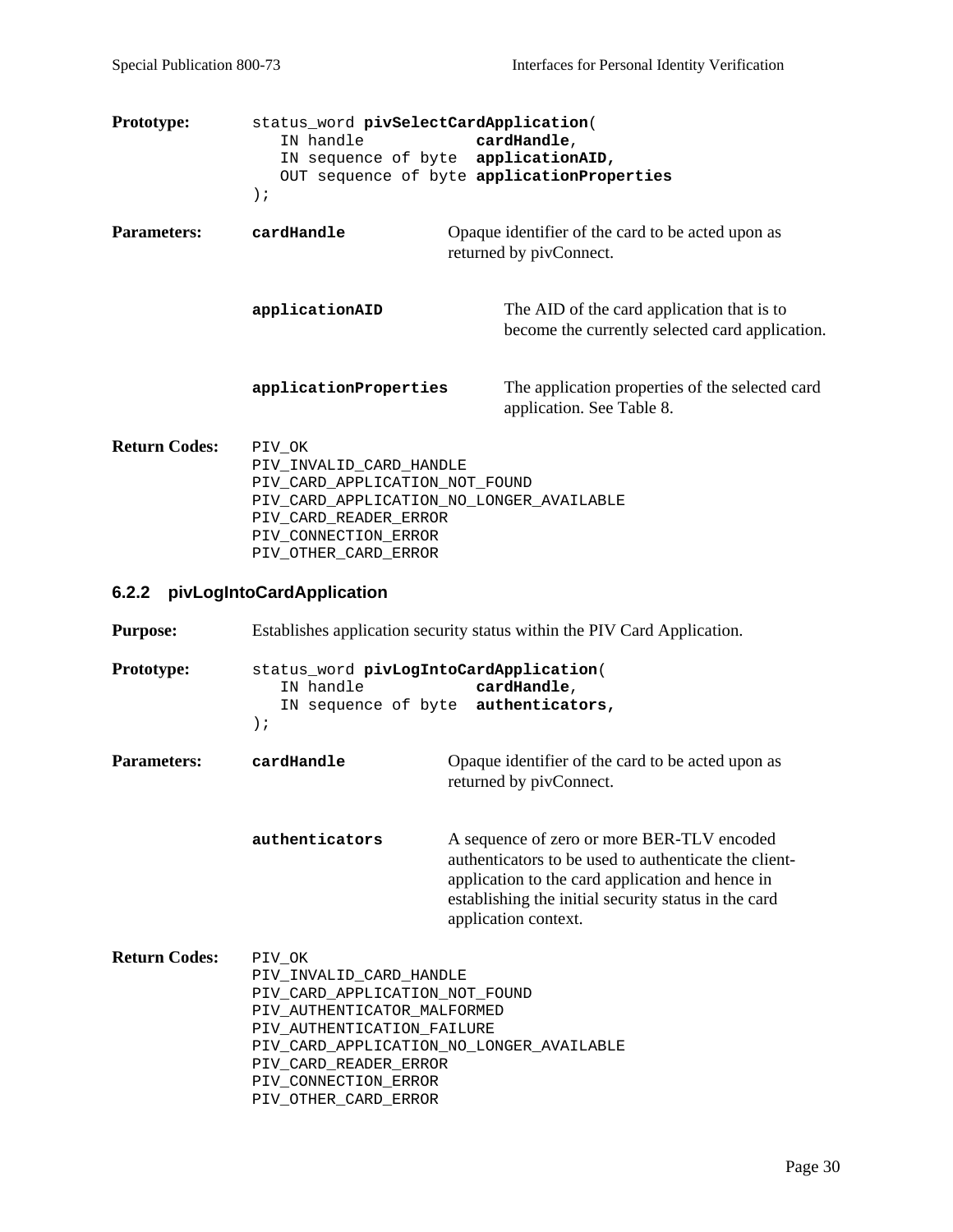#### **6.2.3 pivGetData**

**Purpose:** Return the entire data content of the named data object.

```
Prototype: status_word pivGetData( 
   IN handle cardHandle, 
   IN string OID, 
   OUT sequence of byte data
);
```

```
Parameters: cardHandle C Opaque identifier of the card to be acted upon as
                           returned by pivConnect.
```

```
OID Object identifier of the object whose data content is to be 
             retrieved coded as a string; for example, 
             "2.16.840.1.101.3.7.1.1.2.2.1"
```

```
data Retrieved data content.
```
**Return Codes:** PIV OK PIV\_INVALID\_CARD\_HANDLE PIV\_INVALID\_OID PIV\_DATA\_OBJECT\_NOT\_FOUND PIV\_SECURITY\_CONDITIONS\_NOT\_SATISFIED PIV\_CARD\_APPLICATION\_NO\_LONGER\_AVAILABLE PIV\_CARD\_READER\_ERROR PIV\_CONNECTION\_ERROR PIV\_OTHER\_CARD\_ERROR

#### **6.2.4 pivLogoutOfCardApplication**

| <b>Purpose:</b>      | Reset the application security status of the PIV Card Application. The currently<br>selected application after successful return from this entry point is platform-<br>dependent. |                                                                                                                                                |  |
|----------------------|-----------------------------------------------------------------------------------------------------------------------------------------------------------------------------------|------------------------------------------------------------------------------------------------------------------------------------------------|--|
| <b>Prototype:</b>    | IN handle<br>$\,$ ;                                                                                                                                                               | status_word pivLogOutOfCardApplication(<br>cardHandle                                                                                          |  |
| <b>Parameters:</b>   | cardHandle                                                                                                                                                                        | Opaque identifier of the card to be acted upon as<br>returned by pivConnect. The cardHandle remains valid<br>after execution of this function. |  |
| <b>Return Codes:</b> | PIV OK<br>PIV INVALID CARD HANDLE<br>PIV NO CURRENT CONTEXT<br>PIV CARD APPLICATION NO LONGER AVAILABLE<br>PIV CARD READER ERROR<br>PIV CONNECTION ERROR<br>PIV OTHER CARD ERROR  |                                                                                                                                                |  |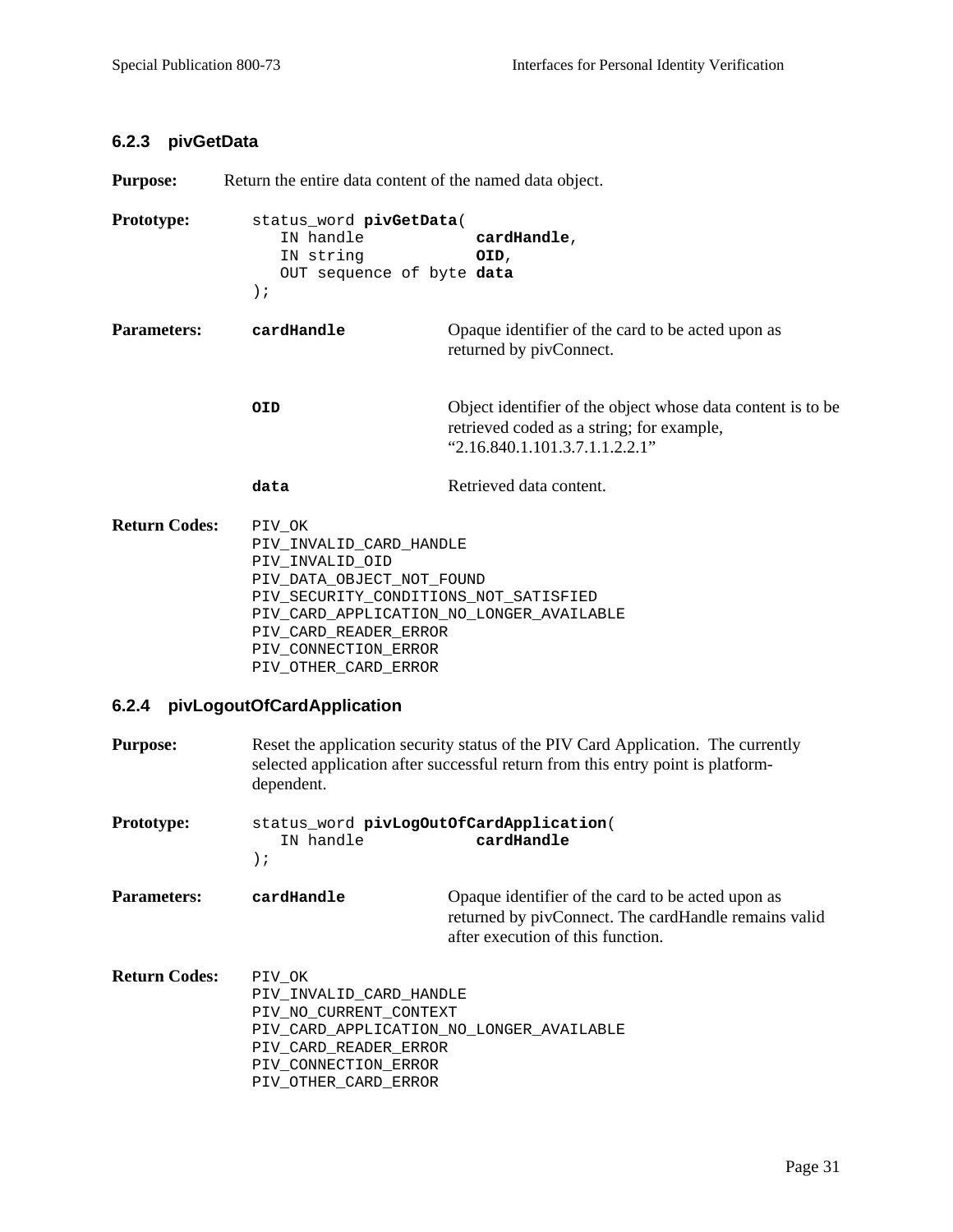## **6.3 Entry Points for Cryptographic Operations**

## **6.3.1 pivCrypt**

| <b>Purpose:</b>      | Perform a cryptographic operation such as encryption or signing on a sequence of<br>bytes.                                                                                                                                                                                         |                                                                                                       |
|----------------------|------------------------------------------------------------------------------------------------------------------------------------------------------------------------------------------------------------------------------------------------------------------------------------|-------------------------------------------------------------------------------------------------------|
| Prototype:           | status_word pivCrypt(<br>IN handle<br>IN byte<br>IN byte<br>IN sequence of byte<br>OUT sequence of byte<br>$)$ ;                                                                                                                                                                   | cardHandle,<br>algorithmIdentifier,<br>keyReference,<br>algorithmInput,<br>algorithmOutput            |
| <b>Parameters:</b>   | cardHandle                                                                                                                                                                                                                                                                         | Opaque identifier of the card to be acted upon as<br>returned by pivConnect.                          |
|                      | algorithmIdentifier                                                                                                                                                                                                                                                                | Identifier of the cryptographic algorithm to be used for<br>the cryptographic operation. See Table 7. |
|                      | keyReference                                                                                                                                                                                                                                                                       | Identifier of the on-card key to be used for the<br>cryptographic operation. See Table 12.            |
|                      | bytesToBeVerified                                                                                                                                                                                                                                                                  | Sequence of bytes used as the input to the cryptographic<br>operation.                                |
|                      | CryptoResult                                                                                                                                                                                                                                                                       | Sequence of bytes output by the cryptographic operation.                                              |
| <b>Return Codes:</b> | PIV_OK<br>PIV_INVALID_CARD_HANDLE<br>PIV_INVALID_KEY_REFERENCE<br>PIV_REFERENCE_DATA_NOT_FOUND<br>PIV_INPUT_BYTES_MALFORMED<br>PIV_INSUFFICIENT_CARD_RESOURCE<br>PIV_CARD_APPLICATION_NO_LONGER_AVAILABLE<br>PIV_CARD_READER_ERROR<br>PIV_CONNECTION_ERROR<br>PIV_OTHER_CARD_ERROR |                                                                                                       |

The PIV\_INPUT\_BYTES\_MALFORMED error condition indicates that some property of the data to be processed such as the length or padding was inappropriate for the requested cryptographic algorithm or key.

## **6.4 Entry Points for Credential Initialization and Administration**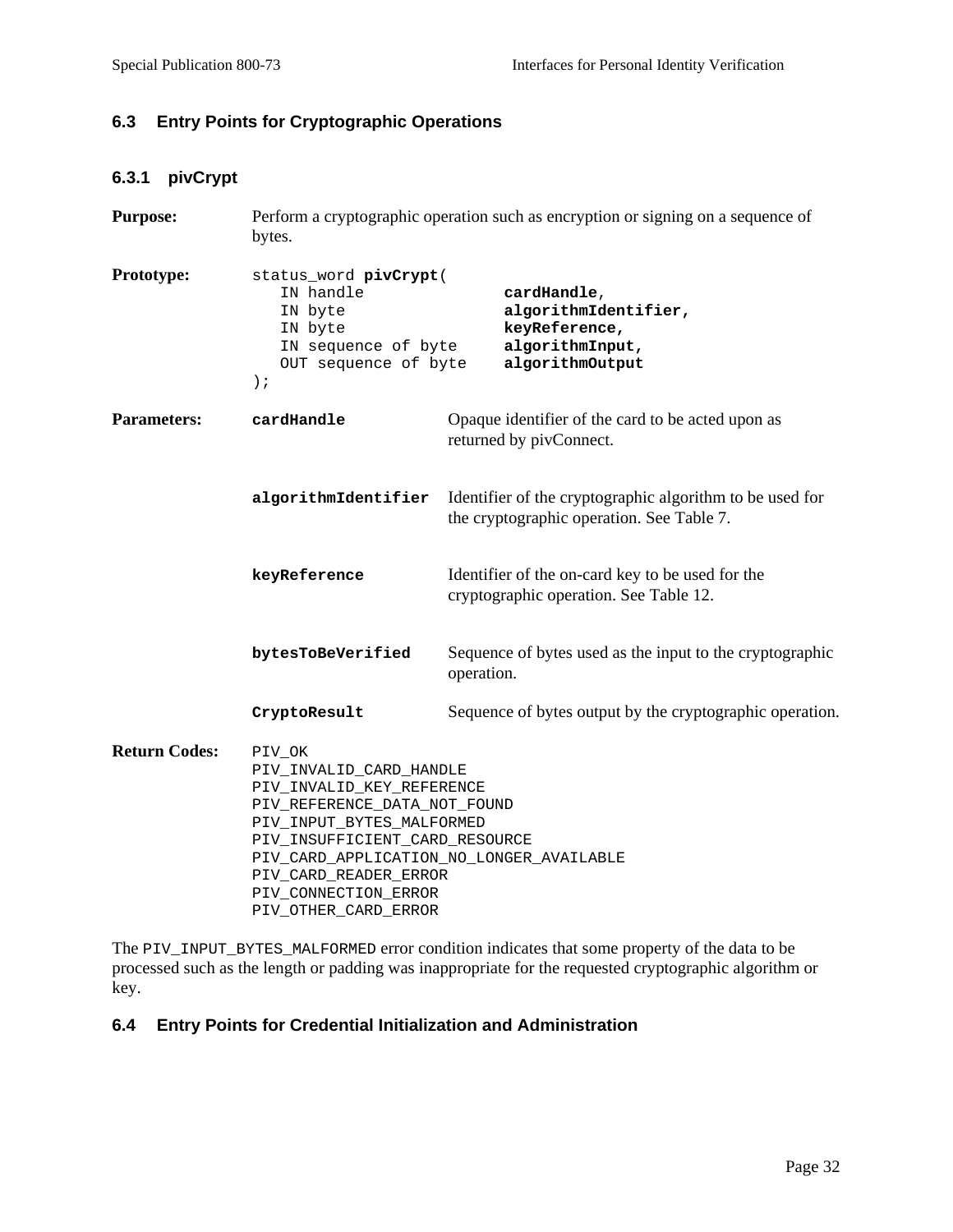#### **6.4.1 pivPutData**

**Purpose:** Replace the entire data content of the named data object with the provided data.

**Prototype:** status\_word **pivPutData**( IN handle **cardHandle**, IN string **OID**, IN sequence of byte **data** ); **Parameters: cardHandle Conducted Upon as Opaque identifier of the card to be acted upon as** returned by pivConnect. **OID** Object identifier of the object whose data content is to be replaced coded as a string; for example,  $^{9}$ 2.16.840.1.101.3.7.1.1.2.2.1" **data** Data to be used to replace in its entirety the data content of the named data object. **Return Codes:** PIV OK PIV\_INVALID\_CARD\_HANDLE PIV\_INVALID\_OID PIV\_DATA\_OBJECT\_NOT\_FOUND PIV\_OFFSET\_BEYOND\_END\_OF\_DATA\_CONTENT PIV\_INSUFFICIENT\_CARD\_RESOURCE PIV\_CARD\_APPLICATION\_NO\_LONGER\_AVAILABLE PIV\_CARD\_READER\_ERROR PIV CONNECTION ERROR PIV\_OTHER\_CARD\_ERROR

## **6.4.2 pivGenerateKeyPair**

**Purpose:** Generates an asymmetric key pair in the currently selected application.

If the provided key reference exists and the cryptographic mechanism associated with the reference data identified by this key reference is the same as the provided cryptographic mechanism, then the generated key pair replaces in entirety the key pair currently associated with the key reference.

| <b>Prototype:</b>  | status_word pivGenerateKeyPair(<br>IN handle<br>IN byte<br>IN byte<br>OUT sequence of byte<br>$\cdot$ | cardHandle,<br>keyReference,<br>cryptographicMechanism,<br>publicKey         |
|--------------------|-------------------------------------------------------------------------------------------------------|------------------------------------------------------------------------------|
| <b>Parameters:</b> | cardHandle                                                                                            | Opaque identifier of the card to be acted upon as<br>returned by pivConnect. |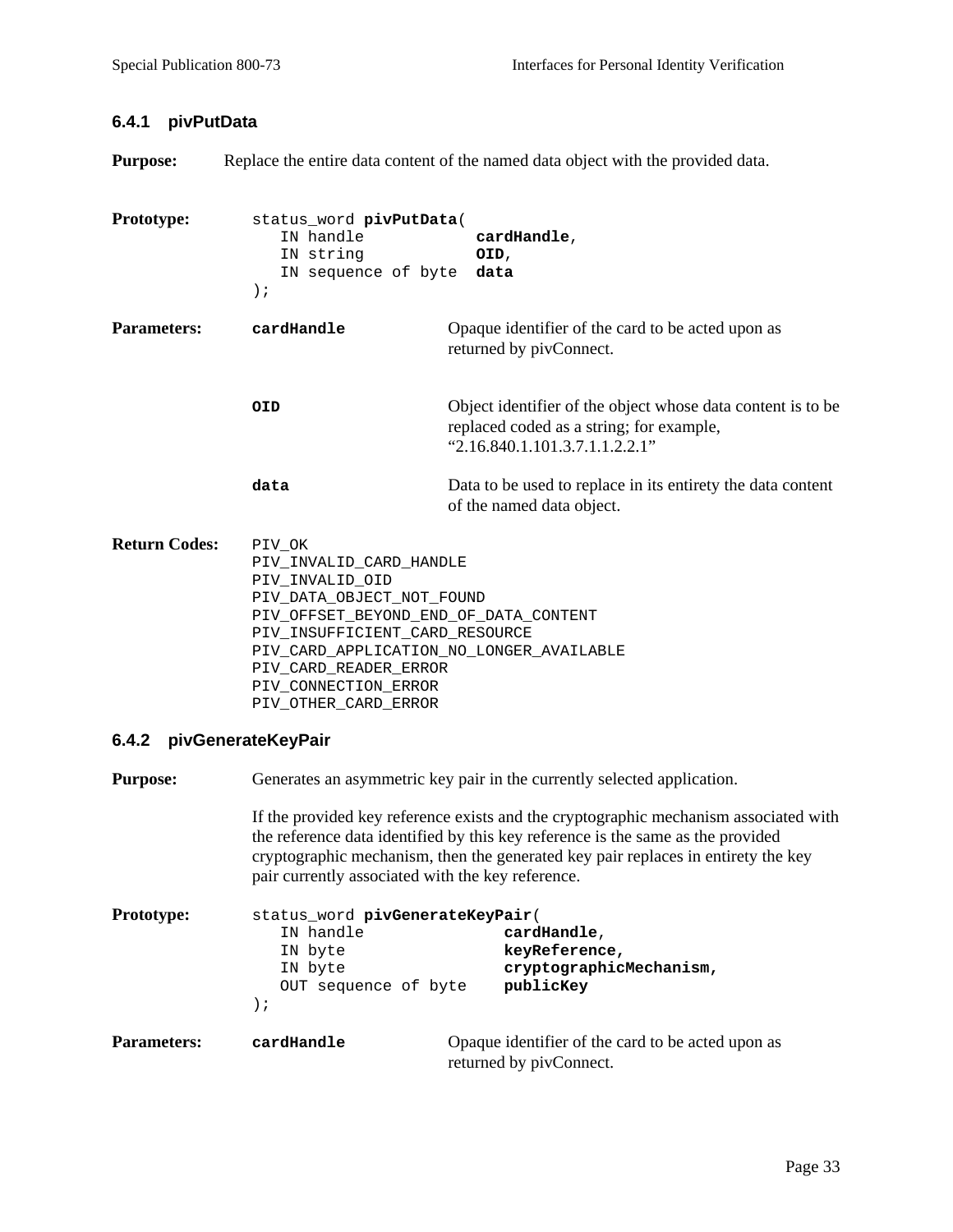**keyReference** The key reference of the generated key pair.

| cryptographicMechanism | The type of key pair to be generated. See Table |  |
|------------------------|-------------------------------------------------|--|
|------------------------|-------------------------------------------------|--|

**publicKey** BER-TLV data objects defining the public key of the generated key pair. See Table 21.

**Return Codes:** PIV\_OK PIV\_INVALID\_CARD\_HANDLE PIV\_INVALID\_KEY\_REFERENCE PIV\_GENERATED\_KEY\_PAIR\_INCOMPATIBLE\_WITH\_EXISTING\_KEY\_PAIR PIV\_UNSUPPORTED\_CRYPTOGRAPHIC\_MECHANISM PIV\_INSUFFICIENT\_CARD\_RESOURCE PIV\_CARD\_APPLICATION\_NO\_LONGER\_AVAILABLE PIV\_CARD\_READER\_ERROR PIV\_CONNECTION\_ERROR PIV\_OTHER\_CARD\_ERROR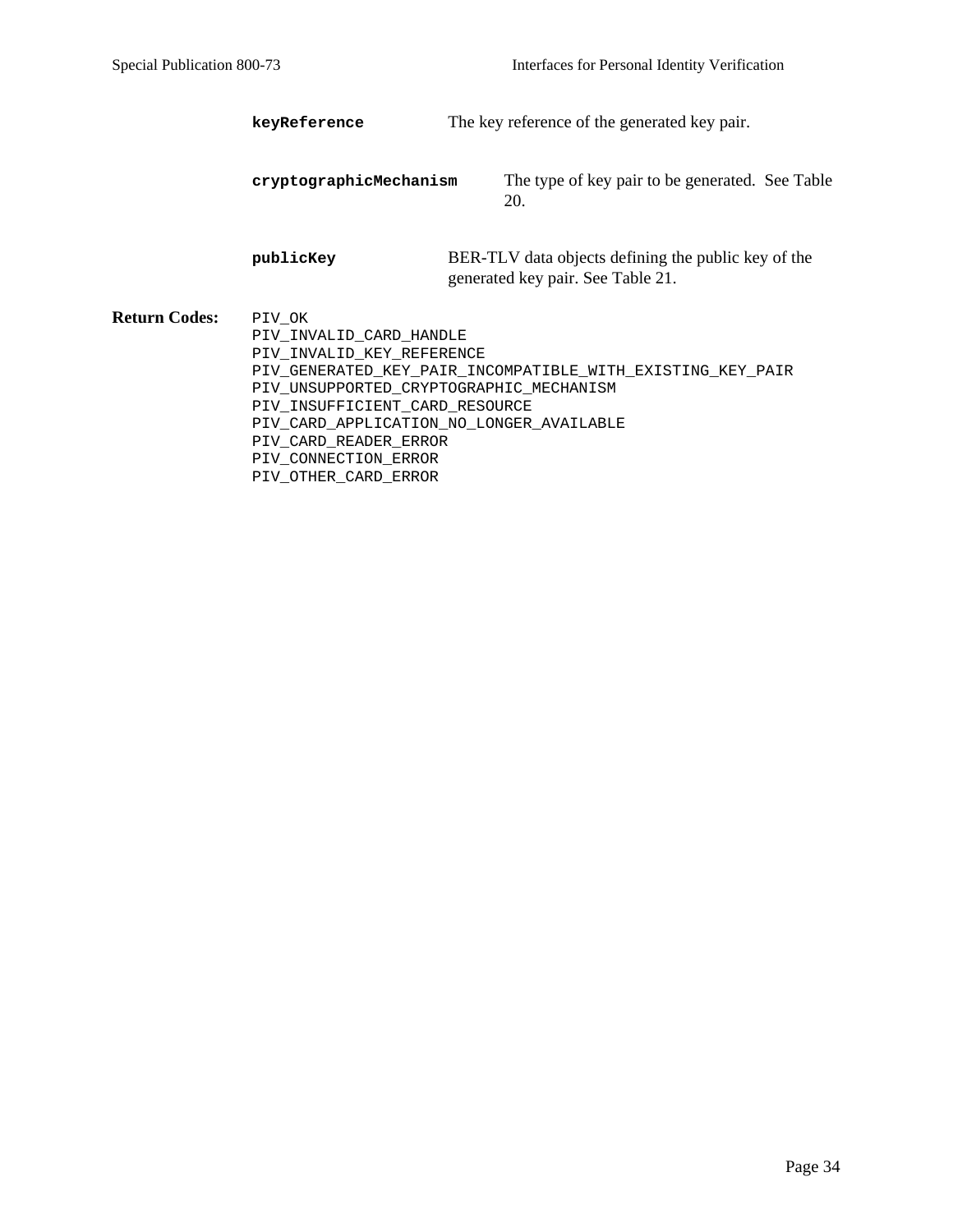## **7. Part 3: End-Point PIV Card Application Card Command Interface**

The Table 15 lists the card commands surfaced by the PIV Card Application at the card edge of the ICC containing it. All PIV Card Application card commands shall be supported by a PIV Card Application. Card commands indicated with a 'Yes' in the Command Chaining column shall support command chaining for transmitting a data string too long for a single command as defined in ISO/IEC 7816-4 [1].

| <b>Type</b>                                                                                                      | <b>Name</b>                                             | <b>Contact</b><br><b>Interface</b> | <b>Contactless</b><br><b>Interface</b> | <b>Security Condition</b><br>for Use                                         | <b>Command</b><br><b>Chaining</b> |
|------------------------------------------------------------------------------------------------------------------|---------------------------------------------------------|------------------------------------|----------------------------------------|------------------------------------------------------------------------------|-----------------------------------|
| <b>PIV Card</b><br><b>Application Card</b>                                                                       | <b>SELECT</b>                                           | Yes                                | Yes                                    | Always                                                                       | No                                |
| Commands for<br>Data Access                                                                                      | <b>GET DATA</b>                                         | Yes                                | Yes                                    | Data Dependent. See<br>Table 1.                                              | No                                |
|                                                                                                                  |                                                         |                                    |                                        |                                                                              |                                   |
|                                                                                                                  | <b>VERIFY</b>                                           | Yes                                | No                                     | Always                                                                       | No                                |
| <b>PIV Card</b>                                                                                                  | <b>CHANGE</b><br><b>REFERENCE DATA</b>                  | Yes                                | No                                     | Card Holder PIV Card<br><b>Application PIN</b>                               | <b>No</b>                         |
| <b>Application Card</b><br>Commands for<br>Authentication                                                        | <b>RESET RETRY</b><br><b>COUNTER</b>                    | Yes                                | No                                     | PIV Card Application<br>Administrator and<br>Card Holder<br><b>Biometric</b> | <b>No</b>                         |
|                                                                                                                  | <b>GENERAL</b><br><b>AUTHENTICATE</b>                   | Yes                                | See Note                               | Key Dependent.                                                               | Yes                               |
|                                                                                                                  |                                                         |                                    |                                        |                                                                              |                                   |
| <b>PIV Card</b><br><b>Application Card</b><br>Commands for<br>Credential<br>Initialization and<br>Administration | <b>PUT DATA</b>                                         | Yes                                | No                                     | Data Dependent. See<br>Table 1.                                              | Yes                               |
|                                                                                                                  | <b>GENERATE</b><br><b>ASYMMETRIC KEY</b><br><b>PAIR</b> | Yes                                | No                                     | <b>PIV Card Application</b><br>Administrator                                 | Yes                               |

**Table 15. PIV Card Application Card Commands**

The PIV Card Application shall return the status word of '6A81' (Function not supported) when it receives a card command on the contactless interface marked "No" in the Contactless Interface column in Table 15.

Note: Cryptographic protocols using asymmetric keys that require PIN shall not be used on the contactless interface.

## **7.1 PIV Card Application Card Commands for Data Access**

## **7.1.1 SELECT Card Command**

The SELECT card command sets the currently selected application. The PIV Card Application shall be selected by providing its application identifier

'A0 00 00 xx xx 00 00 10 00 vv vv'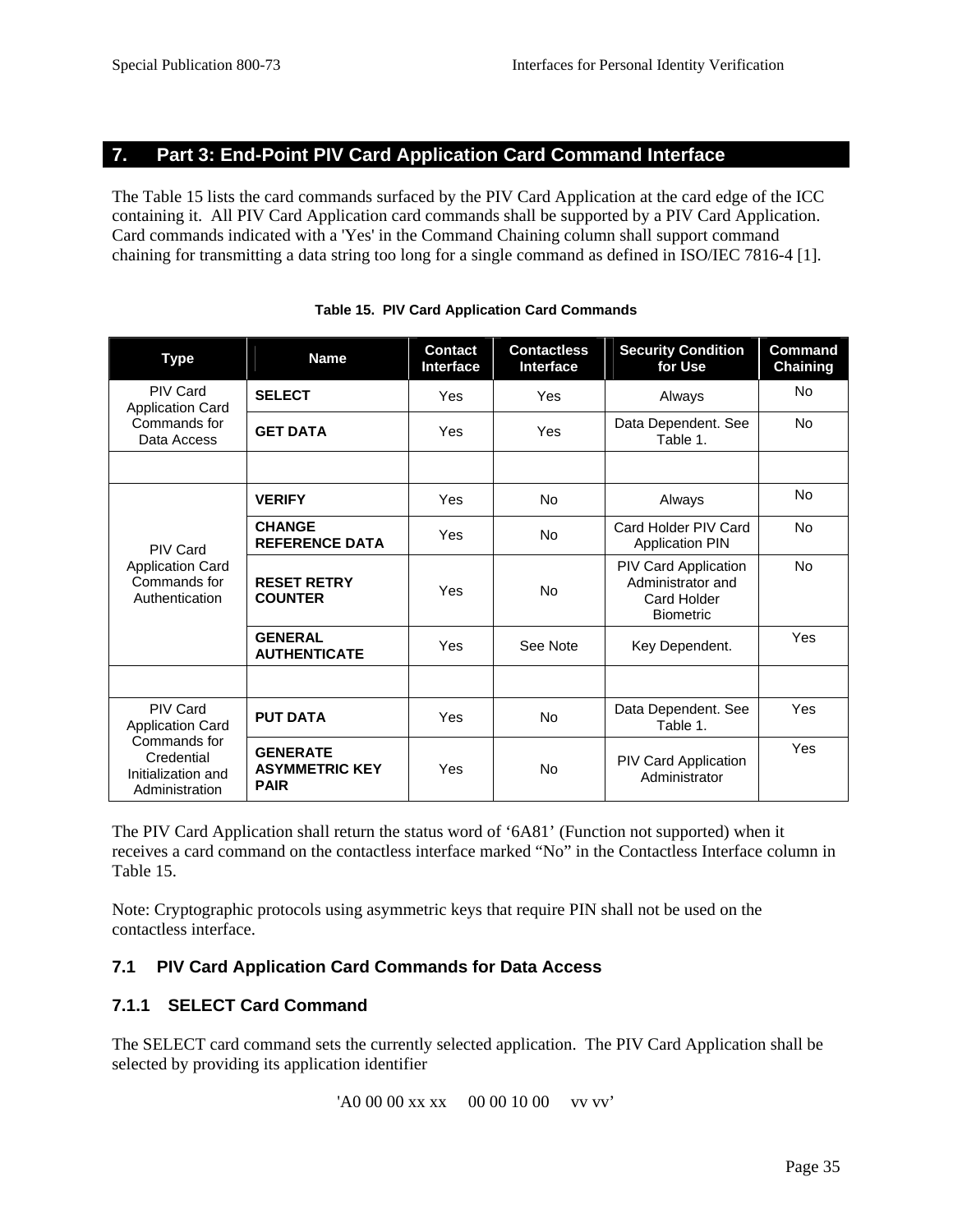in the data field of the SELECT command where 'vv vv' is the version of the PIV Card Application to be made the currently selected application. NIST will post the RID ('A0 00 00 xx xx') on [http://csrc.nist.gov/piv\\_project](http://csrc.nist.gov/piv_project) and will publish it in a technical note. The AID of the initial version of the PIV Card Application is

'A0 00 00 xx xx 00 00 10 00 01 00'

There shall be at most one PIV Card Application on any ICC. The PIV Card Application can also be made the currently selected application by providing a right-truncated version; that is, without the twobyte version number, 'vv vv'; in the data field of the SELECT command

'A0 00 00 xx xx 00 00 10 00'

The complete AID, including the two-byte version, of the PIV Card Application that became the currently selected application upon successful execution of the SELECT command shall be returned in the application property template.

If the currently selected application is the PIV Card Application when the SELECT APPLICATION command is given and the AID in the data field of the SELECT APPLICATION is either the AID of the PIV Card Application or a right-truncated version thereof, then the PIV Card Application shall continue to be the currently selected application and the setting of all security status indicators in the PIV Card Application shall be unchanged.

If the currently selected application is the PIV Card Application when the SELECT APPLICATION command is given and the AID in the data field of the SELECT APPLICATION is neither the AID of the PIV Card Application or a right-truncated version thereof, then the PIV Card Application shall be deselected and all PIV Card Application security status indicators shall be set to FALSE.

| <b>CLA</b>     | '00'                                                                             |
|----------------|----------------------------------------------------------------------------------|
| <b>INS</b>     | 'A4'                                                                             |
| <b>P1</b>      | '04'                                                                             |
| P <sub>2</sub> | '00'                                                                             |
| L <sub>C</sub> | Length of application identifier                                                 |
| Data Field     | Application identifier of the PIV Card Application, possibly right-<br>truncated |
| ⊾е             | Length of application property template                                          |

## **Command Syntax**

#### **Response Syntax**

| <b>Data Field</b> | Application property template |
|-------------------|-------------------------------|
| SW1-SW2           | Status word                   |

| SW <sub>1</sub> | <b>SW<sub>2</sub></b> | Meaning               |
|-----------------|-----------------------|-----------------------|
| '6A'            | '82'                  | Application not found |
| '90'            | '00'                  | Successful execution  |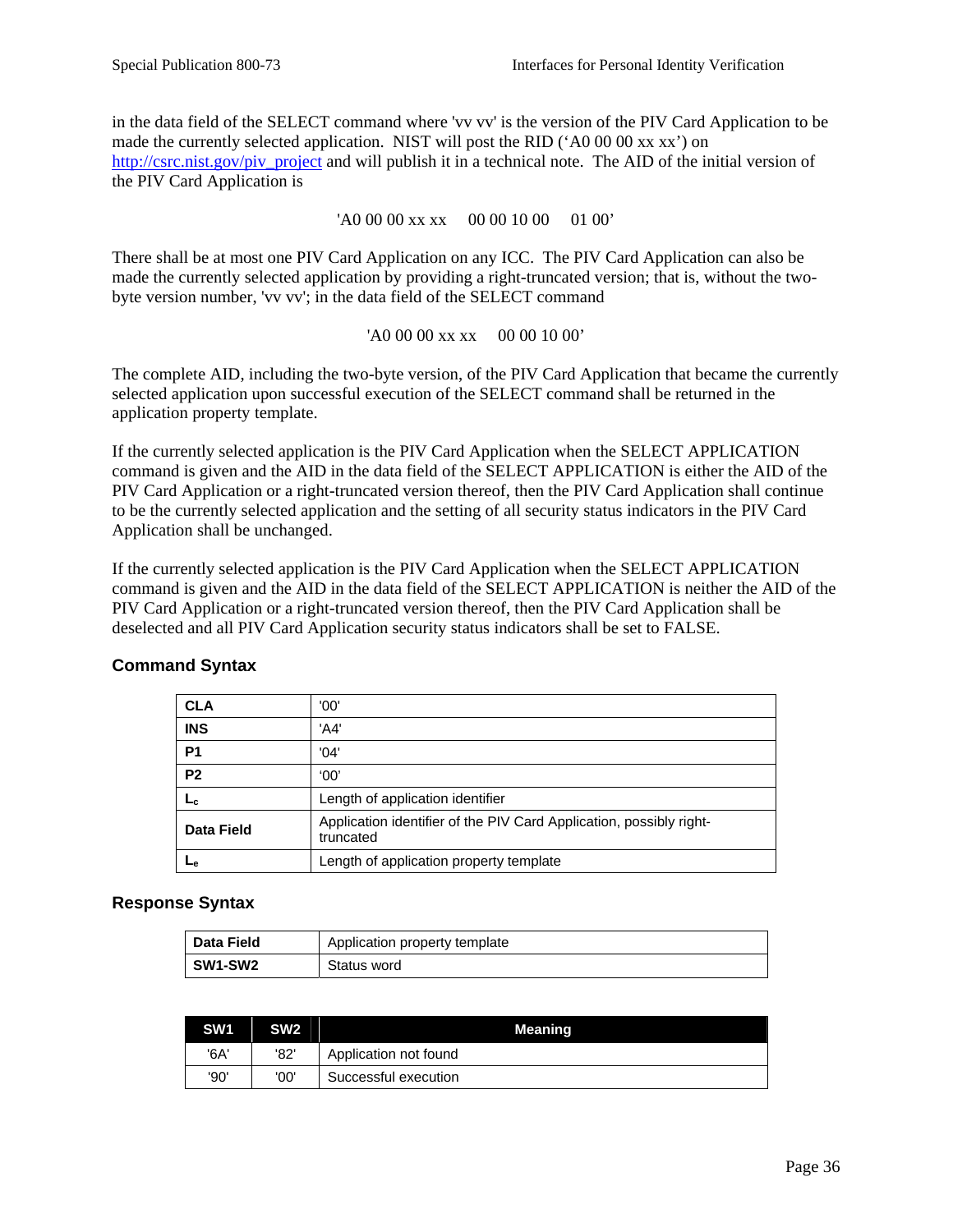## **7.1.2 GET DATA Card Command**

The GET DATA card command retrieves the data content of the single data object whose tag is given in the data field.

#### **Command Syntax**

| <b>CLA</b>        | '00'                                          |
|-------------------|-----------------------------------------------|
| <b>INS</b>        | 'CB                                           |
| <b>P1</b>         | 3F'                                           |
| P <sub>2</sub>    | 'FF'                                          |
| Lс                | '05'                                          |
| <b>Data Field</b> | See Table 16.                                 |
| مـا               | Number of data content bytes to be retrieved. |

#### **Table 16. Data Objects in the Data Field of the GET DATA Card Command**

| Name            | Tag  | M/O | Comment                                                            |
|-----------------|------|-----|--------------------------------------------------------------------|
| <b>Tag list</b> | '5C' | M   | BER-TLV tag of the data<br>object to be retrieved. See<br>Table 6. |

#### **Response Syntax**

| Data Field | BER-TLV with the tag '53' containing in the value field the requested<br>data object. |
|------------|---------------------------------------------------------------------------------------|
| SW1-SW2    | Status word                                                                           |

| SW <sub>1</sub> | SW <sub>2</sub> | Meaning                                                                                     |
|-----------------|-----------------|---------------------------------------------------------------------------------------------|
| '61'            | 'xx'            | Successful execution where SW2 encodes the number of response<br>data bytes still available |
| 69'             | '82'            | Security status not satisfied                                                               |
| '6A'            | '82'            | Data object not found                                                                       |
| '90'            | '00'            | Successful execution                                                                        |

#### **7.2 PIV Card Application Card Commands for Authentication**

#### **7.2.1 VERIFY Card Command**

The VERIFY card command initiates the comparison in the card of the reference data indicated by the key reference with authentication data in the data field of the command.

Only key references specific to the PIV Card Application; i.e. local key references, shall be verified by the PIV Card Application VERIFY command.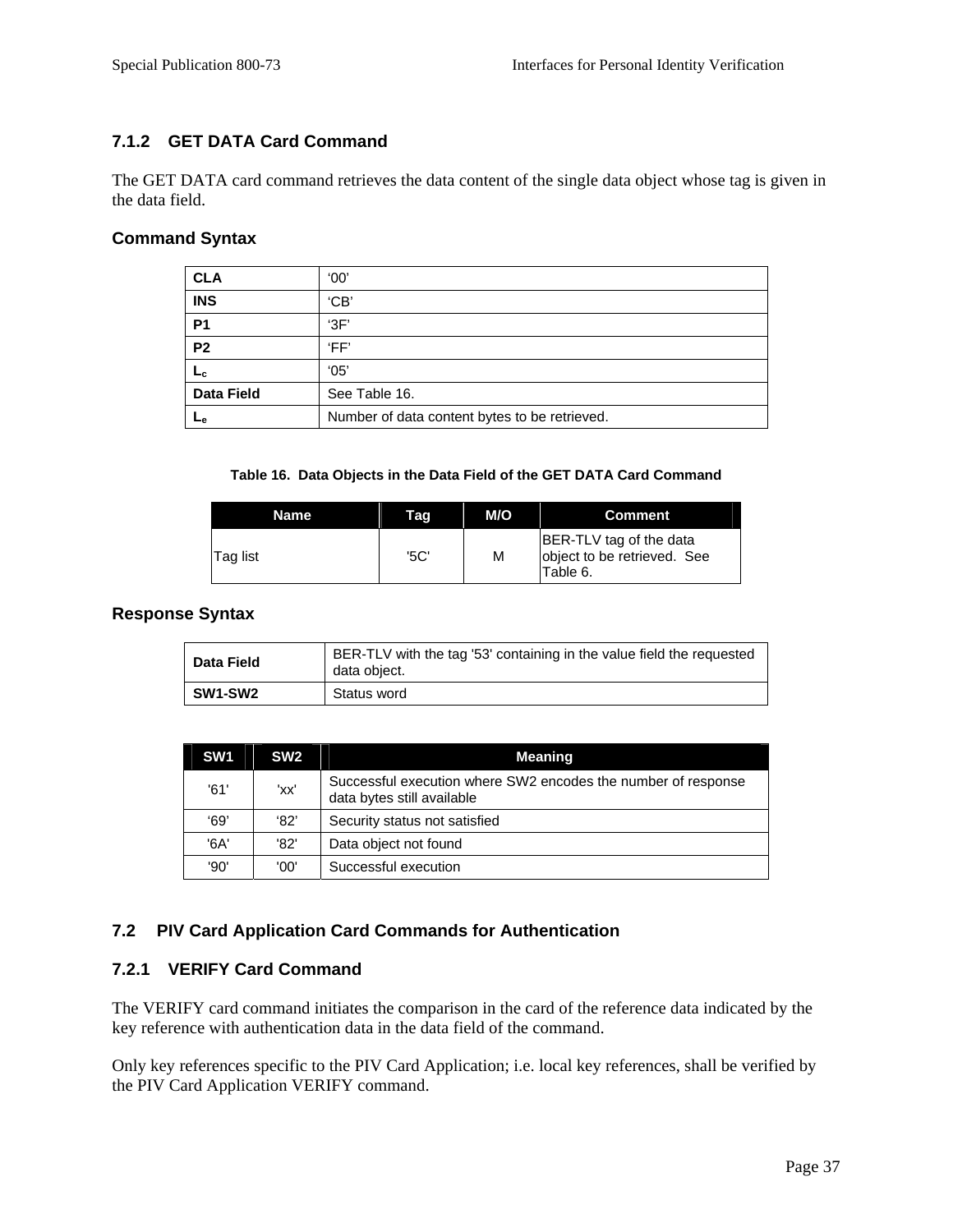If the current value of the retry counter associated with the key reference is zero, then the comparison shall not be made and the PIV Card Application shall return the status word '69 83'.

If the reference data in the command data field does not satisfy the criteria in Section 3.5.3, the PIV Card Application shall return the status word '6A 80'.

If the card command succeeds, then the security status of the key reference shall be set to TRUE and the retry counter associated with the key reference shall be set to the reset retry value associated with the key reference.

If the card command fails, then the security status of the key reference shall be set to FALSE and the retry counter associated with the key reference shall be decremented by one.

The initial value of the retry counter and reset retry value associated with the key reference; i.e. the number of successive failures (retries) before the retry counter associated with the key reference reaches zero, is issuer dependent.

| <b>CLA</b>        | '00'                                     |
|-------------------|------------------------------------------|
| <b>INS</b>        | '20'                                     |
| P <sub>1</sub>    | '00'                                     |
| P <sub>2</sub>    | Key reference. See Table 12.             |
| $L_c$             | 08'                                      |
| <b>Data Field</b> | PIN reference data as described in 3.5.3 |
| ⊶∟                | Empty                                    |

#### **Command Syntax**

#### **Response Syntax**

| SW <sub>1</sub> | SW <sub>2</sub> | Meaning                                                                |
|-----------------|-----------------|------------------------------------------------------------------------|
| '63'            | 'CX'            | Verification failed, X indicates the number of further allowed retries |
| '69'            | '83'            | Authentication method blocked                                          |
| $A^3$           | $^{\circ}80'$   | Incorrect parameter in command data field                              |
| '6A'            | '88'            | Key reference not found                                                |
| '90'            | '00'            | Successful execution                                                   |

## **7.2.2 CHANGE REFERENCE DATA Card Command**

The CHANGE REFERENCE DATA card command initiates the comparison of the verification data with the current value of the reference data and if this comparison is successful replaces the reference data with new reference data. Only reference data associated with key references specific to the PIV Card Application can be changed by this PIV Card Application command.

Only reference data associated with key references specific to the PIV Card Application; i.e. local key references, shall be changed by the PIV Card Application CHANGE REFERENCE DATA command.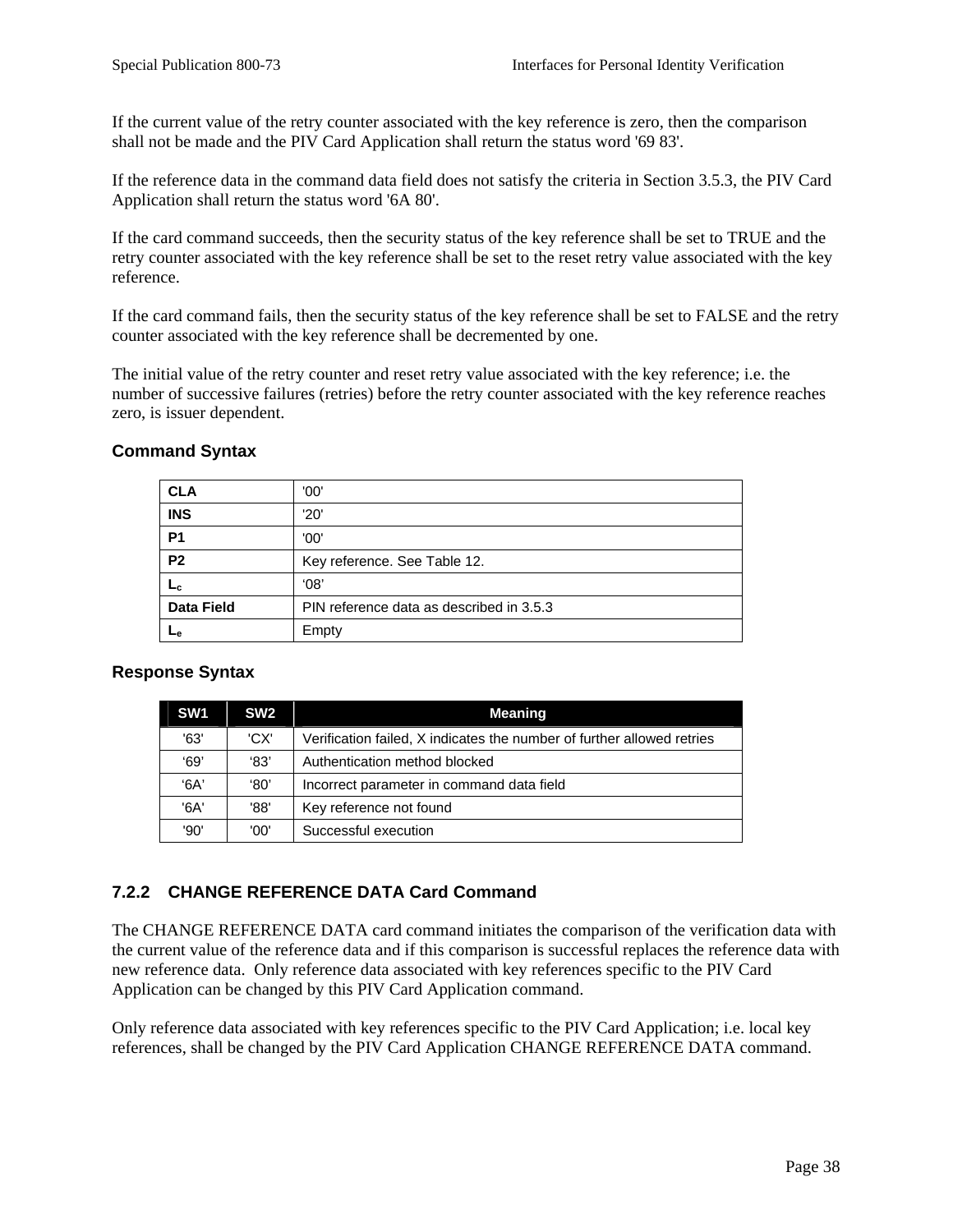If the current value of the retry counter associated with the key reference is zero, then the reference data associated with the key reference shall not be changed and the PIV Card Application shall the status word '69 83'.

If the card command succeeds, then the security status of the key reference shall be set to TRUE and the retry counter associated with the key reference shall be set to the reset retry value associated with the key reference.

If the card command fails, then the security status of the key reference shall be set to FALSE and the retry counter associated with the key reference shall be decremented by one.

The initial value of the retry counter and the reset retry value associated with the key reference; i.e. the number of successive failures (retries) before the retry counter associated with the key reference reaches zero, is issuer dependent.

If the either the current reference data or the new reference data in the command field of the command does not satisfy the criteria in Section 3.5.3, the PIV Card Application shall not change the reference data associated with the key reference and shall return the status word '6A 80'.

#### **Command Syntax**

| <b>CLA</b>     | '00'                                                                                                                             |
|----------------|----------------------------------------------------------------------------------------------------------------------------------|
| <b>INS</b>     | '24'                                                                                                                             |
| P <sub>1</sub> | '00'                                                                                                                             |
| P <sub>2</sub> | Key reference. See Table 12.                                                                                                     |
|                | '10'                                                                                                                             |
| Data Field     | Current PIN reference data concatenated without delimitation with the<br>new PIN reference data, both PINs as described in 3.5.3 |
|                | Empty                                                                                                                            |

#### **Response Syntax**

| SW <sub>1</sub> | SW <sub>2</sub> | <b>Meaning</b>                                                         |
|-----------------|-----------------|------------------------------------------------------------------------|
| '63'            | 'CX'            | Verification failed, X indicates the number of further allowed retries |
| 69'             | '83'            | Authentication method blocked                                          |
| $A^3$           | '80'            | Incorrect parameter in command data field                              |
| '6A'            | '88'            | Key reference not found                                                |
| '90'            | '00'            | Successful execution                                                   |

## **7.2.3 RESET RETRY COUNTER Card Command**

The RESET RETRY COUNTER card command resets the retry counter of the key reference to its initial value and changes the reference data associated with the key reference. The command enables recovery of the PIN card application in the case that the cardholder has forgotten a PIV Card Application PIN.

Only retry counters associated with key references specific to the PIV Card Application; i.e. local key references, shall be reset by the PIV Card Application RESET RETRY COUNTER command.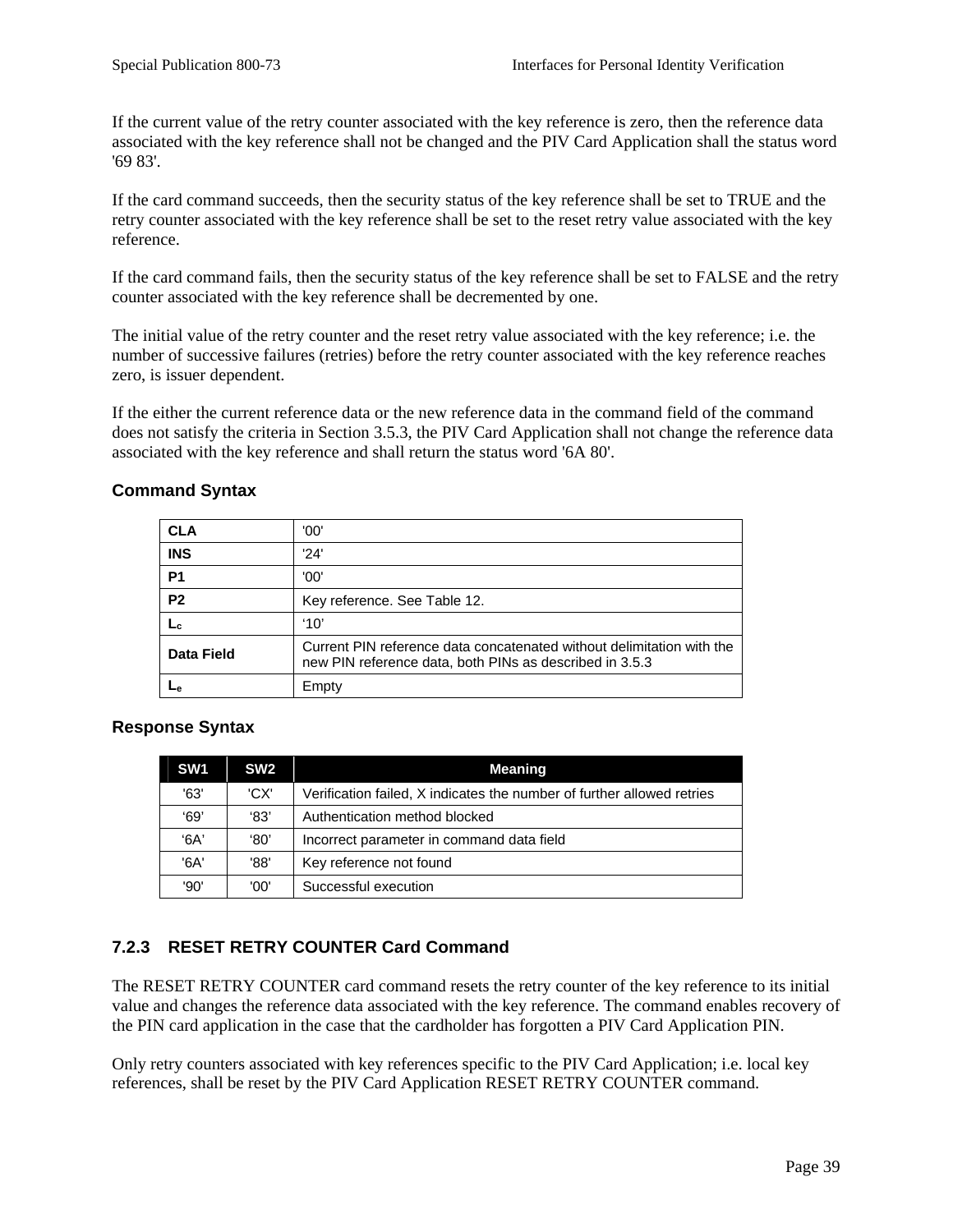If the current value of the reset counter associated with the key reference is zero, then retry counter associated with the key reference shall not be reset and the PIV Card Application shall the status word '69 83'.

If the card command succeeds, then the retry counter associated with the key reference shall be set to the reset retry value associated with the key reference. Neither the security status of the key reference or the reset counter shall be changed.

If the card command fails, then the security status of the key reference shall be set to FALSE and the reset counter associated with the key reference shall be decremented by one.

The initial reset counter associated with the key reference; i.e. the number of failures of the RESET RETRY COUNTER command before the reset counter associated with the key reference reaches zero, is issuer dependent.

If the either the reset retry counter reference data (PUK) or the new reference data (PIN) in the command field of the command does not satisfy the criteria in Section 3.5.3, the PIV Card Application shall not reset the retry counter associated with the key reference and shall return the status word '6A 80'.

## **Command Syntax**

| <b>CLA</b>     | '00'                                                                                                                                                       |
|----------------|------------------------------------------------------------------------------------------------------------------------------------------------------------|
| <b>INS</b>     | '2C'                                                                                                                                                       |
| P <sub>1</sub> | '00'                                                                                                                                                       |
| P <sub>2</sub> | Key reference. See Table 12.                                                                                                                               |
|                | '10'                                                                                                                                                       |
| Data Field     | Reset retry counter reference data (PUK) concatenated without<br>delimitation with the new reference data (PIN), both PUK and PIN as<br>described in 3.5.3 |
|                | Empty                                                                                                                                                      |

#### **Response Syntax**

| SW <sub>1</sub> | SW <sub>2</sub> | <b>Meaning</b>                                                         |
|-----------------|-----------------|------------------------------------------------------------------------|
| '63'            | 'CX'            | Verification failed, X indicates the number of further allowed retries |
| '69'            | '83'            | Authentication method blocked                                          |
| $A^3$           | '80'            | Incorrect parameter in command data field                              |
| 'A              | '88'            | Key reference not found                                                |
| '90'            | '00'            | Successful execution                                                   |

## **7.2.4 GENERAL AUTHENTICATE Card Command**

The GENERAL AUTHENTICATE card command performs a cryptographic operation such as an authentication protocol using the data provided in the data field of the command and returns the result of the cryptographic operation in the response data field.

The GENERAL AUTHENTICATE command shall be used to authenticate the card or a card application to the client-application (INTERNAL AUTHENTICATE), to authenticate an entity to the card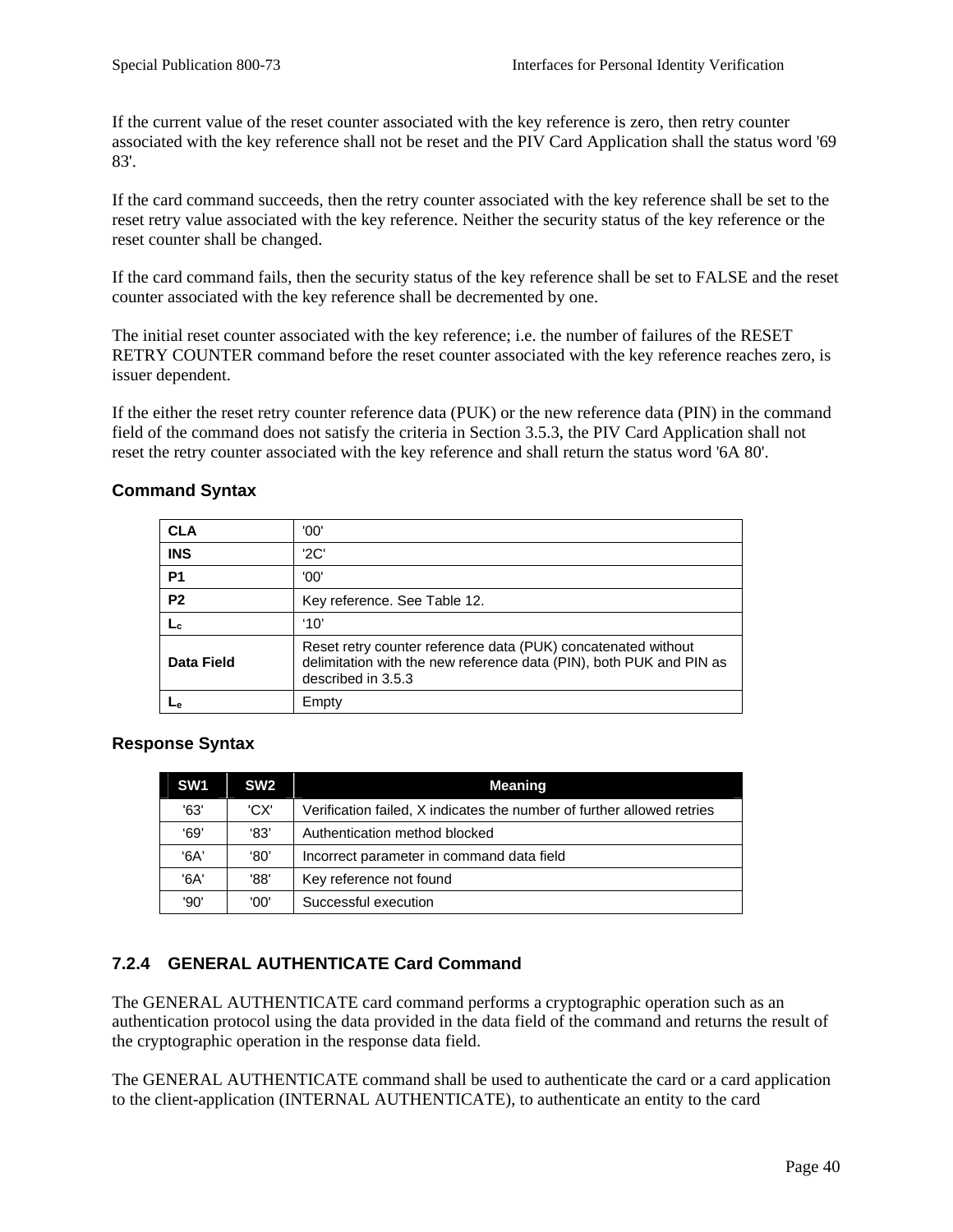(EXTERNAL AUTHENTICATE), and to perform a mutual authentication between the card and an entity external to the card (MUTUAL AUTHENTICATE).

The GENERAL AUTHENTICATE command shall be used to realize the signing functionality on the PIV client-application programming interface.

The GENERAL AUTHENTICATE command supports command chaining to permit the uninterrupted transmission of long command data fields to the PIV Card Application. If a card command other than the GENERAL AUTHENTICATICATE command is received by the PIV Card Application before the termination of a GENERAL AUTHENTICATE chain, the PIV Card Application shall rollback to the state it was in immediately prior to the reception of the first command in the interrupted chain. In other words, an interrupted GENERAL AUTHENTICATE chain has no effect on the PIV Card Application.

#### **Command Syntax**

| <b>CLA</b>        | '00' or '10' indicating command chaining. |  |  |
|-------------------|-------------------------------------------|--|--|
| <b>INS</b>        | '87'                                      |  |  |
| P <sub>1</sub>    | Algorithm reference                       |  |  |
| <b>P2</b>         | Key reference                             |  |  |
| ∟շ                | Length of data field                      |  |  |
| <b>Data Field</b> | See Table 17.                             |  |  |
| ⊾е                | Absent or length of expected response     |  |  |

#### **Table 17. Data Objects in the Dynamic Authentication Template (Tag '7C')**

| <b>Name</b>            | Tag  | M/O | <b>Description</b>                                                                                               |
|------------------------|------|-----|------------------------------------------------------------------------------------------------------------------|
| Witness                | '80' | C   | Demonstration of knowledge of a fact without revealing<br>the fact. An empty witness is a request for a witness. |
| Challenge              | '81' | C   | One or more random numbers or byte sequences to be<br>used in the authentication protocol.                       |
| Response               | '82' | C   | A sequence of bytes encoding a response step in an<br>authentication protocol.                                   |
| Committed<br>challenge | 83'  | C   | Hash-code of a large random number including one or<br>more challenges                                           |
| Authentication code    | 94'  | C   | Hash-code of one or more data fields and a witness data<br>object.                                               |

The data objects that appear in the dynamic authentication template (tag '7C') in the data field of the GENERAL AUTHENTICATE card command depend on the authentication protocol being executed.

#### **Response Syntax**

| Data Field | Absent or authentication-related data |
|------------|---------------------------------------|
| SW1-SW2    | Status word                           |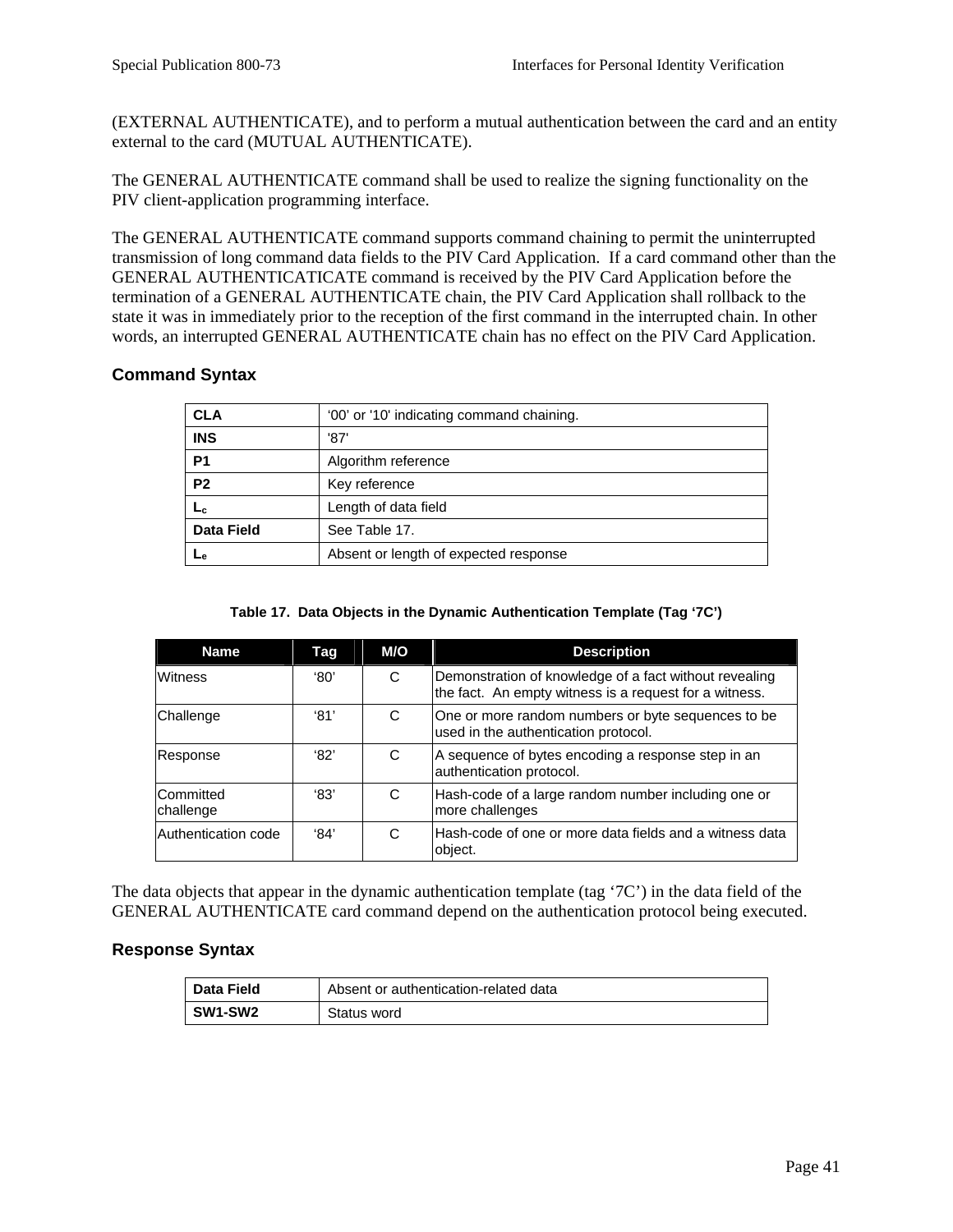| SW <sub>1</sub> | SW <sub>2</sub> | <b>Meaning</b>                                                                              |  |  |
|-----------------|-----------------|---------------------------------------------------------------------------------------------|--|--|
| '61'            | 'xx'            | Successful execution where SW2 encodes the number of response<br>data bytes still available |  |  |
| '6A'            | '80'            | Incorrect parameter in command data field                                                   |  |  |
| '6A'            | '86'            | Incorrect parameter in P1 or P2                                                             |  |  |
| '90'            | '00'            | Successful execution                                                                        |  |  |

#### **7.3 PIV Card Application Card Commands for Credential Initialization and Administration**

#### **7.3.1 PUT DATA Card Command**

The PUT DATA card command completely replaces the data content of a single data object in the PIV Card Application with new content.

## **Command Syntax**

| <b>CLA</b>        | '00' or '10' indicating command chaining. |
|-------------------|-------------------------------------------|
| <b>INS</b>        | 'DB'                                      |
| <b>P1</b>         | 3F                                        |
| P <sub>2</sub>    | 'FF'                                      |
| Lc                | Length of data field                      |
| <b>Data Field</b> | See Table 18.                             |
| ∟е                | Empty                                     |

|  |  | Table 18. Data Objects in the Data Field of the PUT DATA Card Command |  |
|--|--|-----------------------------------------------------------------------|--|
|  |  |                                                                       |  |

| Name     | Tag  | M/O | <b>Description</b>                                                           |
|----------|------|-----|------------------------------------------------------------------------------|
| Tag list | '5C' | M   | Tag of the data object whose data content is<br>to be replaced. See Table 6. |
| Data     | 53'  | M   | Data with tag '53' as an unstructured byte<br>sequence.                      |

#### **Response Syntax**

| Data Field | Absent or authentication-related data |
|------------|---------------------------------------|
| SW1-SW2    | Status word                           |

| SW <sub>1</sub> | SW <sub>2</sub> | Meaning                       |
|-----------------|-----------------|-------------------------------|
| '69'            | '82'            | Security status not satisfied |
| '6A'            | '84'            | Not enough memory             |
| '90'            | '00'            | Successful execution          |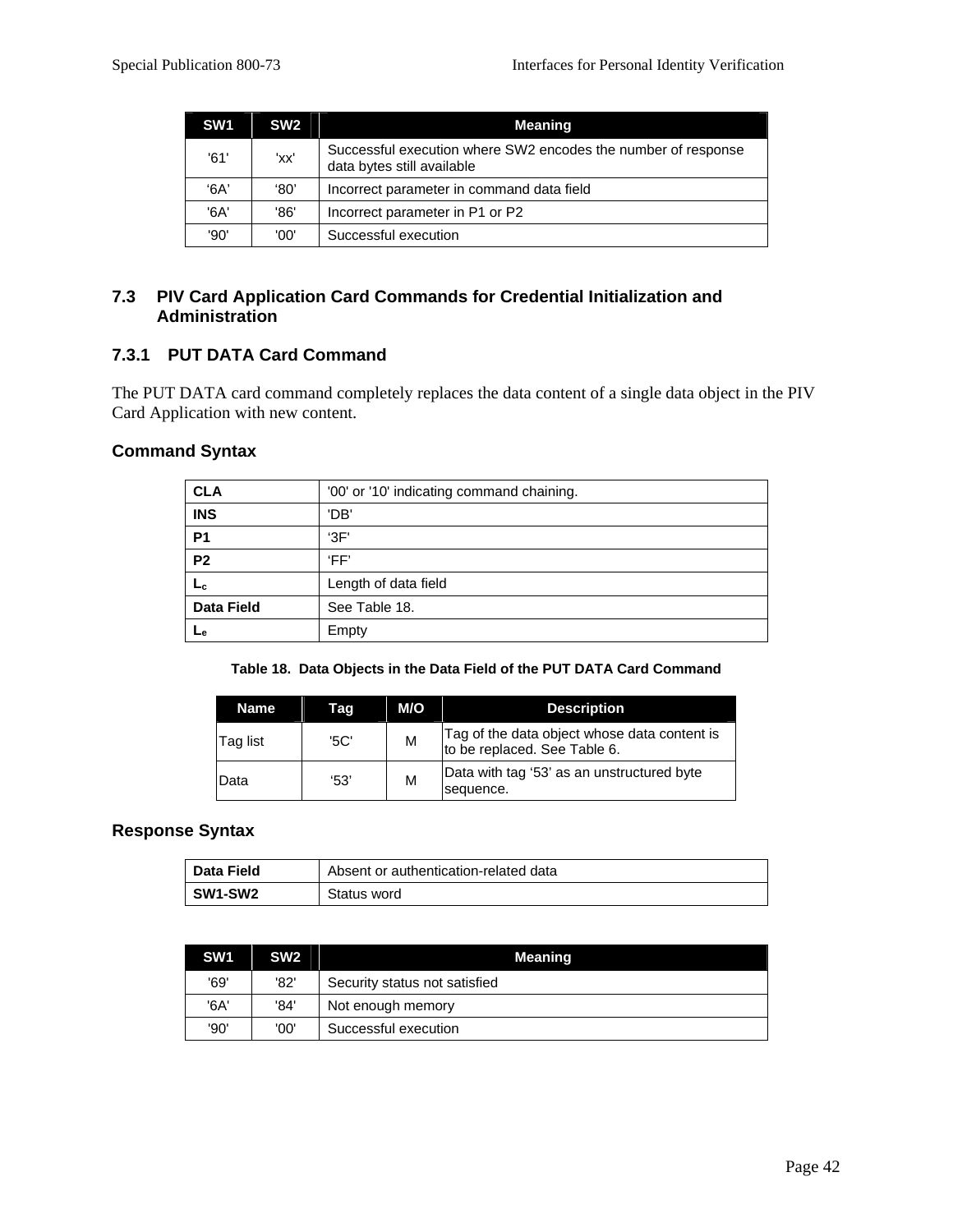### **7.3.2 GENERATE ASYMMETRIC KEY PAIR Card Command**

The GENERATE ASYMMETRIC KEY PAIR card command initiates the generation and storing in the card of the reference data of an asymmetric key pair, i.e., a public key and a private key. The public key of the generated key pair is returned as the response to the command. If there is reference data currently associated with the key reference, it is replaced in full by the generated data.

#### **Command Syntax**

| <b>CLA</b>        | '00' or '10' indicating command chaining.                                      |
|-------------------|--------------------------------------------------------------------------------|
| <b>INS</b>        | '47'                                                                           |
| P <sub>1</sub>    | '00'                                                                           |
| P <sub>2</sub>    | Non-zero key reference to be assigned to the generated asymmetric<br>key pair. |
| ∟с                | Length of data field                                                           |
| <b>Data Field</b> | Control reference template. See Table 19.                                      |
|                   | Length of public key of data object template                                   |

**Table 19. Data Objects in the Template (Tag 'AC')** 

| Name                               | Tag  | M/O | <b>Description</b>                          |
|------------------------------------|------|-----|---------------------------------------------|
| Cryptographic mechanism identifier | '80' | М   | <b>See Table 20.</b>                        |
| <b>Parameter</b>                   | '81' | C   | Specific to the cryptographic<br>Imechanism |

#### **Table 20. Cryptographic Mechanism Identifiers**

| Cryptographic<br><b>Mechanism</b><br><b>Identifier</b> | <b>Description</b> | M/O      | <b>Parameter</b>                                  |
|--------------------------------------------------------|--------------------|----------|---------------------------------------------------|
| '00'-'04'                                              | <b>RFU</b>         |          |                                                   |
| '06'                                                   | <b>RSA 1024</b>    | м        | Optional public<br>exponent encoded<br>big-endian |
| '07'                                                   | <b>RSA 2048</b>    | $\Omega$ | Optional public<br>exponent encoded<br>big-endian |
| '05'                                                   | RSA 3072           | $\Omega$ | Optional public<br>exponent encoded<br>big-endian |
| $'08'$ -'0D'                                           | RFU                |          |                                                   |
| '0E'                                                   | ECC: Curve P-224   | O        | None                                              |
| '0F'                                                   | ECC: Curve K-233   | O        | None                                              |
| '10'                                                   | ECC: Curve B-233   | O        | None                                              |
| '11'                                                   | ECC: Curve P-256   | O        | None                                              |
| '12'                                                   | ECC: Curve K-283   | O        | None                                              |
| '13'                                                   | ECC: Curve P-283   | Ω        | None                                              |

All other cryptographic mechanism identifier values are reserved for future use.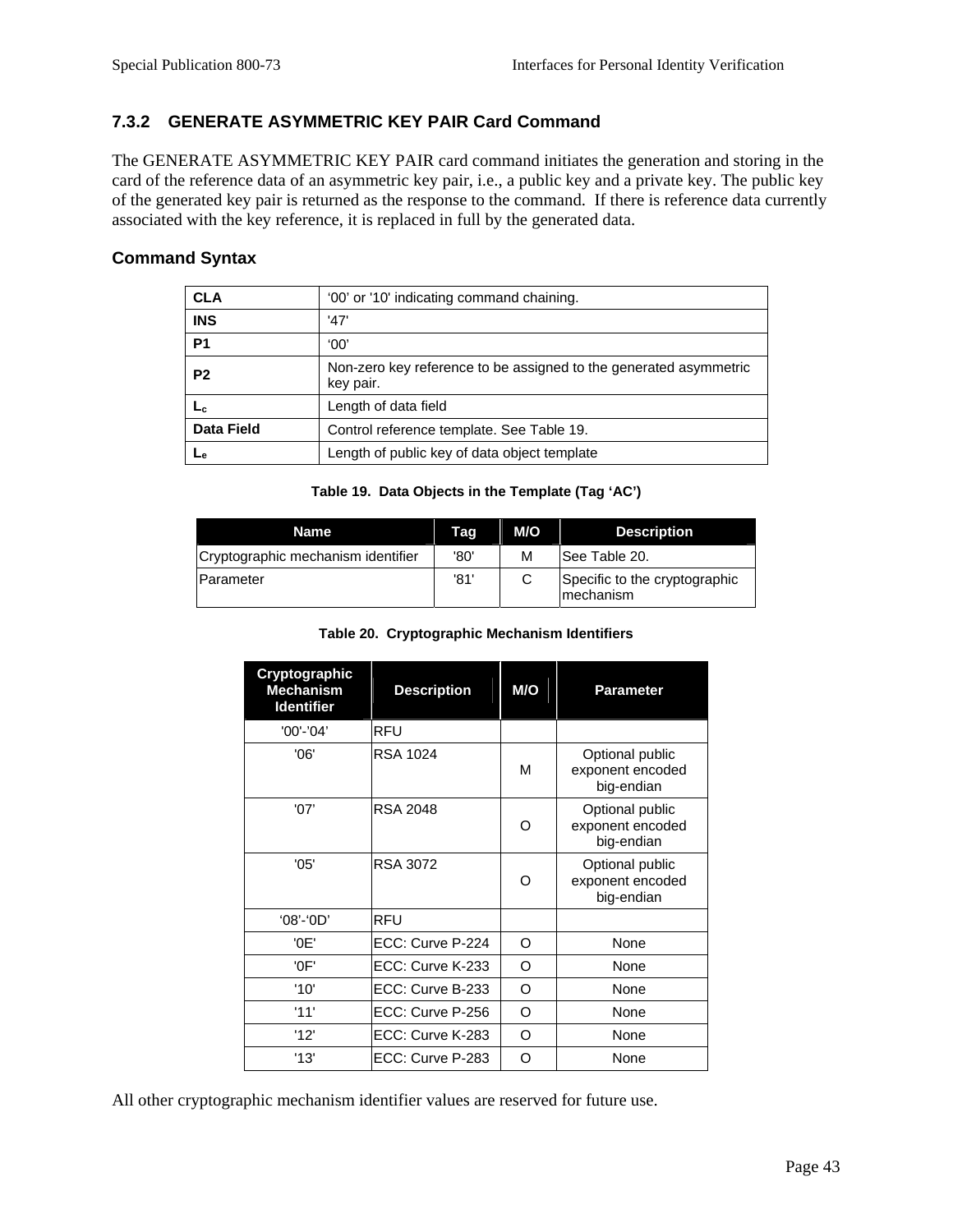## **Response Syntax**

| <b>Data Field</b> | Data objects of public key of generated key pair. See Table 21. |
|-------------------|-----------------------------------------------------------------|
| SW1-SW2           | Status word                                                     |

## **Table 21. Data Objects in the Template (Tag '7F49')**

| <b>Name</b>                              | Tag  |
|------------------------------------------|------|
| Public key data objects for RSA          |      |
| <b>Modulus</b>                           | '81' |
| Public exponent                          | '82' |
|                                          |      |
| <b>Public key data objects for ECDSA</b> |      |
| Prime                                    | '81' |
| <b>First coefficient</b>                 | '82' |
| Second coefficient                       | '83' |
| Generator                                | '84' |
| Order                                    | '85' |
| Point                                    | '86' |

| SW <sub>1</sub> | SW <sub>2</sub> | <b>Meaning</b>                                                                                                                                                          |
|-----------------|-----------------|-------------------------------------------------------------------------------------------------------------------------------------------------------------------------|
| '61'            | 'xx'            | Successful execution where SW2 encodes the number of response<br>data bytes still available                                                                             |
| '69'            | '82'            | Security status not satisfied                                                                                                                                           |
| '6A'            | '80'            | Incorrect parameter in command data field; e.g. unrecognized<br>cryptographic mechanism                                                                                 |
| '6A'            | '86'            | Incorrect parameter P1; cryptographic mechanism of reference data<br>to be generated different than cryptographic mechanism of reference<br>data of given key reference |
| '90'            | '00'            | Successful execution                                                                                                                                                    |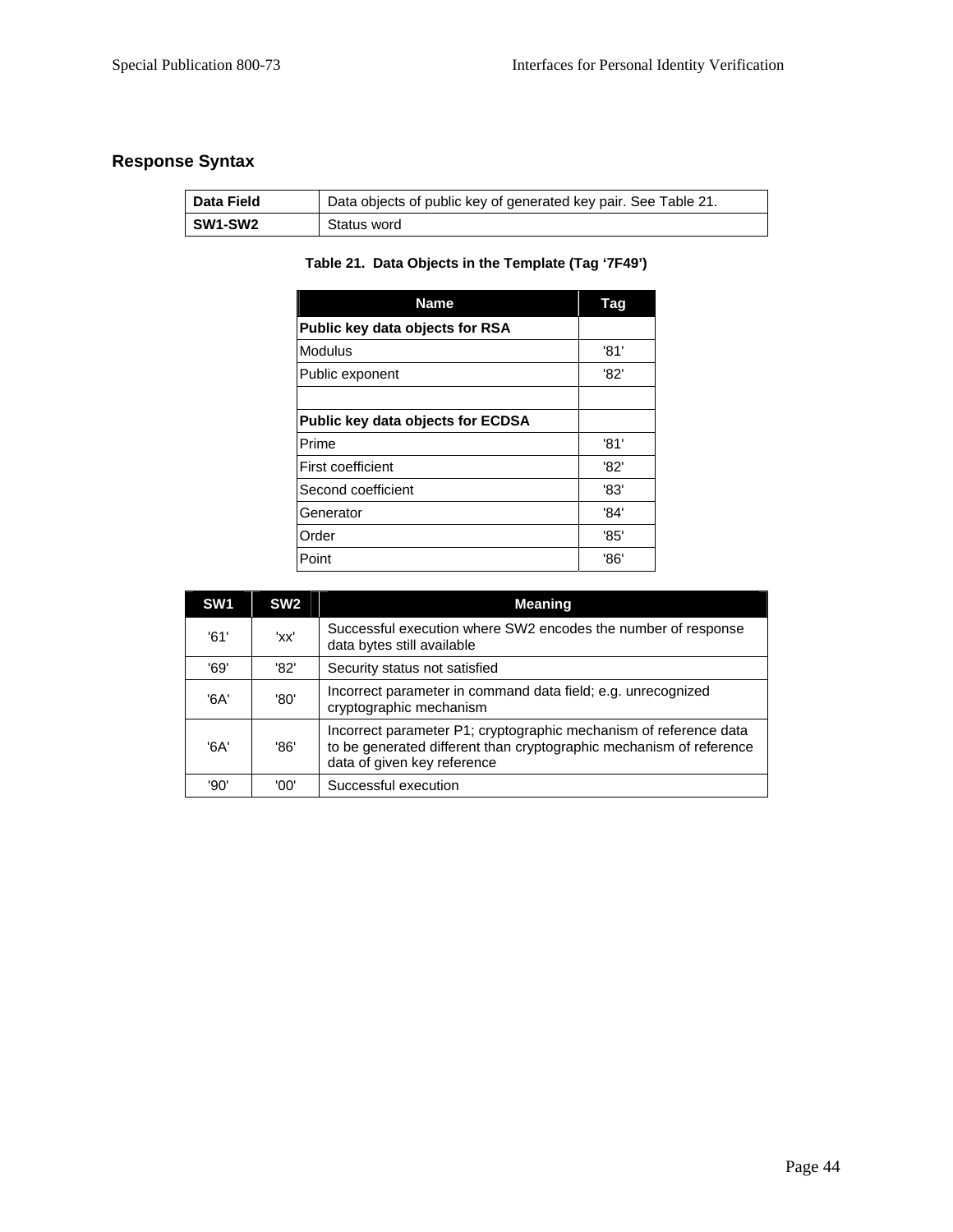## **Appendix A—PIV Data Model**

The PIV data model number is 0x10, and the data model version number is 0x01.

The SP800-73 Part 3 specification only allows applications to read the entire contents of a container. Individual access to the TLV elements within a container is not supported. Part 3 compliant cards shall return all the TLV elements of a container in the physical order listed for that container in this data model. Both single-chip/dual-interface and dual-chip implementations shall be feasible. In the single-chip/dualinterface configuration, the PIV Card Application shall be provided the information regarding which interface is in use. In the dual-chip configuration, a separate PIV Card Application shall be loaded on each chip.

| <b>Buffer Description</b>                    | <b>Container</b><br>ID | <b>Maximum</b><br>Length (Bytes) | <b>Access Rule</b> | Contact<br>/Contactless    | M/O      |
|----------------------------------------------|------------------------|----------------------------------|--------------------|----------------------------|----------|
| <b>Card Capabilities Container</b>           | 0xDB00                 | 266                              | Always Read        | Contact                    | M        |
| Card Holder Unique<br>Identifier             | 0x3000                 | 3377                             | Always Read        | Contact and<br>Contactless | M        |
| X.509 Certificate for PIV<br>Authentication  | 0x0101                 | 1651                             | <b>PIN</b>         | Contact                    | M        |
| Card Holder Fingerprint I                    | 0x6010                 | 7768                             | <b>PIN</b>         | Contact                    | M        |
| Card Holder Fingerprint II                   | 0x6011                 | 7768                             | <b>PIN</b>         | Contact                    | М        |
| <b>Printed Information</b>                   | 0x3001                 | 106                              | <b>PIN</b>         | Contact                    | O        |
| Card Holder Facial Image                     | 0x6030                 | 12704                            | <b>PIN</b>         | Contact                    | $\circ$  |
| X.509 Certificate for Digital<br>Signature   | 0x0100                 | 1651                             | <b>PIN Always</b>  | Contact                    | $\Omega$ |
| X.509 Certificate for Key<br>Management      | 0x0102                 | 1651                             | <b>PIN</b>         | Contact                    | O        |
| X.509 Certificate for Card<br>Authentication | 0x0500                 | 1651                             | Always             | Contact and<br>Contactless | O        |
| <b>Security Object</b>                       | 0x9000                 | 1000                             | Always Read        | Contact                    | M        |

Note that all data elements in the following tables are mandatory unless specified as optional.

| <b>Card Capabilities Container</b>  |      | 0xDB00      | Always Read |
|-------------------------------------|------|-------------|-------------|
| <b>Data Element (TLV)</b>           | Tag  | <b>Type</b> | Max. Bytes  |
| <b>Card Identifier</b>              | 0xF0 | Fixed       | 21          |
| Capability Container version number | 0xF1 | Fixed       |             |
| Capability Grammar version number   | 0xF2 | Fixed       |             |
| <b>Applications CardURL</b>         | 0xF3 | Variable    | 128         |
| PKCS#15                             | 0xF4 | Fixed       |             |
| Registered Data Model number        | 0xF5 | Fixed       |             |
| <b>Access Control Rule Table</b>    | 0xF6 | Fixed       | 17          |
| <b>CARD APDUS</b>                   | 0xF7 | Fixed       | 0           |
| <b>Redirection Tag</b>              | 0xFA | Fixed       | 0           |
| Capability Tuples (CTs)             | 0xFB | Fixed       | 0           |
| <b>Status Tuples (STs)</b>          | 0xFC | Fixed       | 0           |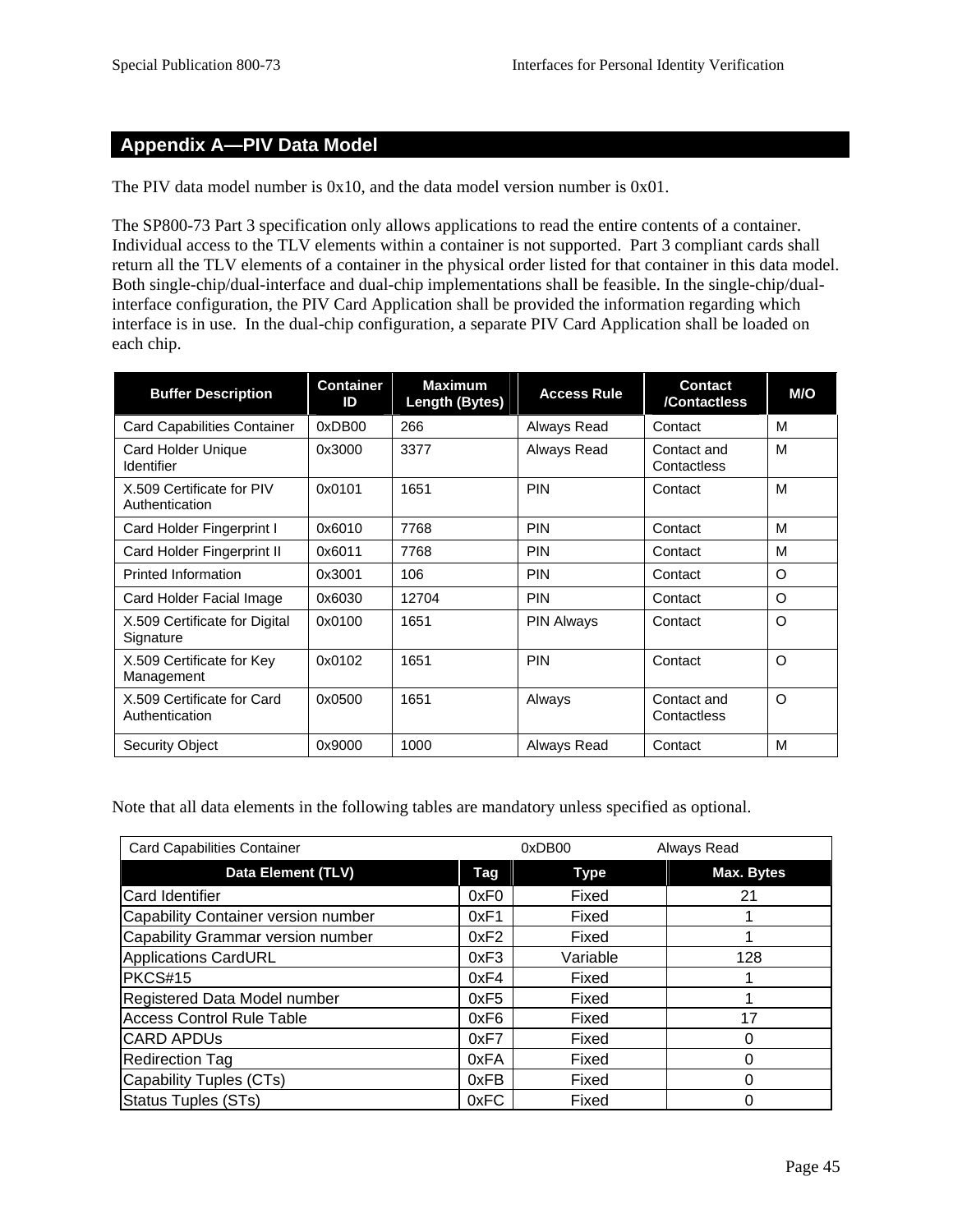| <b>Card Capabilities Container</b>             |      | 0xDB00     | Always Read |  |
|------------------------------------------------|------|------------|-------------|--|
| Data Element (TLV)                             | Tag  | Type       | Max. Bytes  |  |
| Next CCC                                       | 0xFD | Fixed      |             |  |
| <b>Extended Application CardURL (optional)</b> | 0xE3 | Fixed      | 48          |  |
| Security Object Buffer (optional)              | 0xB4 | Fixed      | 48          |  |
| <b>Error Detection Code</b>                    | 0xFE | <b>LRC</b> |             |  |

| Card Holder Unique Identifier      |      | Always Read<br>0x3000 |                   |
|------------------------------------|------|-----------------------|-------------------|
| <b>Data Element (TLV)</b>          | Tag  | <b>Type</b>           | <b>Max. Bytes</b> |
| <b>FASC-N</b>                      | 0x30 | <b>Fixed Text</b>     | 25                |
| GUID                               | 0x34 | <b>Fixed Numeric</b>  | 16                |
| <b>Expiration Date</b>             | 0x35 | Date (YYYYMMDD)       |                   |
| Authentication Key Map (Optional)  | 0x3D | Variable              | 512               |
| <b>Issuer Asymmetric Signature</b> | 0x3E | Variable              | 2816              |
| <b>Error Detection Code</b>        | 0xFE | <b>LRC</b>            |                   |

| X.509 Certificate for PIV Authentication |      | pkiCompute -PIN<br>0x0101 |            |
|------------------------------------------|------|---------------------------|------------|
| Data Element (TLV)                       | Tag  | Type                      | Max. Bytes |
| Certificate                              | 0x70 | Variable                  | 1612       |
| CertInfo                                 | 0x71 | Fixed                     |            |
| MSCUID (Optional)                        | 0x72 | Variable                  | 38         |
| <b>Error Detection Code</b>              | 0xFE | LRC                       |            |

| Card Holder Fingerprint I   |      | 0x6010 | <b>PIN</b> |            |
|-----------------------------|------|--------|------------|------------|
| Data Element (TLV)          | Tag  |        | Type       | Max. Bytes |
| Fingerprint                 | 0xBC |        | Variable   | 7768       |
| <b>Error Detection Code</b> | 0xFE |        | LRC        |            |

| Card Holder Fingerprint II  |      | PIN<br>0x6011 |            |
|-----------------------------|------|---------------|------------|
| Data Element (TLV)          | Tag  | Type          | Max. Bytes |
| Fingerprint                 | 0xBC | Variable      | 7768       |
| <b>Error Detection Code</b> | 0xFE | ∟RC           |            |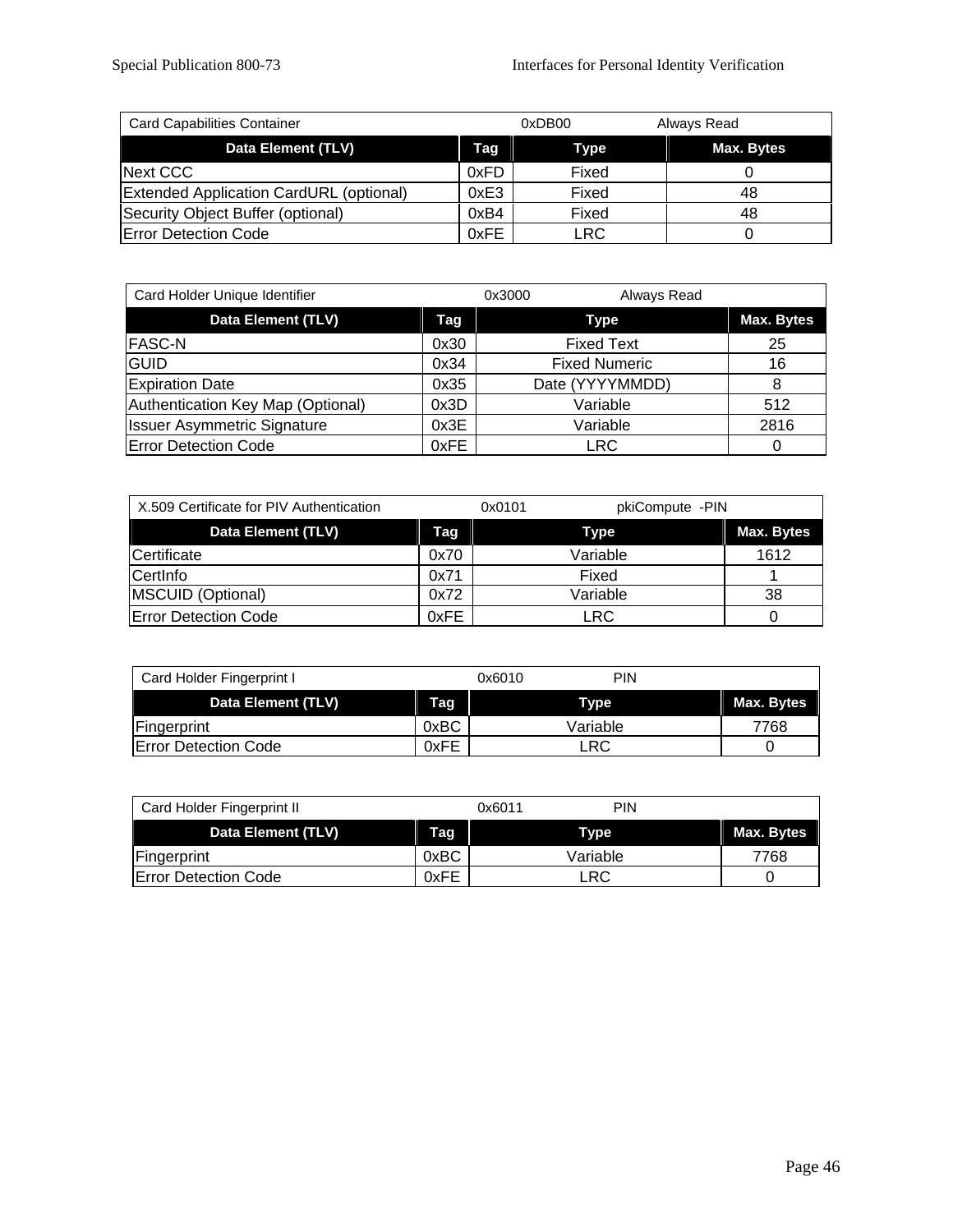| <b>Printed Information</b>   |      | <b>PIN</b><br>0x3001 |                   |
|------------------------------|------|----------------------|-------------------|
| Data Element (TLV)           | Tag  | <b>Type</b>          | <b>Max. Bytes</b> |
| Name                         | 0x01 | <b>Fixed Text</b>    | 32                |
| Employee Affiliation line 1  | 0x02 | <b>Fixed Text</b>    | 20                |
| Employee Affiliation line 2  | 0x03 | <b>Fixed Text</b>    | 20                |
| <b>Expiration date</b>       | 0x04 | <b>Fixed Text</b>    | 9                 |
| Agency Card Serial Number    | 0x05 | <b>Fixed Text</b>    | 10                |
| <b>Issuer Identification</b> | 0x06 | <b>Fixed Text</b>    | 15                |
| <b>Error Detection Code</b>  | 0xFE | LRC                  |                   |

| Card Holder Facial Image      |      | 0x6030   | PIN |            |
|-------------------------------|------|----------|-----|------------|
| Data Element (TLV)            | Tag  | Type     |     | Max. Bytes |
| Image for Visual Verification | 0xBC | Variable |     | 12704      |
| <b>Error Detection Code</b>   | 0xFE | LRC      |     |            |

| X.509 Certificate for Digital Signature |      | pkiCompute - PIN Always<br>0x0100 |            |
|-----------------------------------------|------|-----------------------------------|------------|
| Data Element (TLV)                      | Taq  | <b>Type</b>                       | Max. Bytes |
| Certificate                             | 0x70 | Variable                          | 1612       |
| Certilnfo                               | 0x71 | Fixed                             |            |
| <b>MSCUID (Optional)</b>                | 0x72 | Variable                          | 38         |
| <b>Error Detection Code</b>             | 0xFE | LRC                               |            |

| X.509 Certificate for Key Management |      | pkiCompute - PIN<br>0x0102 |            |
|--------------------------------------|------|----------------------------|------------|
| Data Element (TLV)                   | Tag  | Type                       | Max. Bytes |
| Certificate                          | 0x70 | Variable                   | 1612       |
| Certilnfo                            | 0x71 | Fixed                      |            |
| MSCUID (Optional)                    | 0x72 | Variable                   | 38         |
| <b>Error Detection Code</b>          | 0xFE | LRC.                       |            |

| X.509 Certificate for Card Authentication |      | 0x0500      | Asymmetric - pkiCompute -<br>Always |            |
|-------------------------------------------|------|-------------|-------------------------------------|------------|
|                                           |      |             | Symmetric - See CCC / CHUID         |            |
| Data Element (TLV)                        | Tag  | <b>Type</b> |                                     | Max. Bytes |
| Certificate                               | 0x70 | Variable    |                                     | 1612       |
| Certilnfo                                 | 0x71 | Fixed       |                                     |            |
| MSCUID (Optional)                         | 0x72 | Variable    |                                     | 38         |
| <b>Error Detection Code</b>               | 0xFE | <b>LRC</b>  |                                     | O          |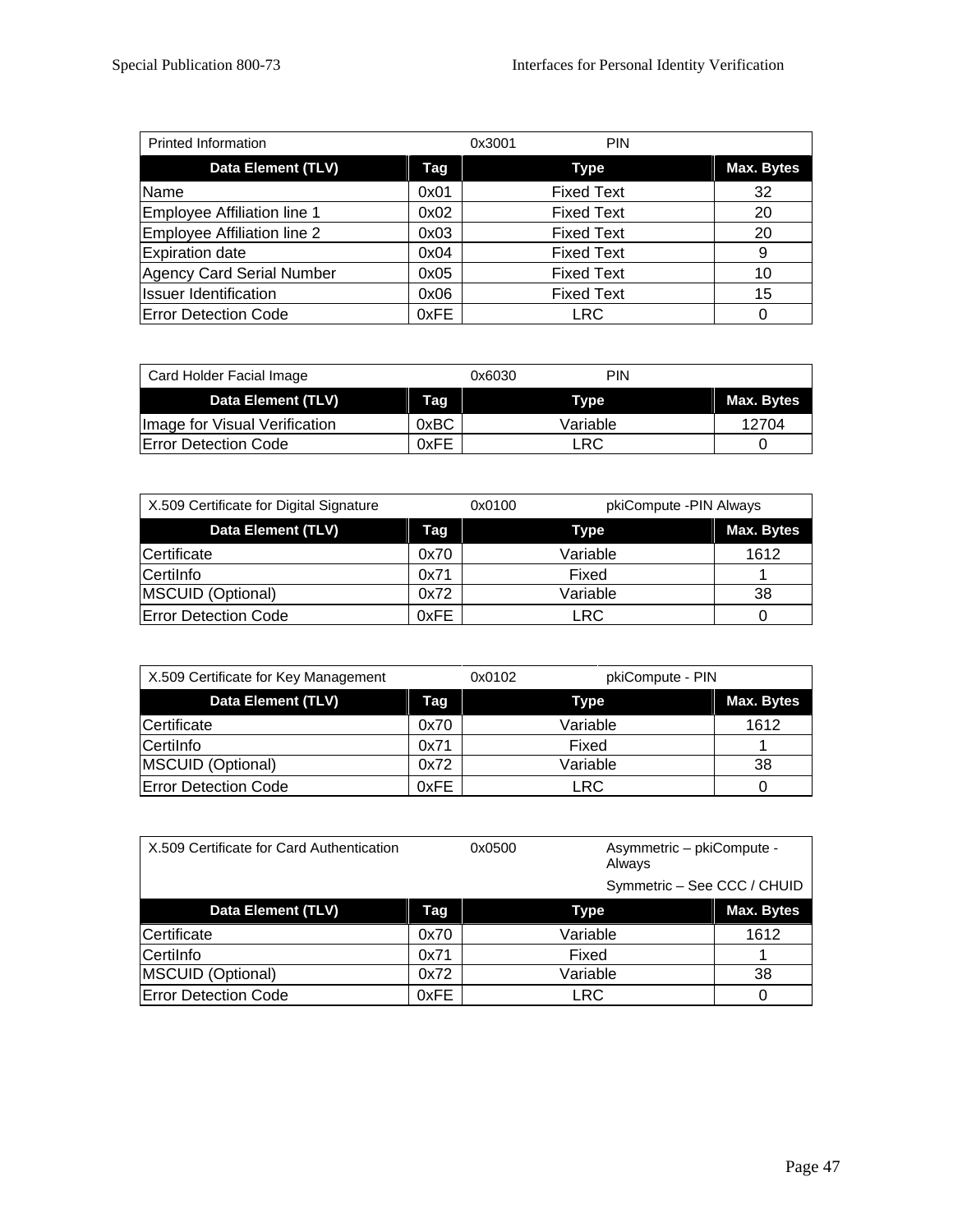| <b>Security Object</b>       |      | 0x9000<br>Always Read |            |
|------------------------------|------|-----------------------|------------|
| Data Element (TLV)           | Tag  | <b>Type</b>           | Max. Bytes |
| Mapping of DG to ContainerID | 0xBA | Variable              | 100        |
| Security Object              | 0xBB | Variable              | 900        |
| <b>IError Detection Code</b> | 0xFE | LRC                   |            |

The CertInfo byte in certificates identified above shall be encoded as follows:

# CertInfo::= BIT STRING {<br>CompressionTypeMsb(0),

 RFU3(3), RFU4(4), RFU5(5), RFU6(6), RFU7(7) }

CompressionTypeMsb(0),  $\frac{1}{0}$  = no compression and 1 = gzip compression.<br>CompressionTypeLsb(1),  $\frac{1}{1}$  shall be set to '0' for PIV Applications // shall be set to '0' for PIV Applications  $1$ shall be set to '0' for PIV Applications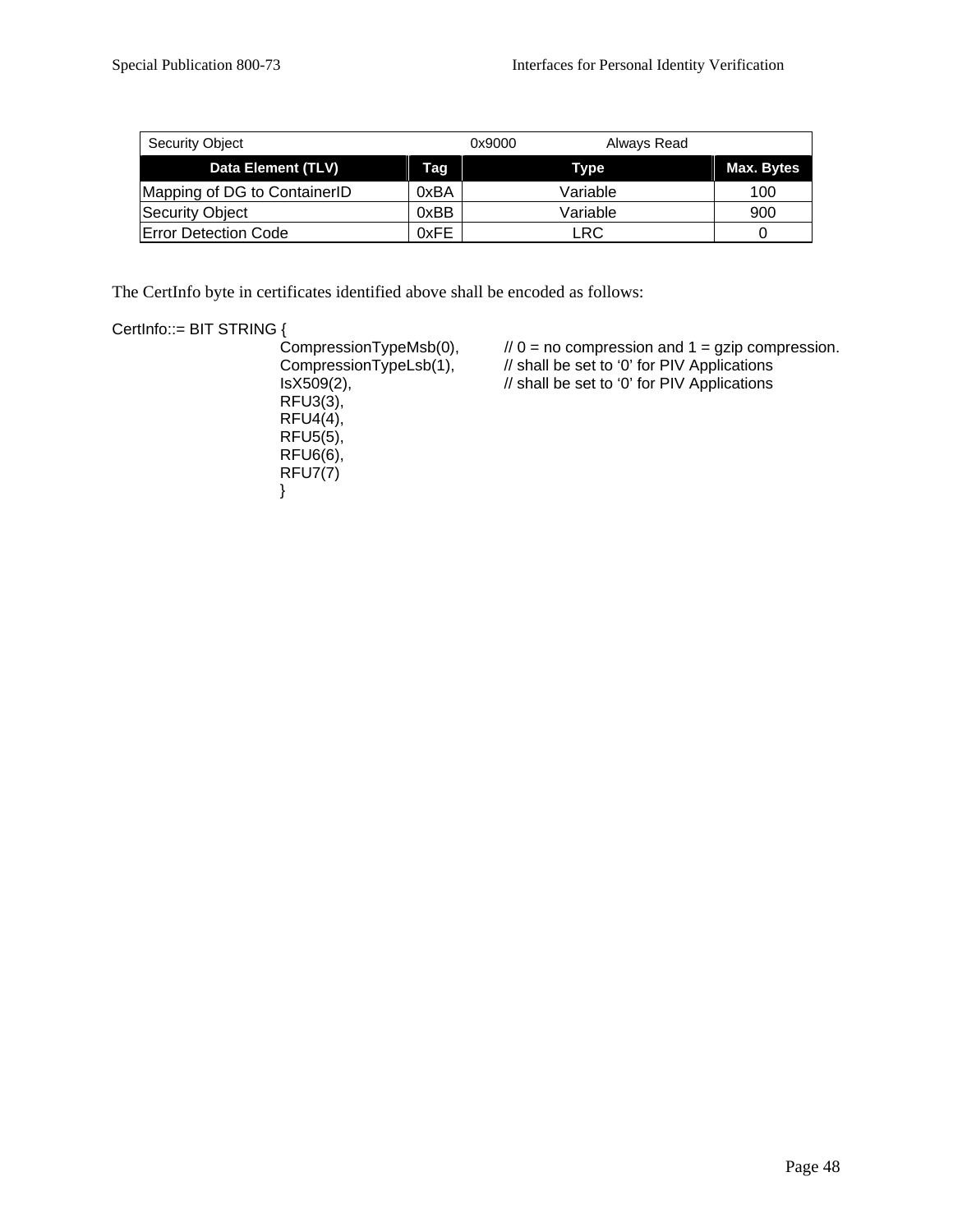## **Appendix B—Examples of the Use of GENERAL AUTHENTICATE**

#### **B.1 Authentication of the PIV Card Application Administrator**

The PIV Card Application Administrator is authenticated by the PIV Card Application using a challenge/response protocol. A challenge retrieved from the PIV Card Application is encrypted by the client-application and returned to the PIV Card Application associated with key reference '9B', the key reference to the PIV Card Application Administration Key. The PIV Card Application decrypts the response using this reference data and the algorithm associated with the key reference; that is 3 Key Triple DES – ECB (algorithm identifier '00'). If this decrypted value matches the previously provided challenge, then the security status indicator of the PIV Card Application Administrator is set to TRUE within the PIV Card Application.

Table 22 shows the GENERAL AUTHENTICATE card commands sent to the PIV Card Application to realize this particular challenge/response protocol.

| Command                  | <b>Response</b>          | <b>Comment</b>                        |
|--------------------------|--------------------------|---------------------------------------|
| '00 87 00 00 04 7C 02 81 |                          | Client-application requests a         |
| $00^{\circ}$             |                          | challenge from the PIV Card           |
|                          |                          | Application                           |
|                          | '7C 0A 81 08 01 02 03 04 | Challenge returned to client-         |
|                          | 05 06 07 08'             | application by the PIV Card           |
|                          |                          | Application                           |
| '00 87 00 9B 0C 7C 0A 82 |                          | Client-application returns the        |
| 08 88 77 66 55 44 33 22  |                          | encryption of the challenge ('88      |
| 11'                      |                          | 77 66 55 44 33 22 11')                |
|                          |                          | referencing algorithm '00' and        |
|                          |                          | key reference '9B'. See Tables 7      |
|                          |                          | and 12.                               |
|                          | '9000'                   | <b>PIV Card Application indicates</b> |
|                          |                          | successful authentication of PIV      |
|                          |                          | Card Application Administrator        |
|                          |                          | after decrypting '88 77 66 55 44      |
|                          |                          | 33 22 11' using the referenced        |
|                          |                          | algorithm and key and getting         |
|                          |                          | '01 02 03 04 05 06 07 08'             |

#### **Table 22. Authentication of PIV Card Application Administrator**

#### **B.2 Validation of the PIV Card Application**

The PIV Card Application is validated by first retrieving the X.509 Certificate of the PIV Authentication Key (OID 2.16.840.1.101.3.7.2.1.1) and verifying the signature on this certificate. Assuming the certificate is valid and current, the client-application requests the PIV Card Application to encrypt a challenge using the private key associated with this certificate; i.e. key reference '9A', algorithm identifier '06'. The response is decrypted using the public key in the certificate. If the decrypted response matches the challenge, then the PIV Card Application is validated.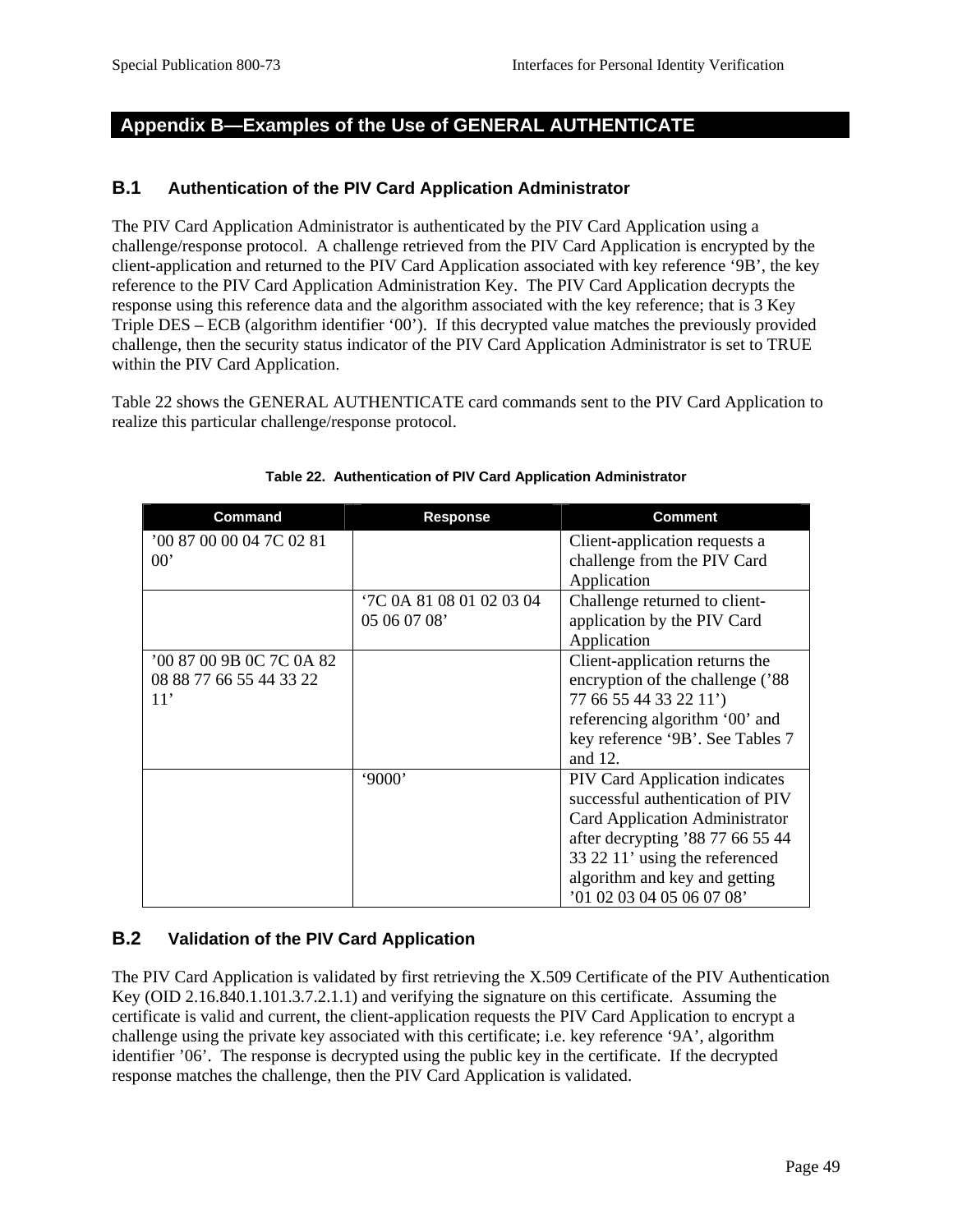Table 23 shows the GENERAL AUTHENTICATE card commands sent to the PIV Card Application to realize the validation of the PIV Card Application.

| <b>Command</b>                 | <b>Response</b>               | <b>Comment</b>                    |
|--------------------------------|-------------------------------|-----------------------------------|
| '00 87 06 9A 0E 7C 0C 82 00 81 |                               | Client-application sends a        |
| 08 01 02 03 04 05 06 07 08'    |                               | challenge to the PIV Card         |
|                                |                               | Application indicating the        |
|                                |                               | reference data associated with    |
|                                |                               | key reference '9A' is to be used  |
|                                |                               | with algorithm '06'. See Tables   |
|                                |                               | 7 and 12.                         |
|                                | TC 0A 82 08 88 77 66 55 44 33 | PIV Card Application returns the  |
|                                | 2211'                         | encryption of the challenge ('88) |
|                                |                               | 77 66 55 44 33 22 11') using the  |
|                                |                               | indicated key reference data and  |
|                                |                               | algorithm.                        |

**Table 23. Validation of the PIV Card Application Using GENERAL AUTHENTICATE** 

The same use of GENERAL AUTHENTICATE can be used to achieve a signing of a byte sequence such as a hash by the PIV Card Application. One need only indicate which algorithm and which key are to be used by setting values of the P1 and P2 parameters respectively.

Note that for exposition purposes this example uses only a 8-byte challenge and response with a 1024-bit RSA key. In actual usage a challenge and response more appropriate for this cryptographic algorithm would be used.

#### **B.3 Contactless Mutual Authentication**

Contactless card style mutual authentication is initiated by the terminal and consists of retrieving a short (e.g. 5-byte) encrypted nonce (random byte sequence) from the card indicating in the P1 and P2 fields the cryptographic algorithm and key reference respectively to be used in the authentication protocol. The response from the card is the encryption of a first nonce according to P1 and P2.

The terminal then sends a decryption of the first encrypted nonce together with an unencrypted second nonce to the card. The response from the card is the encryption of the second nonce according to the previously indicated cryptographic algorithm and key reference.

This procedure is summarized in the Table 24. If N represents the number of bytes in an encrypted or unencrypted nonce then the total number of bytes transmitted in the contactless authentication protocol is 4N+26.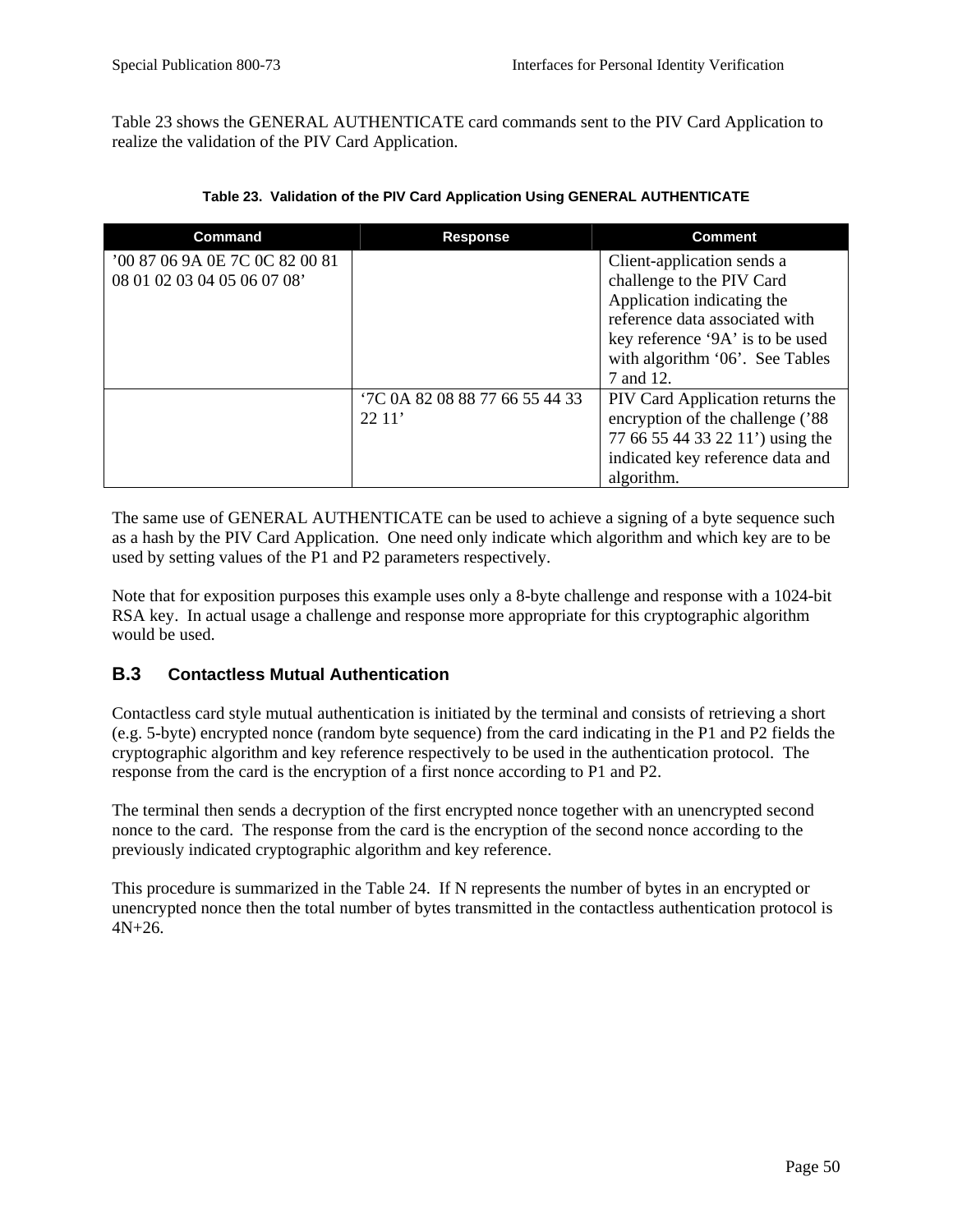| <b>Command</b>                                                                                            | <b>Response</b>                                         | <b>Bytes</b> | <b>Comment</b>                                                                                                                                                                                |
|-----------------------------------------------------------------------------------------------------------|---------------------------------------------------------|--------------|-----------------------------------------------------------------------------------------------------------------------------------------------------------------------------------------------|
| '00 87 06 9A 04 7C 02 80 00'                                                                              |                                                         | 9            | Terminal requests a witness from the PIV<br>Card Application using a the reference data<br>associated with a specified key reference<br>and a specified algorithm. See Tables 6<br>and $10$ . |
|                                                                                                           | '7C' 'N+2' '80' 'N'<br>{Encryption of<br>card nonce     | $N+4+2$      | PIV Card Application responds with the<br>encryption of a nonce using the specified<br>reference data and algorithm.                                                                          |
| '00 87 06 9A' '2N+6' '7C'<br>' $2N+4$ ' '80' 'N' {Decryption of<br>card nonce} '81' 'N' {Terminal<br>none |                                                         | $11 + 2N$    | Terminal returns decryption of the<br>encrypted nonce as a witness along with<br>another nonce.                                                                                               |
|                                                                                                           | '7C' 'N+2' '80' 'N'<br>Encryption of<br>terminal nonce} | $N+4+2$      | PIV Card Application verifies the witness<br>and then responds with the encryption of<br>the nonce sent by the terminal using the<br>specified reference data and algorithm.                  |

## **Table 24. Mutual Authentication Using GENERAL AUTHENTICATE**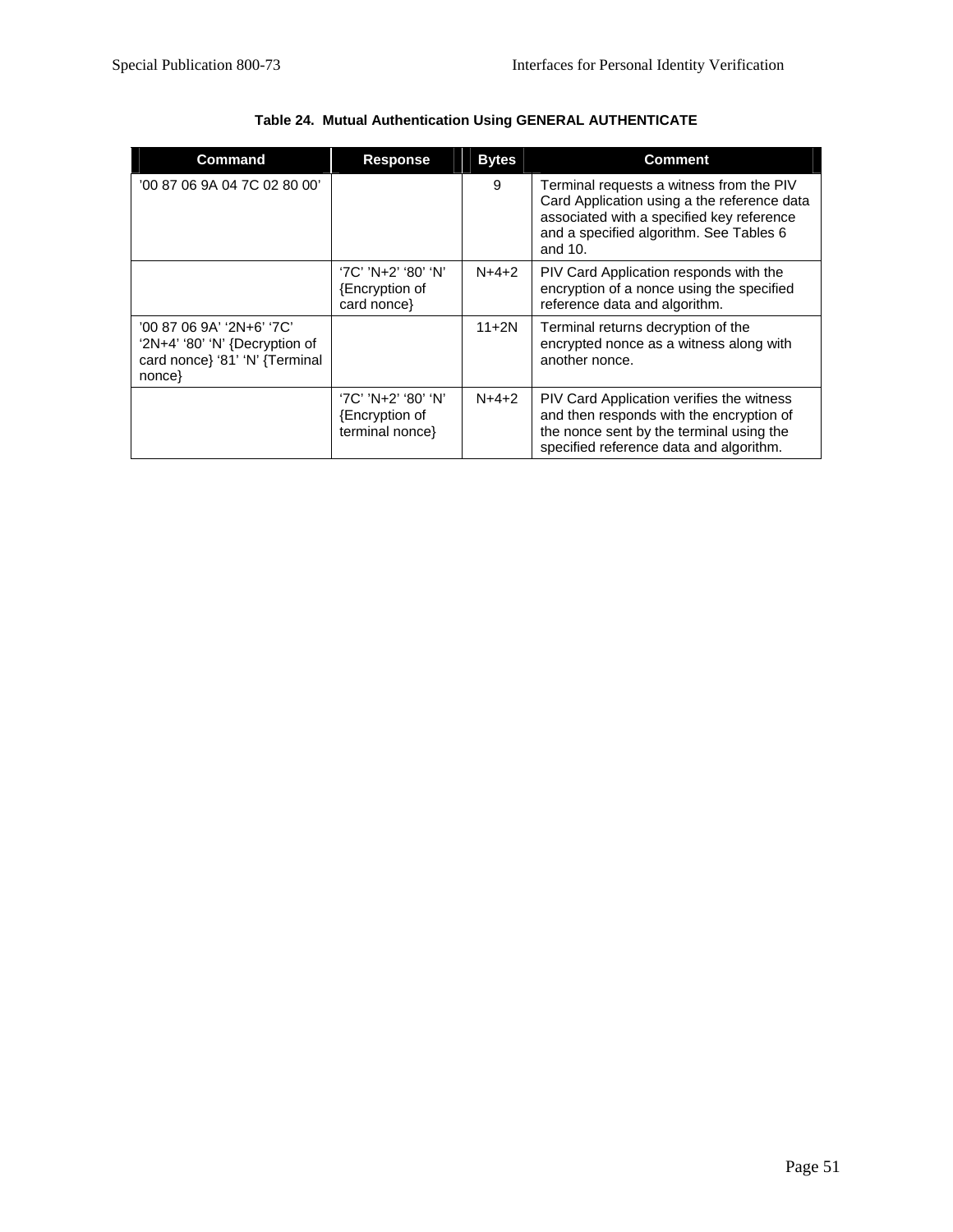### **Appendix C—PIV Authentication Use Cases**

To provide guidance on the usage and behavior supported by the PIV Card, PIV authentication use cases and application scenarios are described in this section. FIPS 201 describes PIV authentication as the "process of establishing confidence in the identity of the cardholder presenting a PIV Card." The fundamental goal of using the PIV Card is to authenticate the identity of the cardholder to a system or person that is controlling access to a protected resource or facility. This end goal may be reached by various combinations of one or more of the validation steps described below:

- + Card Validation (CardV) This is the process of verifying that a PIV Card is authentic (i.e., not a counterfeit card) and has not been subjected to tampering or alteration. Card validation mechanisms include:
	- Visual inspection of the tamper-proofing and tamper-resistant features of the PIV Card as per Section 4.1.2 of FIPS 201,
	- Use of cryptographic challenge-response schemes with symmetric keys,
	- Use of asymmetric authentication schemes to validate private keys embedded within the PIV Card.
- + Credential Validation (CredV) This is the process of verifying the various types of credentials (such as visual credentials, CHUID, biometrics, PIV keys and certificates) held by the PIV Card. Credential validation mechanisms include:
	- Visual inspection of PIV Card visual elements (such as the photo, the printed name, and rank, if present),
	- **•** Verification of certificates on the PIV Card,
	- Verification of signatures on the PIV biometrics and the CHUID,
	- Checking the expiration date,
	- Checking the revocation status of the credentials on the PIV Card.
- + Cardholder Validation (HolderV) This is the process of establishing that the PIV Card is in the possession of the individual who is the legitimate owner of the card. Classically, identity authentication is achieved using one or more of these factors: a) something you have, b) something you know, and c) something you are. The assurance of the authentication process increases with the number of factors used. In the case of the PIV Card, these three factors translate as follows: a) something you have – possession of a PIV Card, b) something you know – knowledge of the PIN, and c) something you are – the visual characteristics of the cardholder, and the live fingerprint samples provided by the cardholder. Thus, mechanisms for PIV cardholder validation include:
	- **Presentation of a PIV Card by the cardholder,**
	- Matching the visual characteristics of the cardholder with the photo on the PIV Card,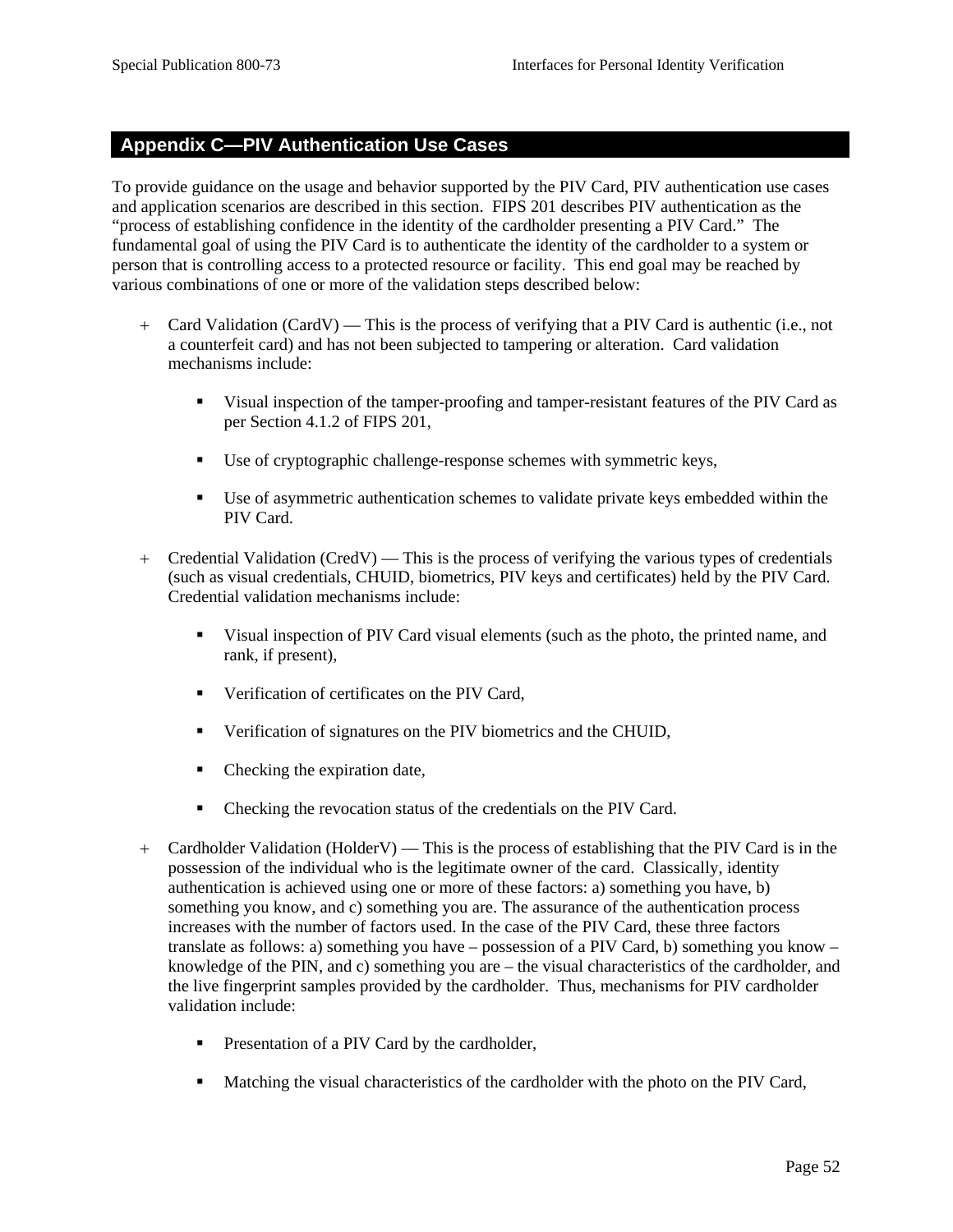- **Matching the PIN provided with the PIN on the PIV Card,**
- Matching the live fingerprint samples provided by the cardholder, with the biometric information embedded within the PIV Card.

#### **C.1 Use Case Diagrams**

This section describes the activities and interactions involved in interoperable usage and authentication of the PIV Card. The use cases represent how a relying party will authenticate the cardholder (regardless of which agency issued the card) in order to provide access to its systems or facilities. These activities and interactions are represented in functional use case diagrams. These diagrams are not intended to provide syntactical commands or API function names.

Each of the PIV authentication mechanisms described in this section can be broken into a sequence of one or more validation steps where Card, Credential, and Cardholder validation is performed. In the use case illustrations, the validation steps are marked as CardV, CredV and HolderV to signify Card, Credential and Cardholder validation respectively.

Depending upon the assurance provided by the actual sequence of validation steps in a given PIV authentication mechanism, relying parties can make appropriate decisions for granting access to protected resources based on a risk analysis.

## **C.1.1 Authentication using PIV Visual Credentials**

This is the use case where a human guard authenticates the cardholder using the visual credentials held by the PIV Card, and is illustrated in Figure C-1.



**Figure C-1: Authentication using PIV Visual Credentials**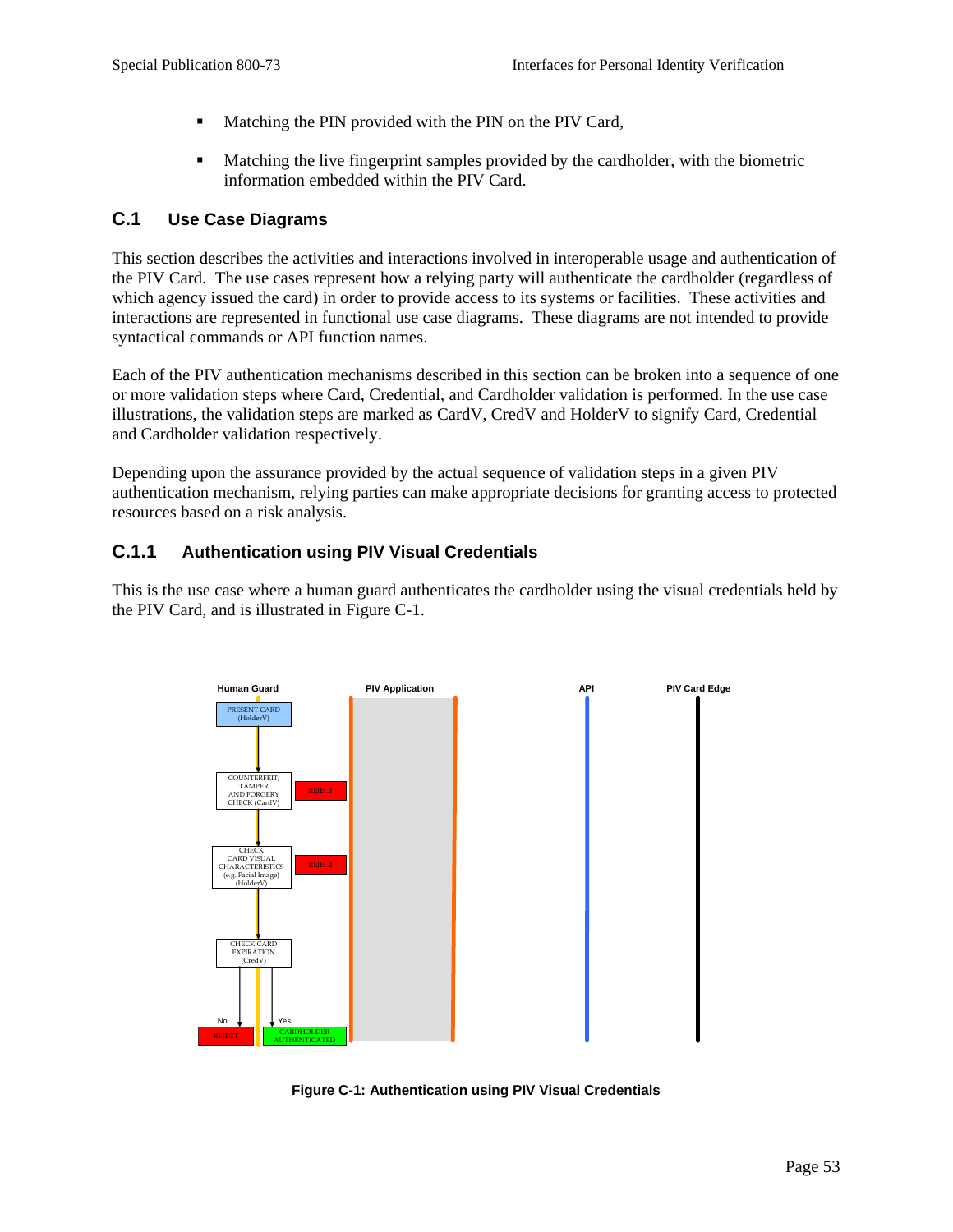## **C.1.2 Authentication using PIV CHUID**

The PIV CHUID may be used for authentication in several variations. The use of the PIV Card to implement a PACS Low assurance profile is illustrated in Figure C-2.



**Figure C-2: Authentication using PIV CHUID** 

## **C.1.3 Authentication using PIV Biometrics**

The general use case for authentication using the PIV biometric is illustrated in Figure C-3.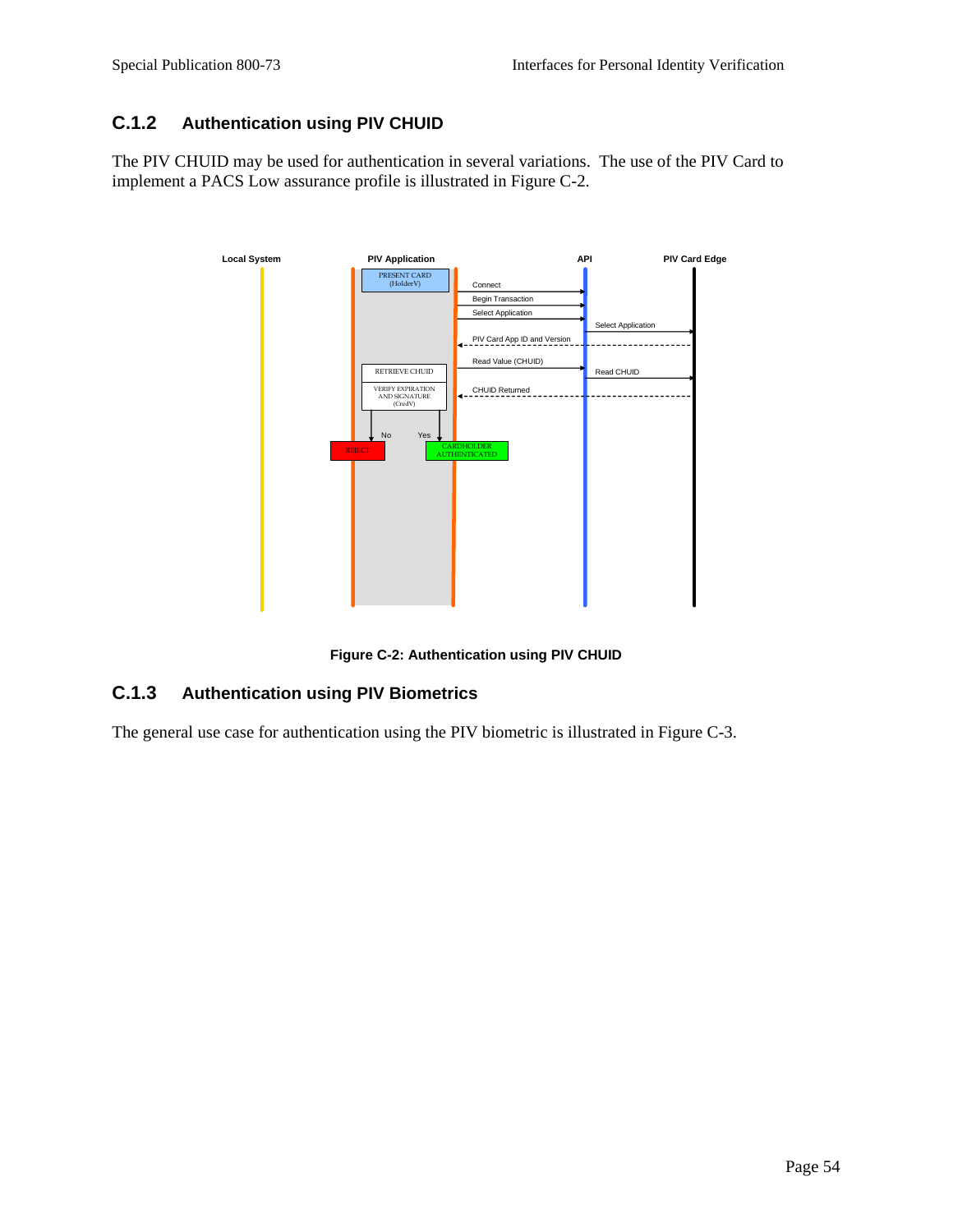

**Figure C-3: Authentication using PIV Biometrics**

The assurance of authentication using the PIV biometric can be further increased if the live biometric sample is collected in an attended environment, with a human overseeing the process. This use case is illustrated in Figure C-4.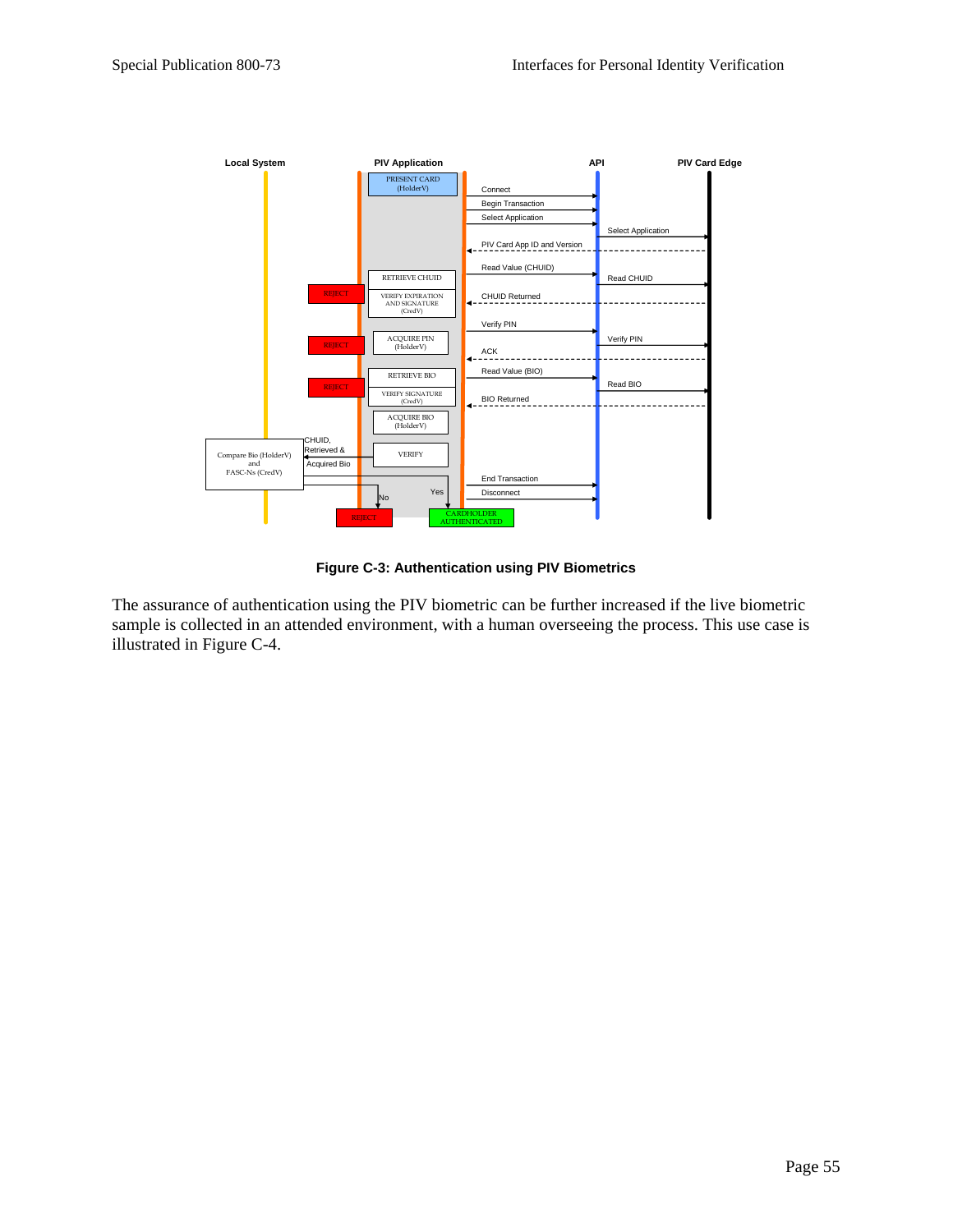

**Figure C-4: Authentication using PIV Biometrics (Attended)** 

## **C.1.4 Authentication using PIV Authentication Key**

The use case for authentication using the PIV Authentication Key is illustrated in Figure C-5.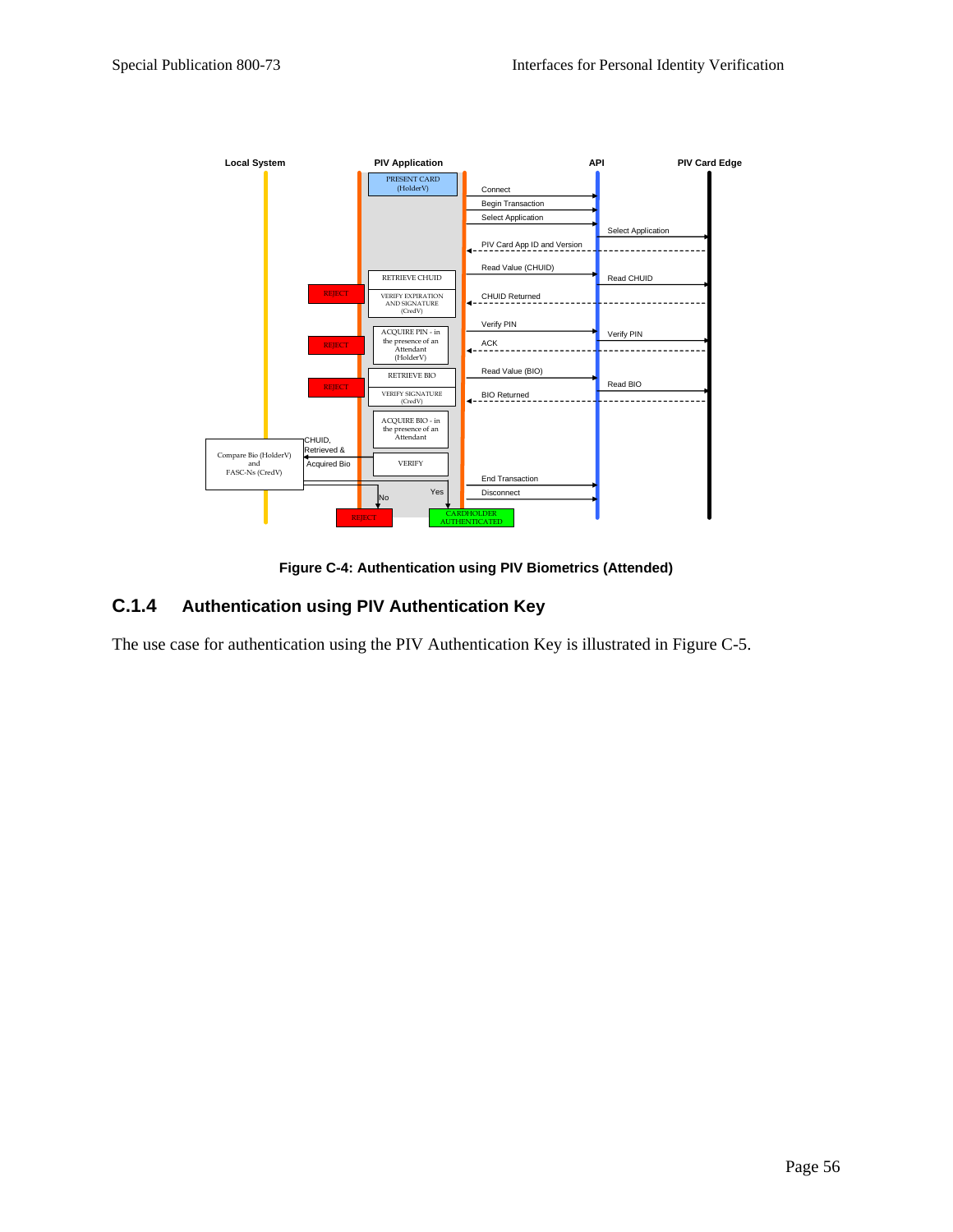

**Figure C-5: Authentication using PIV Authentication Key** 

## **C.2 Summary Table**

The following table summarizes the types of validation activities that are included in each of the PIV authentication mechanisms described earlier in this section.

| <b>PIV Authentication</b><br><b>Mechanism</b> | <b>Card Validation</b><br><b>Steps (CardV)</b> | <b>Credential Validation</b><br><b>Steps (CredV)</b> | <b>Cardholder Validation Steps</b><br>(HolderV)         |
|-----------------------------------------------|------------------------------------------------|------------------------------------------------------|---------------------------------------------------------|
| <b>PIV Visual Authentication</b>              | 1. Counterfeit,                                | 1. Expiration check                                  | Possession of Card                                      |
|                                               | tamper and forgery<br>check                    |                                                      | Match of card visual<br>characteristics with cardholder |
| PIV CHUID                                     |                                                | Expiration check                                     | Possession of Card                                      |
|                                               |                                                | CHUID signature check<br>(optional)                  |                                                         |
| <b>PIV Biometric</b>                          |                                                | <b>Expiration check</b>                              | Possession of Card                                      |
| (Unattended)                                  |                                                | CHUID signature check                                | Match PIN                                               |
|                                               |                                                | (optional)                                           | Match holder's bio with PIV bio                         |
|                                               |                                                | PIV Bio signature check<br>(optional)                |                                                         |
| PIV Biometric (Attended)                      |                                                | <b>Expiration check</b>                              | Possession of Card                                      |
|                                               |                                                | CHUID signature check                                | Match PIN                                               |
|                                               |                                                | (optional)                                           | Match of holder's bio to PIV bio                        |
|                                               |                                                | PIV Bio signature check<br>(optional)                | in view of attendant                                    |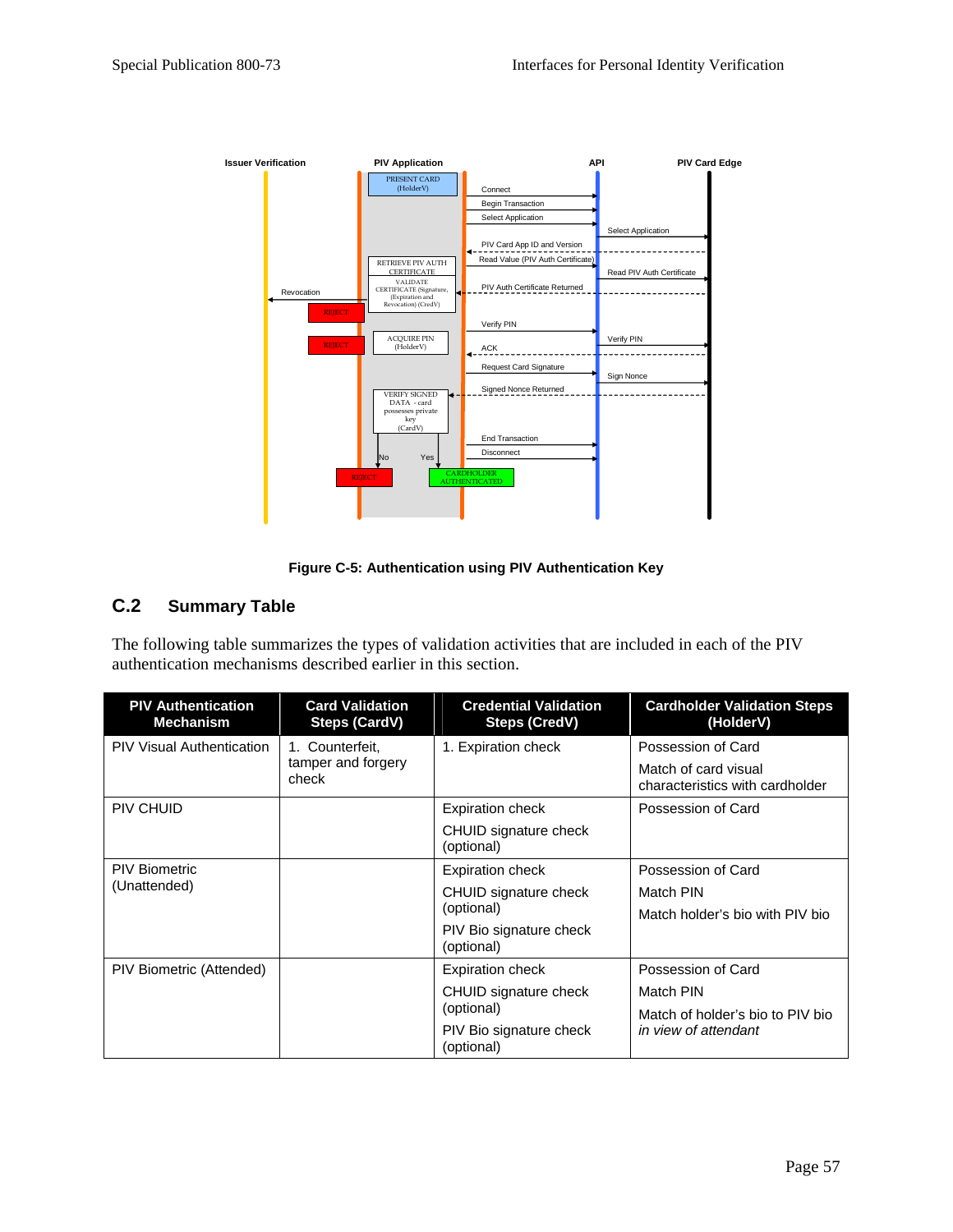| <b>PIV Authentication</b>     | <b>Card Validation</b>                                                                                  | <b>Credential Validation</b>                                            | <b>Cardholder Validation Steps</b>                                 |
|-------------------------------|---------------------------------------------------------------------------------------------------------|-------------------------------------------------------------------------|--------------------------------------------------------------------|
| Mechanism                     | <b>Steps (CardV)</b>                                                                                    | Steps (CredV)                                                           | (HolderV)                                                          |
| <b>PIV Authentication Key</b> | 1. Perform challenge<br>response with a PIV<br>asymmetric key, and<br>validate signature on<br>response | Card expiration check<br>Certificate validation of a<br>PIV certificate | Possession of Card<br>Match PIN provided by holder<br>with PIV PIN |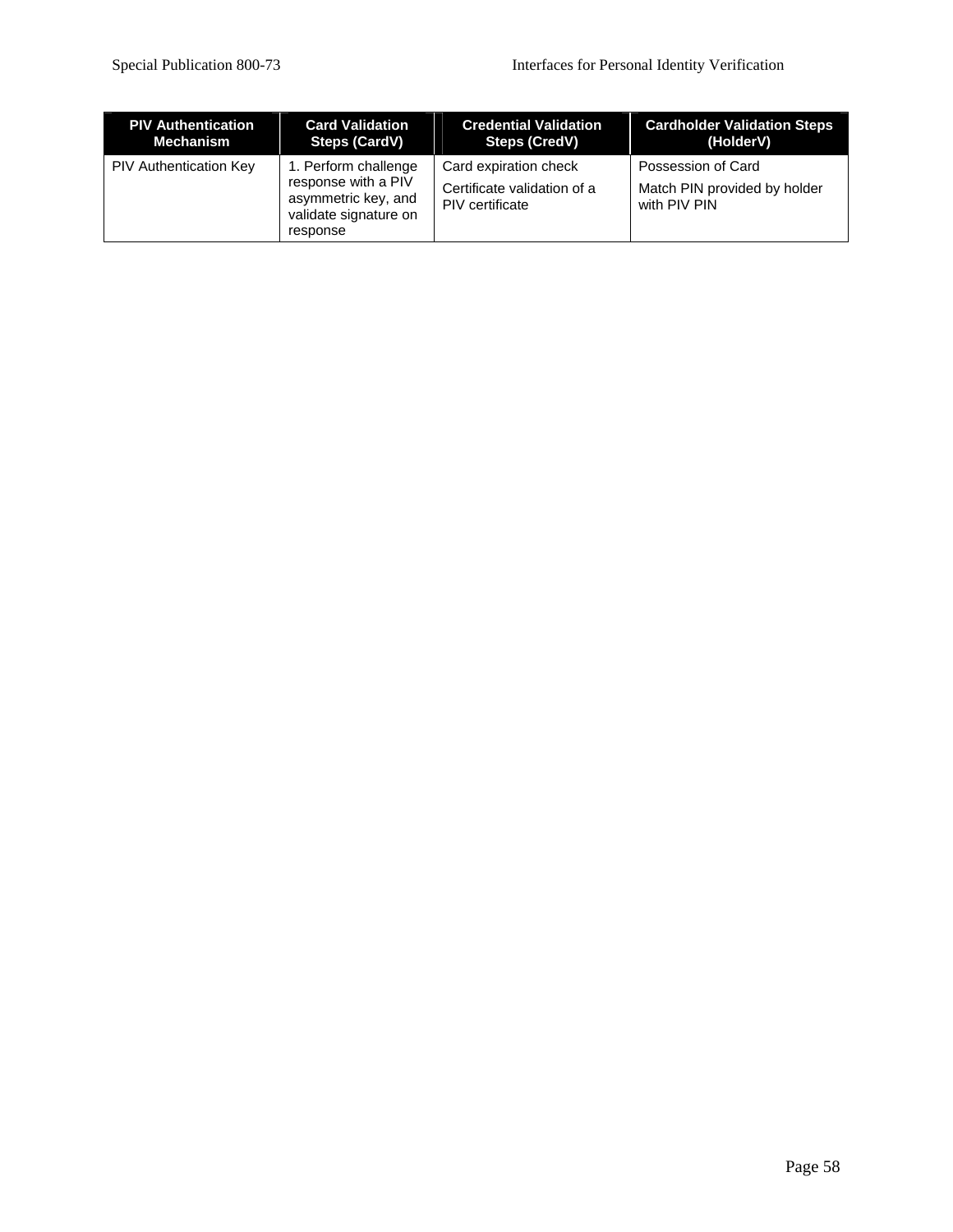## **Appendix D—Terms, Acronyms, and Notation**

## **D.1 Terms**

| <b>Application Identifier</b> | A globally unique identifier of a card application as defined in ISO/IEC 7816-4.                                                                               |
|-------------------------------|----------------------------------------------------------------------------------------------------------------------------------------------------------------|
| <b>Application Session</b>    | The period of time within a card session between when a card application is<br>selected and a different card application is selected or the card session ends. |
| <b>Authenticatable Entity</b> | An entity that can successfully participate in an authentication protocol with a<br>card application.                                                          |
|                               | BER-TLV Data Object A data object coded according to ISO/IEC 8825-2.                                                                                           |
| Card                          | An integrated circuit card.                                                                                                                                    |
| Card Application              | A set of data objects and card commands that can be selected using an<br>application identifier.                                                               |
| Card Interface Device         | An electronic device that connects an integrated circuit card and the card<br>applications therein to a client application.                                    |
| Card Reader                   | Synonym for card interface device.                                                                                                                             |
| <b>Client Application</b>     | A computer program running on a computer in communication with a card<br>interface device.                                                                     |
| Data Object                   | An item of information seen at the card command interface for which are<br>specified a name, a description of logical content, a format and a coding.          |
| <b>Interface Device</b>       | Synonym for card interface device.                                                                                                                             |
| Key Reference                 | A 6-bit identifier of cryptographic material used in a cryptographic protocol such<br>as an authentication or a signing protocol.                              |
| Object Identifier             | A globally unique identifier of a data object as defined in ISO/IEC 8824-2.                                                                                    |
| Reference Data                | Cryptographic material used in the performance a cryptographic protocol such as<br>an authentication or a signing protocol.                                    |
| <b>Status Word</b>            | Two bytes returned by an integrated circuit card after processing any command<br>that signify the success of or errors encountered during said processing.     |
| Template                      | A (constructed) BER-TLV data object whose value field contains specific BER-<br>TLV data objects.                                                              |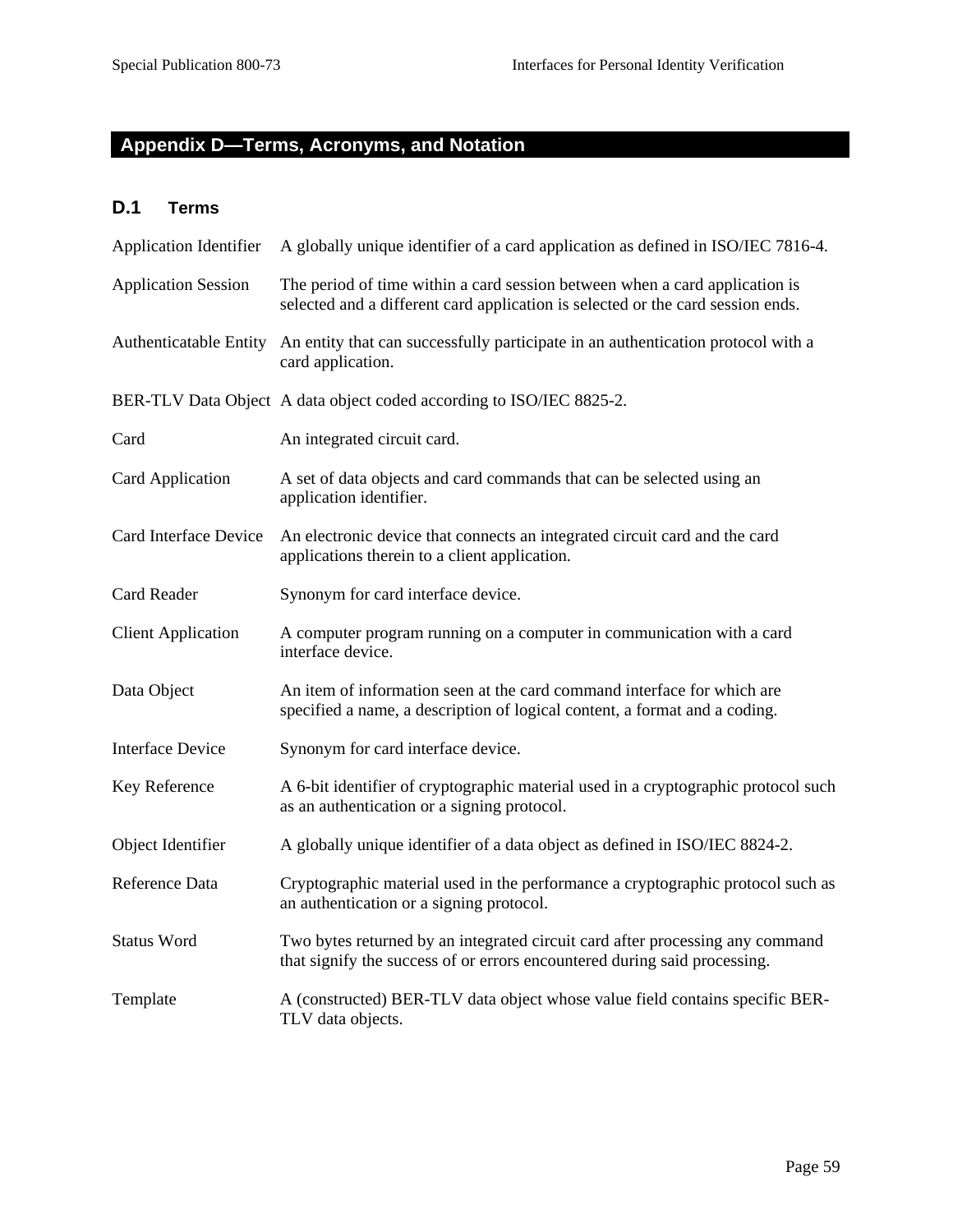## **D.2 Acronyms**

| AES            | <b>Advanced Encryption Standard</b>                  |
|----------------|------------------------------------------------------|
| AID            | <b>Application Identifier</b>                        |
| APDU           | <b>Application Protocol Data Unit</b>                |
| API            | <b>Application Programming Interface</b>             |
| ASN.1          | <b>Abstract Syntax Notation</b>                      |
| BER            | <b>Basic Encoding Rules</b>                          |
| BSI            | <b>Basic Services Interface</b>                      |
| CBC            | <b>Circular Binary Coding</b>                        |
| <b>CBEFF</b>   | Common Biometric Exchange Formats Framework          |
| CCC            | <b>Card Capability Container</b>                     |
| <b>CLA</b>     | Class (first) byte of a card command                 |
| CHUID          | Card Holder Unique IDentifier                        |
| DES            | Data Encryption Standard                             |
| <b>DNS</b>     | Domain Name Server                                   |
| ECB            | Electronic Code Book                                 |
| ECC            | <b>Elliptic Curve Cryptography</b>                   |
| <b>ECDSA</b>   | Elliptic Curve Digital Signature Algorithm           |
| EMR            | <b>Electro Magnetic Radiation</b>                    |
| FASC-N         | Federal Agency Smart Credential Number               |
| <b>FIPS</b>    | <b>Federal Information Processing Standards</b>      |
| FISMA          | Federal Information Security Management Act          |
| <b>GSC-IAB</b> | Government Smart Card Interagency Advisory Board     |
| GSC-IS         | Government Smart Card Interoperability Specification |
| GUID           | Global Unique Identification Number                  |
| ICC            | <b>Integrated Circuit Card</b>                       |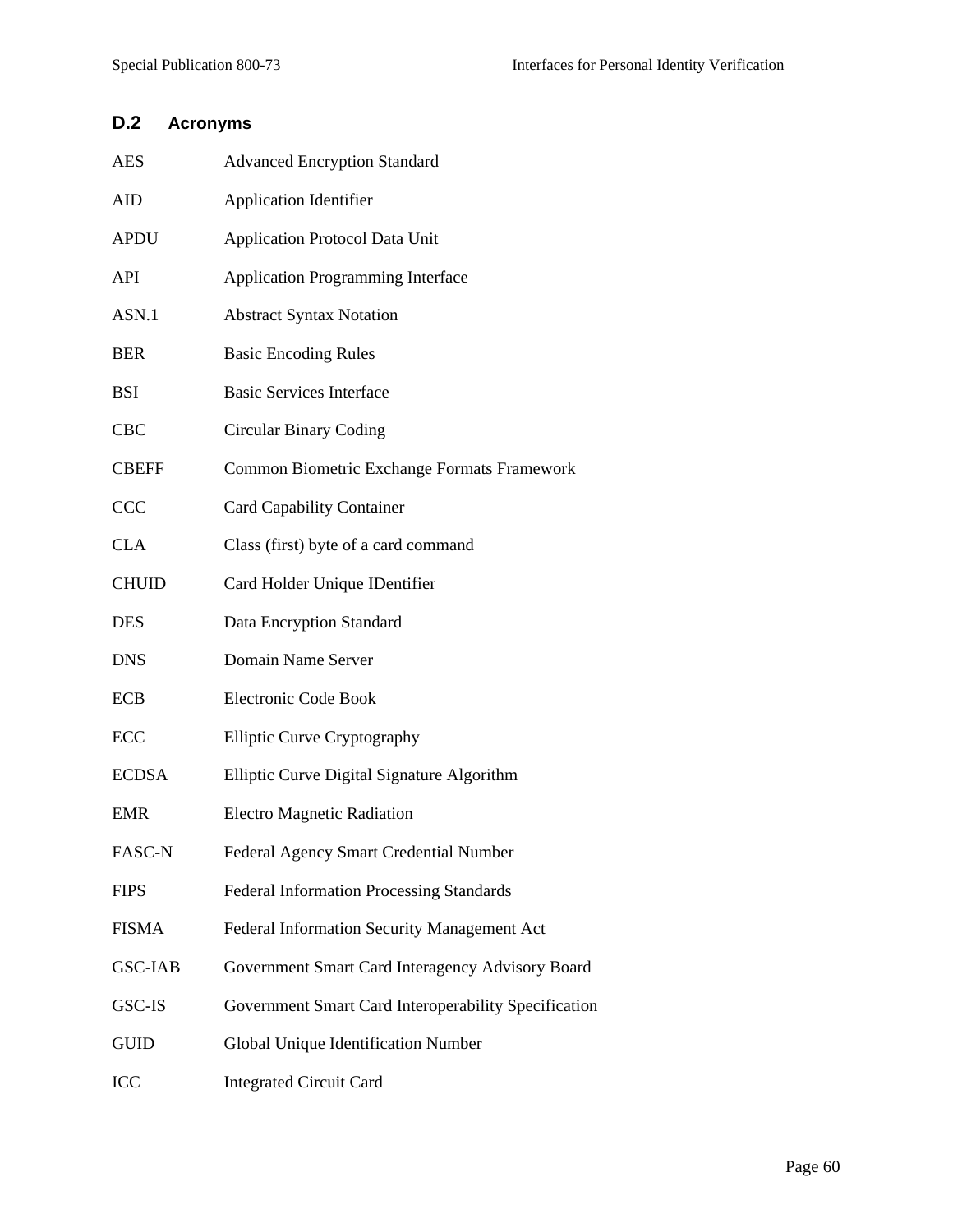| <b>IEC</b>     | <b>International Electrotechnical Commission</b>         |
|----------------|----------------------------------------------------------|
| <b>INS</b>     | Instruction (second) byte of a card command              |
| IP             | <b>Internet Protocol</b>                                 |
| IR             | Infra Red                                                |
| <b>ISDN</b>    | <b>Integrated Services Digital Network</b>               |
| <b>ISO</b>     | <b>International Standards Organization</b>              |
| <b>LSB</b>     | Least Significant Bit                                    |
| <b>MRTD</b>    | <b>Machine Readable Travel Document</b>                  |
| <b>MSB</b>     | Most Significant Bit                                     |
| <b>OID</b>     | Object Identifier                                        |
| <b>OMB</b>     | Office of Management and Budget                          |
| P <sub>1</sub> | First parameter of a card command                        |
| P <sub>2</sub> | Second parameter of a card command                       |
| <b>PACS</b>    | Physical Access Control System                           |
| PC/SC          | Personal Computer/Smart Card                             |
| PIN            | <b>Personal Identification Number</b>                    |
| PIV            | Personal Identity Verification                           |
| PIX            | Proprietary Identifier eXtension                         |
| <b>PKCS</b>    | Public Key Cryptography Standard                         |
| PKI            | Public Key Infrastructure                                |
| <b>PUK</b>     | PIN Unblocking Key                                       |
| <b>RFU</b>     | Reserved for Future Use                                  |
| <b>RID</b>     | Registered application provider IDentifier               |
| <b>RSA</b>     | Rivest, Shamir, Aldeman                                  |
| <b>SCEPACS</b> | <b>Smart Card Enabled Physical Access Control System</b> |
| <b>SCP</b>     | <b>ETSI Smart Card Project</b>                           |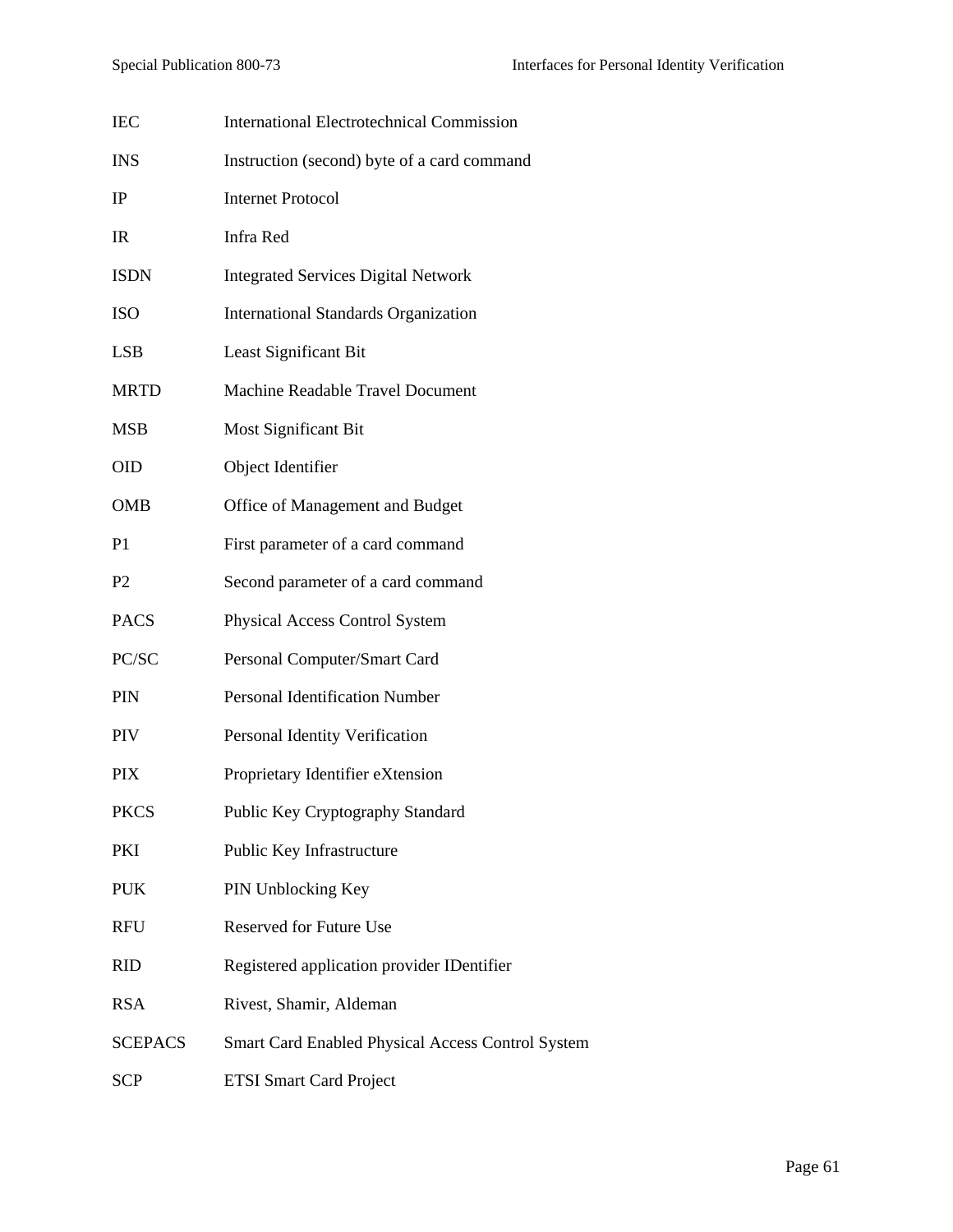| <b>SP</b>       | <b>Special Publication</b>               |
|-----------------|------------------------------------------|
| SW <sub>1</sub> | First byte of a two-byte status word     |
| SW2             | Second byte of a two-byte status word    |
| TIG             | <b>Technical Implementation Guidance</b> |
| TLV             | Tag-Length-Value                         |
| URL             | Uniform Resource Locator                 |
| <b>VM</b>       | Virtual Machine                          |

#### **D.3 Notation**

The sixteen hexadecimal digits shall be denoted using the alphanumeric characters 0, 1, 2…, A, B, C, D, E, and F. A byte consists of two hexadecimal digits, for example, '2D'. A sequence of bytes may be enclosed in single quotation marks, for example 'A0 00 00 01 16' rather than given as a sequence of individual bytes, 'A0' '00' '00' '01' '16'.

A byte can also be represented by bits b8 to b1, where b8 is the most significant bit (MSB) and b1 is the least significant bit (LSB) of the byte. In textual or graphic representations, the leftmost bit is the MSB. Thus, for example, the most significant bit, b8, of '80' is 1 and the least significant bit, b1, is 0.

All bytes specified as RFU shall be set to '00' and all bits specified as reserved for future use shall be set to  $0$ .

All lengths shall be measured in number of bytes unless otherwise noted.

Data objects in templates are described as being mandatory (M), optional (O) or conditional (C). 'Mandatory' means the data object shall appear in the template. 'Optional' means the data object may appear in the template. In the case of conditional data objects, the conditions under which they are required are provided in a footnote to the table.

In other tables the M/O column identifies properties of the PIV Card Application that shall be present (M) or may be present (O).

BER-TLV data object tags are represented as byte sequences as described above. Thus, for example, '4F' is the interindustry data object tag for an application identifier and '7F 60' is the interindustry data object tag for the biometric information template.

The key words "MUST", "MUST NOT", "REQUIRED", "SHALL", "SHALL NOT", "SHOULD", "SHOULD NOT", "RECOMMENDED", "MAY", and "OPTIONAL" in this standard are to be interpreted as described in IETF RFC 2119, Key Words for Use in RFCs to Indicate Requirement Levels [6].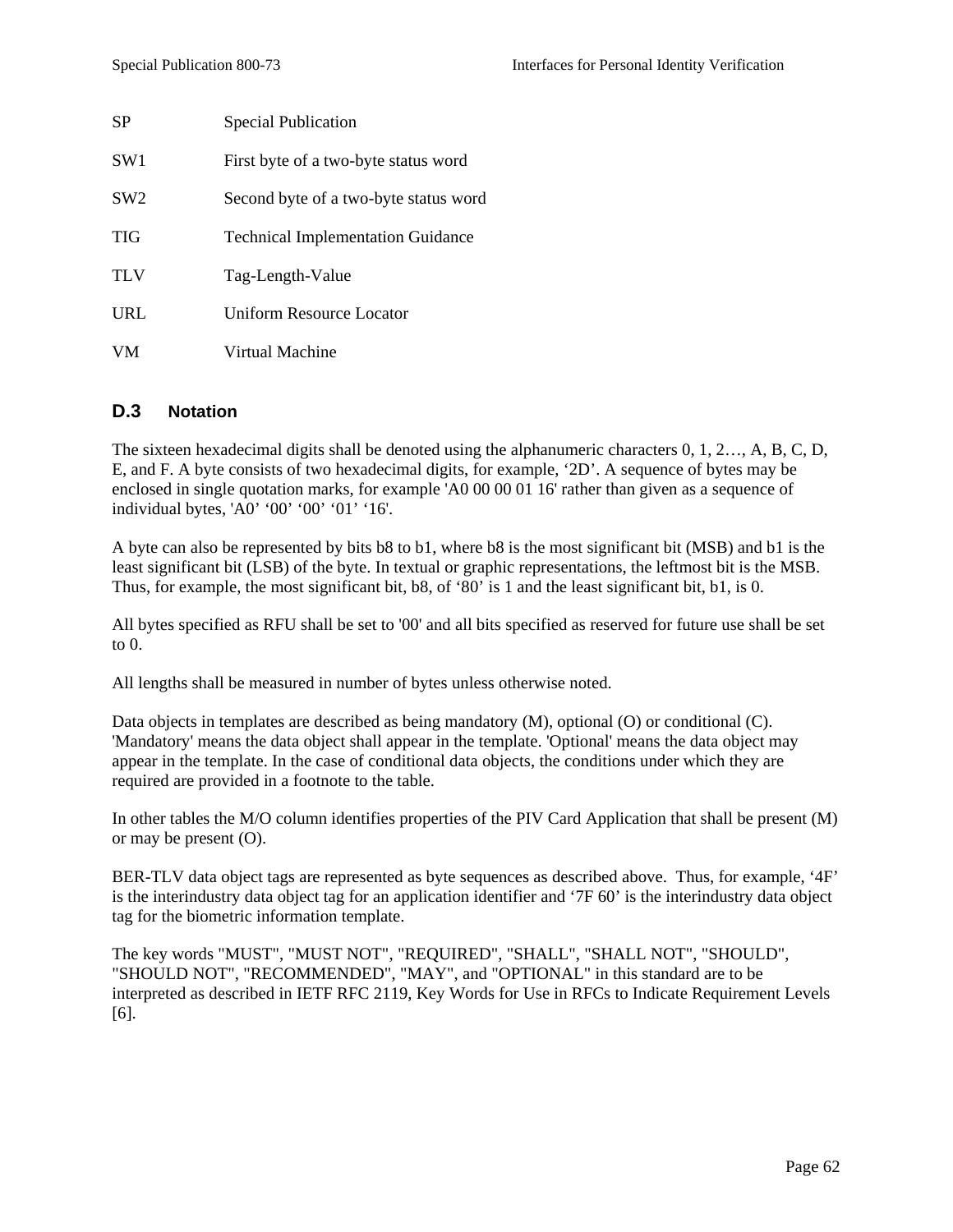#### **Appendix E—References**

[1] ISO/IEC 7816 (Parts 4, 5, 6, 8, and 9), *Information technology — Identification cards — Integrated circuit(s) cards with contacts.* 

[2] ISO/IEC 8824-2:2002, *Information technology -- Abstract Syntax Notation One (ASN.1): Information object specification.* 

[3] ISO/IEC 8825-1:2002, *Information technology — ASN.1 encoding rules: Specification of Basic Encoding Rules (BER), Canonical Encoding Rules (CER) and Distinguished Encoding Rules (DER).* 

[4] NIST Federal Information Processing Standards Publication 201, *Personal Identity Verification for Federal Employees and Contractors*, February, 2005.

[5] PACS v2.2, *Technical Implementation Guidance: Smart Card Enabled Physical Access Control Systems*, Version 2.2, The Government Smart Card Interagency Advisory Board's Physical Security Interagency Interoperability Working Group, July 27, 2004.

[6] IETF RFC 2119, "Key Words for Use in RFCs to Indicate Requirement Levels," March, 1997.

[7] Government Smart Card Interoperability Specification, Version 2.1, NIST Interagency Report 6887 – 2003 Edition, July 16, 2003.

[8] PKI for Machine Readable Travel Documents Offering ICC Read-Only Access Version - 1.1 Date - October 01, 2004. Published by authority of the Secretary General, International Civil Aviation Organization.